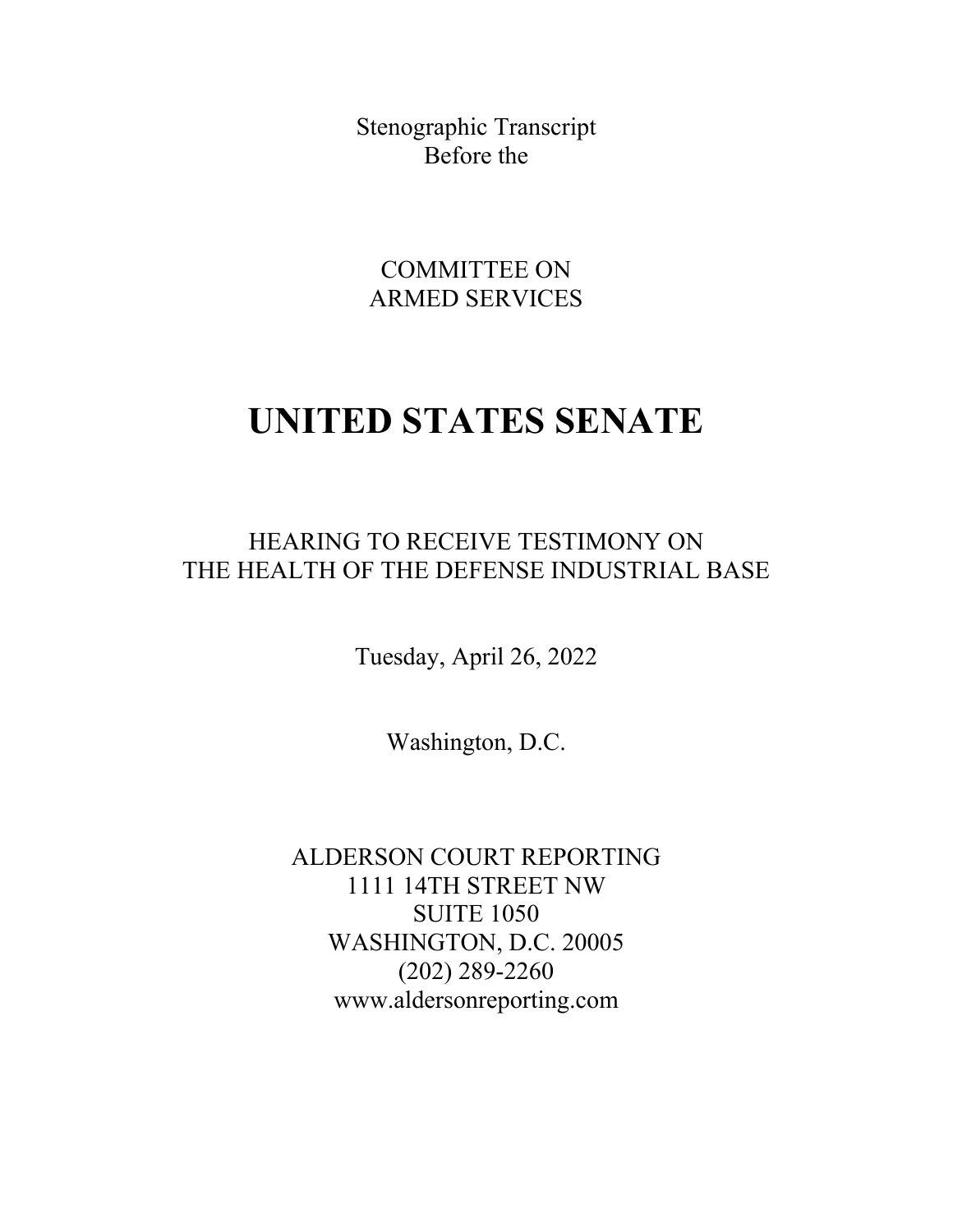| $\mathbf 1$ | HEARING TO RECEIVE TESTIMONY ON                              |
|-------------|--------------------------------------------------------------|
| $\sqrt{2}$  | THE HEALTH OF THE DEFENSE INDUSTRIAL BASE                    |
| 3           |                                                              |
| 4           | Tuesday, April 26, 2022                                      |
| 5           |                                                              |
| 6           | U.S. Senate                                                  |
| 7           | Committee on Armed Services                                  |
| 8           | Washington, D.C.                                             |
| 9           |                                                              |
| 10          | The committee met, pursuant to notice, at 9:30 a.m. in       |
| 11          | Room SD-G50, Dirksen Senate Office Building, Hon. Jack Reed, |
| 12          | chairman of the committee, presiding.                        |
| 13          | Committee Members Present: Senators Reed [presiding],        |
| 14          | Gillibrand, Blumenthal, Hirono, Kaine, King, Manchin, Rosen, |
| 15          | Kelly, Inhofe, Wicker, Rounds, Ernst, Tillis, Scott,         |
| 16          | Blackburn, Hawley, and Tuberville.                           |
| $17$        |                                                              |
| $18\,$      |                                                              |
| 19          |                                                              |
| 20          |                                                              |
| 21          |                                                              |
| 22          |                                                              |
| 23          |                                                              |
| 24          |                                                              |
| 25          |                                                              |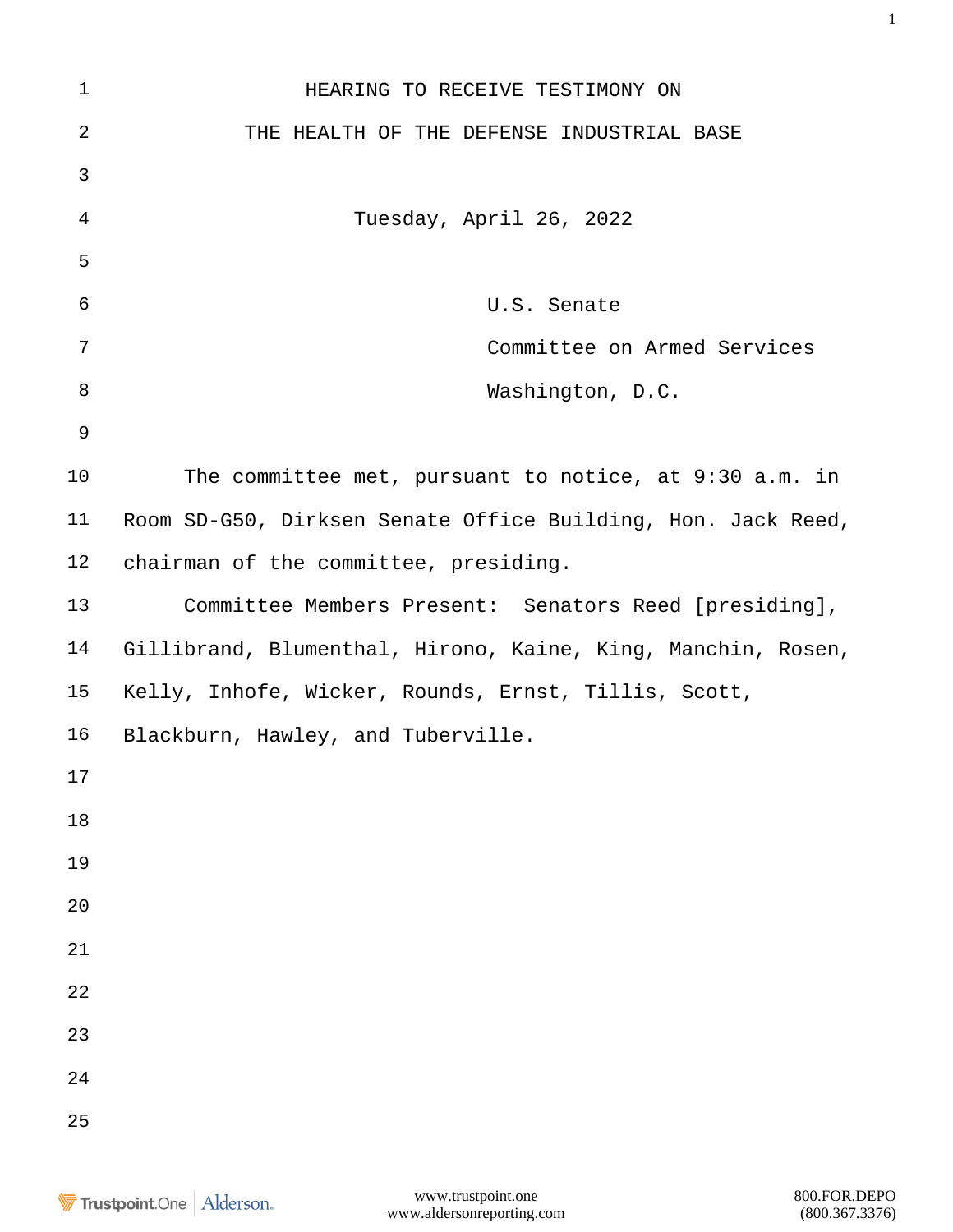OPENING STATEMENT OF HON. JACK REED, U.S. SENATOR FROM RHODE ISLAND

 Chairman Reed: Good morning. The committee meets today to receive testimony on the health of the defense industrial base. I would like to welcome our distinguished witnesses and I thank them for joining us.

 Ms. Ellen Lord is the former Under Secretary of Defense for Acquisition and Sustainment. She has more than 30 years of experience in the defense industry, including serving as President and CEO of Textron Systems, Inc., and as a senior advisor to several defense policy research institutions.

 Mr. David Berteau is the President and CEO of the Professional Services Council. He served during the Obama administration as Assistant Secretary of Defense for Logistics and Materiel Readiness, and previously as Senior Vice President and Director at the Center for Strategic and International Studies.

 We are grateful to have such accomplished experts with us to discuss this important problem.

 The United States industrial base is core to our national security. America's capacity for technological innovation and manufacturing has ensured that our military is the finest in the world, with benefits felt well beyond the military sphere. From the internet to GPS to the microelectronics in our phones and computers, many of the

Trustpoint.One Alderson.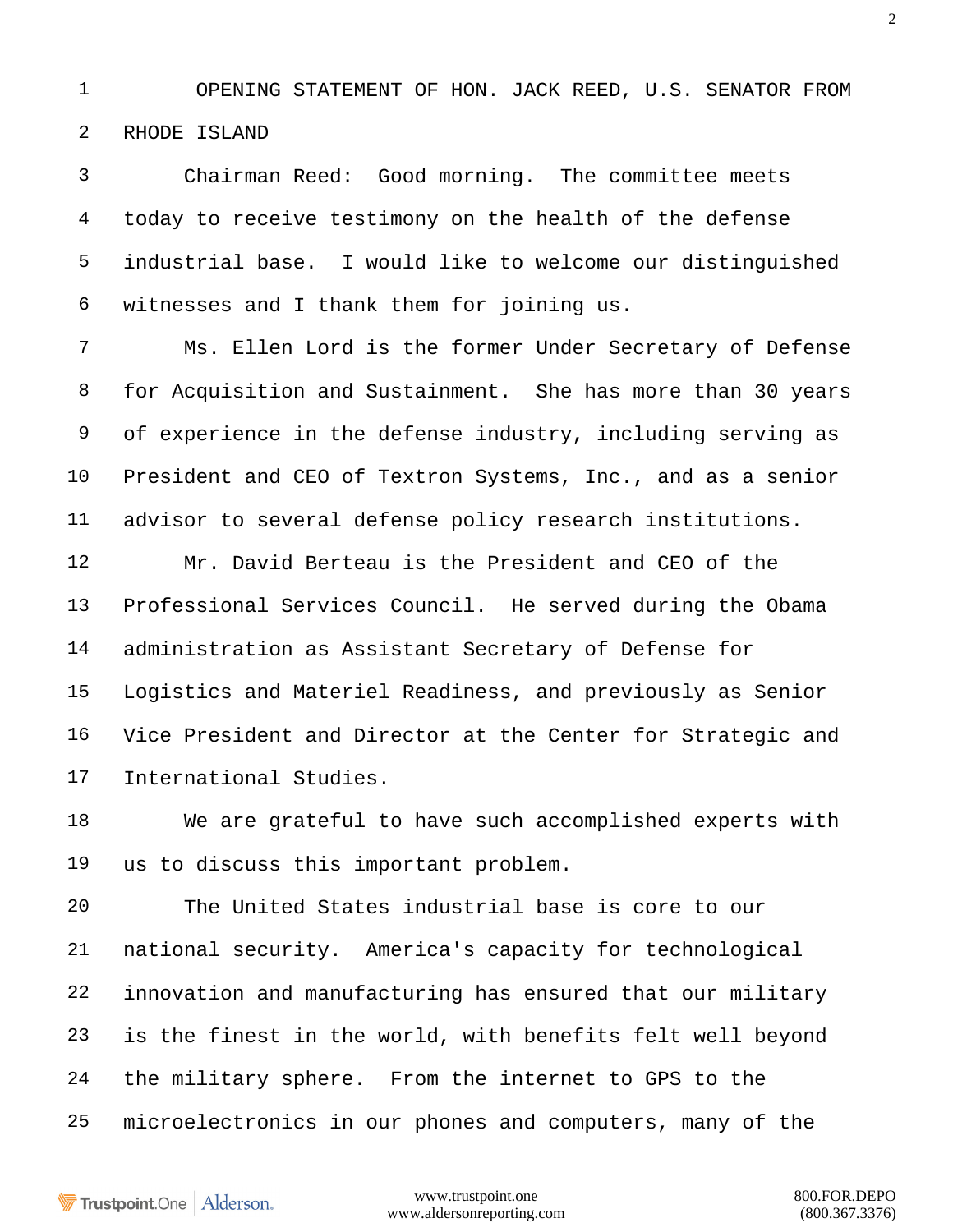technologies gained from investments in our defense industrial base regularly contribute to our broader national well-being.

 This industrial advantage, however, is not a given. It must be nurtured and maintained through careful investments and strong leadership from both the public and private sector. The urgency around this issue has never been clearer. As Russia continues its onslaught against Ukraine and China calculates extensive geostrategic ambitions, we have to make sure our defense industrial base is able to adapt, scale, and outpace our competitors in the 21st century.

 With that in mind there are a number of challenges for the health of our industry. To begin, I am concerned by the impact of the long-term trend in consolidation of private companies participating in defense research, development, and acquisition, especially since the Cold War drawdown in the 1990s. Competition within the defense industry is vital to fostering innovation, delivering products and services in a timely and efficient manner, and keeping costs in check. However, in the last three decades the defense sector has consolidated substantially, transitioning from 51 aerospace and defense prime contractors down to just 5. That has unintended consequences on costs, barriers to entry for new companies, displacement of established technologies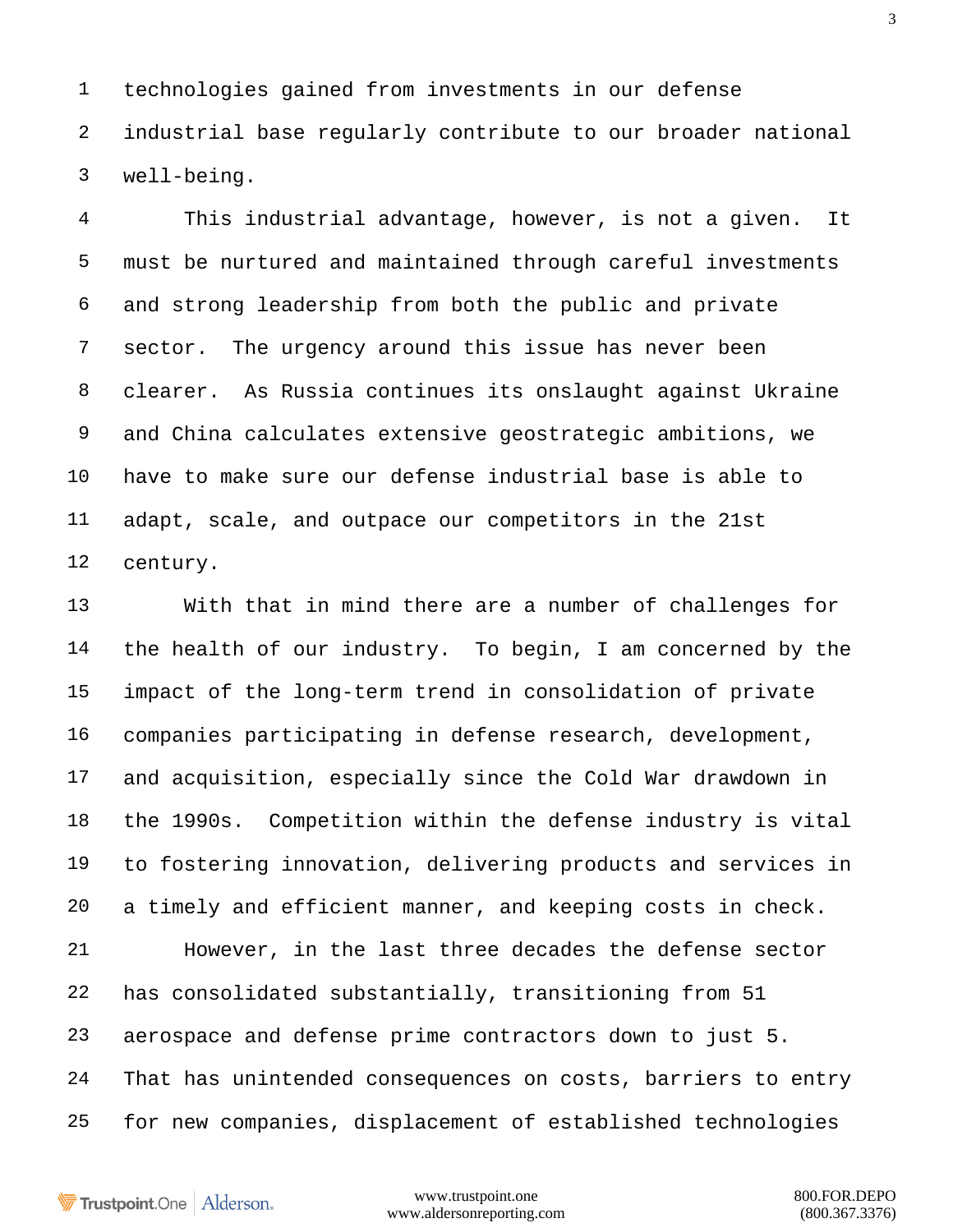with new, innovative capabilities, and the overall buying power of the Federal Government. I am interested in the witnesses' thoughts on how we can better address the factors affecting consolidation, including tensions over data rights and intellectual property, and how to better leverage small business programs to grow the overall pool of providers in the industrial base.

 Further, the COVID-19 pandemic has exposed the brutal nature of international supply chains. It is clear that we need to protect our domestic supply of critical components, such as microelectronics, that may be interrupted in times 12 of emergency. I understand the Defense Department plans to take steps to ensure supply chain resilience for several priority sectors, including casting and forgings, missiles and munitions, energy storage and batteries, strategic and critical materials, and microelectronics. I would ask our witnesses to share what steps they think the Department should take to protect these sectors and encourage a domestic supply of critical components.

 More broadly, the procurement and acquisition practice of the Department of Defense and the Federal Government are often convoluted, poorly communicated, and burdened with inertia that makes contracting with private industry far too difficult. As America confronts threats around the globe that are evolving at unprecedented speeds, we must find a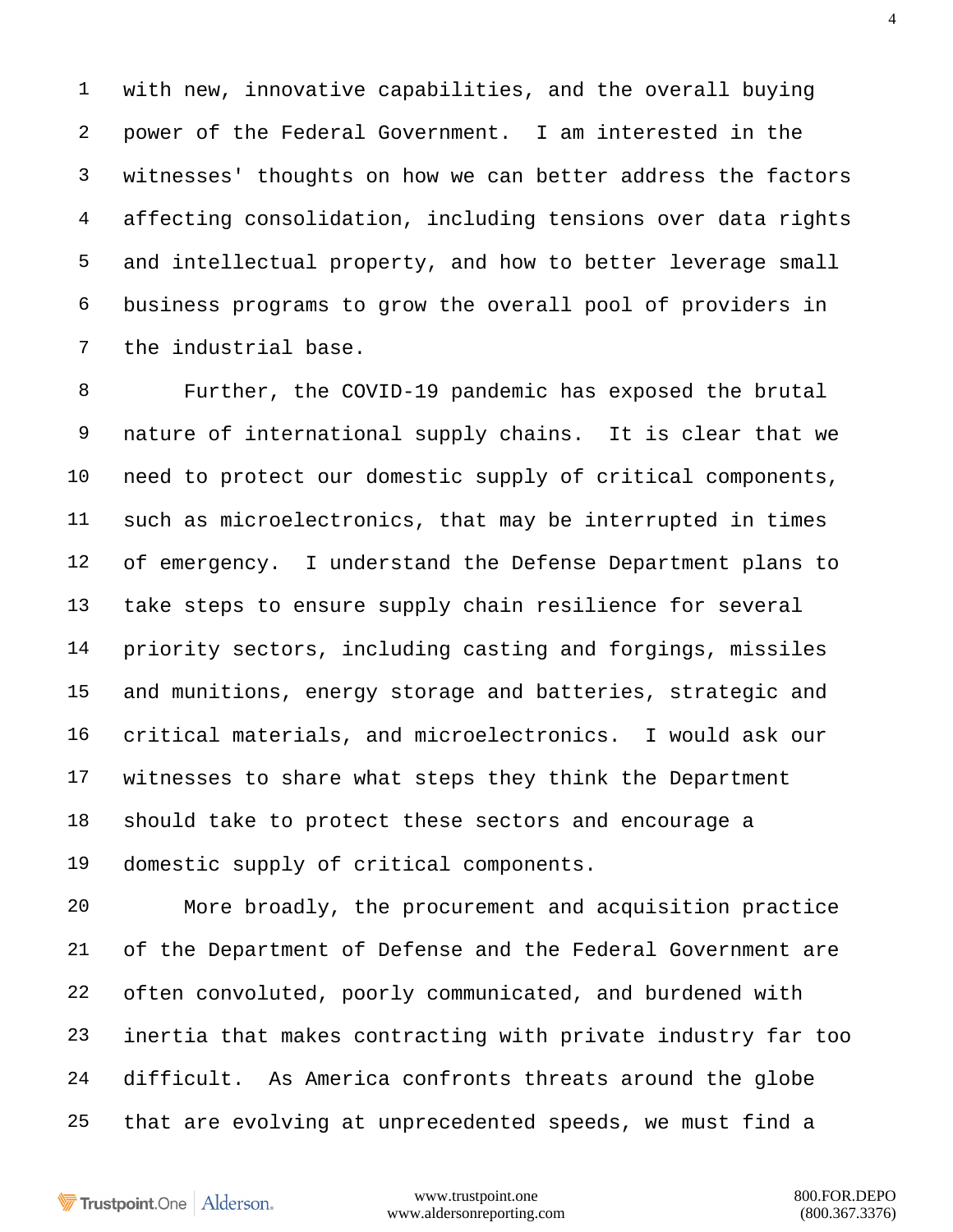way to better identify our defense needs, communicate them, and deliver them in a timely manner. This is being tested right now as we work to backfill our stockpiles following the enormous transfer of weapons to Ukraine. The lack of responsive and rapidly scalable production capacity for consumable systems like Stinger and Javelin missiles highlights issues with our planning factors and manufacturing flexibility for long-lead items needed in short order, with little to no advanced warning. I would ask for our witnesses thoughts on how we might overcome these challenges.

 Finally, a highly skilled workforce is necessary for designing, engineering, and employing the game-changing technologies of the future. As we seek to keep pace with our strategic competitors, it is imperative that we invest in facilities, training, and education to support our defense industrial base workforce. I hope our witnesses will discuss what steps the Department could take to ensure that people who pursue STEM education and careers want to work in areas that support the defense industrial base.

 Thank you again to our witnesses. I look forward to your testimonies. Now let me recognize the ranking member, Senator Inhofe.

- 
-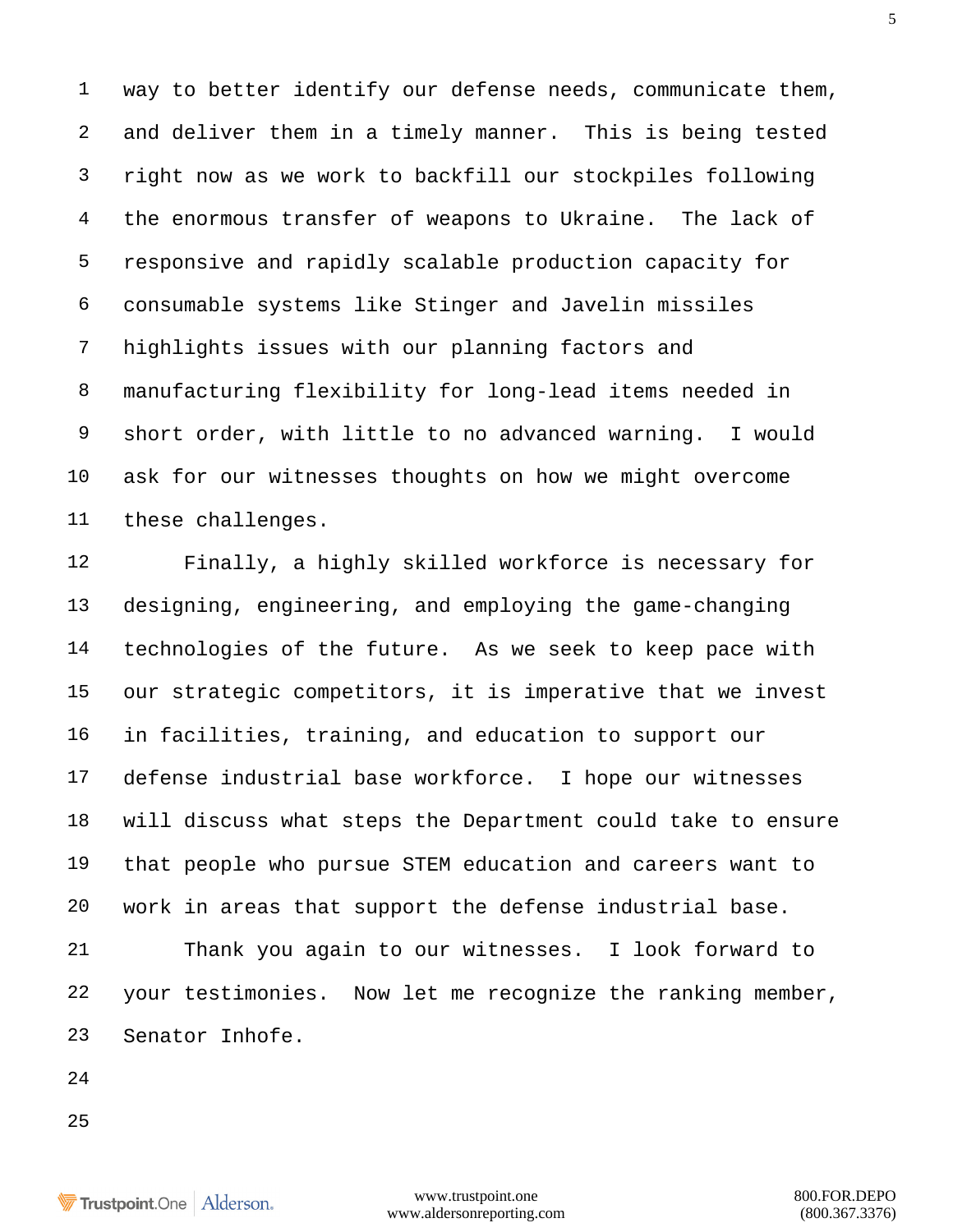STATEMENT OF HON. JAMES INHOFE, U.S. SENATOR FROM

OKLAHOMA

 Senator Inhofe: Thank you, Mr. Chairman. I appreciate your explaining some of the COVID activities. I happen to be enjoying the after-effects of COVID right now at about 80 percent, so be forgiving. And I really want to join you in welcoming our guests, both of whom I do know. However, I know Ellen Lord better, and we have worked on a lot of things in the past, so I feel very good about what we are doing today.

 I know our members have a lot of questions so I have a brief opening statement, and I have a longer version I will be submitting for the record. This hearing is very timely, and I join the chairman in welcoming both witnesses.

 Last month we received the classified version of the Biden administration's new 2022 NDS, which we continue to analyze. However, I do believe the new strategy does expand our understanding of the scope of the threat of the Chinese Communist Party and what will be required to maintain deterrence against them.

 The problem does not seem to be one of strategy but rather providing the full budget needed to implement it. The budget simply does not deliver the real growth our military needs, especially with the historic inflation that we are experiencing. Which brings me to today's hearing. I

Trustpoint.One Alderson.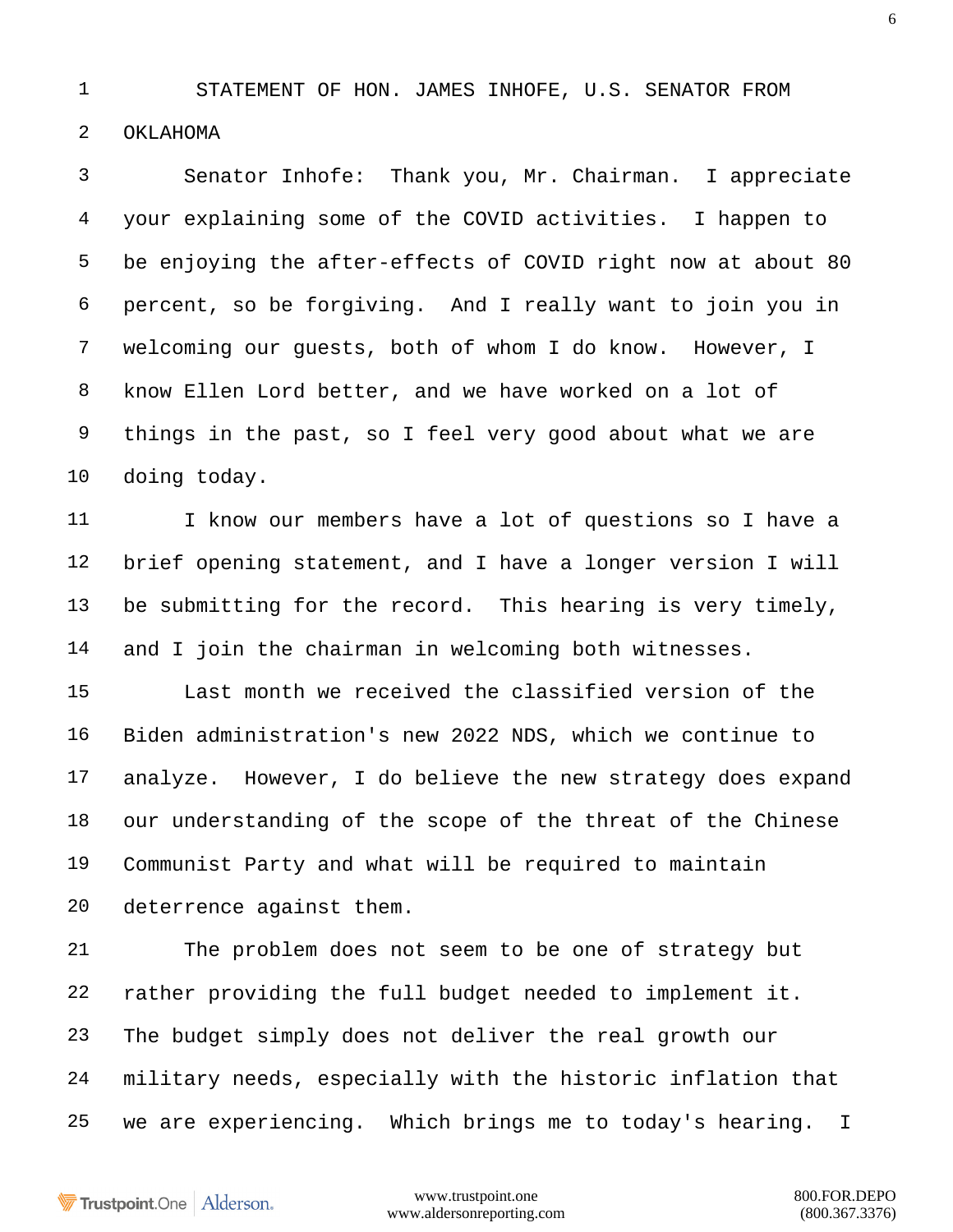am hoping to better understand what our defense industrial base is seeing and dealing with and how we can help them, whether through legislative authorities or additional funding.

 We have two great witnesses, as I have already said, and I am looking forward to hearing from them. Thank you, Mr. Chairman. Chairman Reed: Thank you, Senator Inhofe, and we appreciate your continued leadership despite your still recovering. I very much appreciate it. Let me now recognize Secretary Lord, please. And you might want to pull that microphone as close as you can.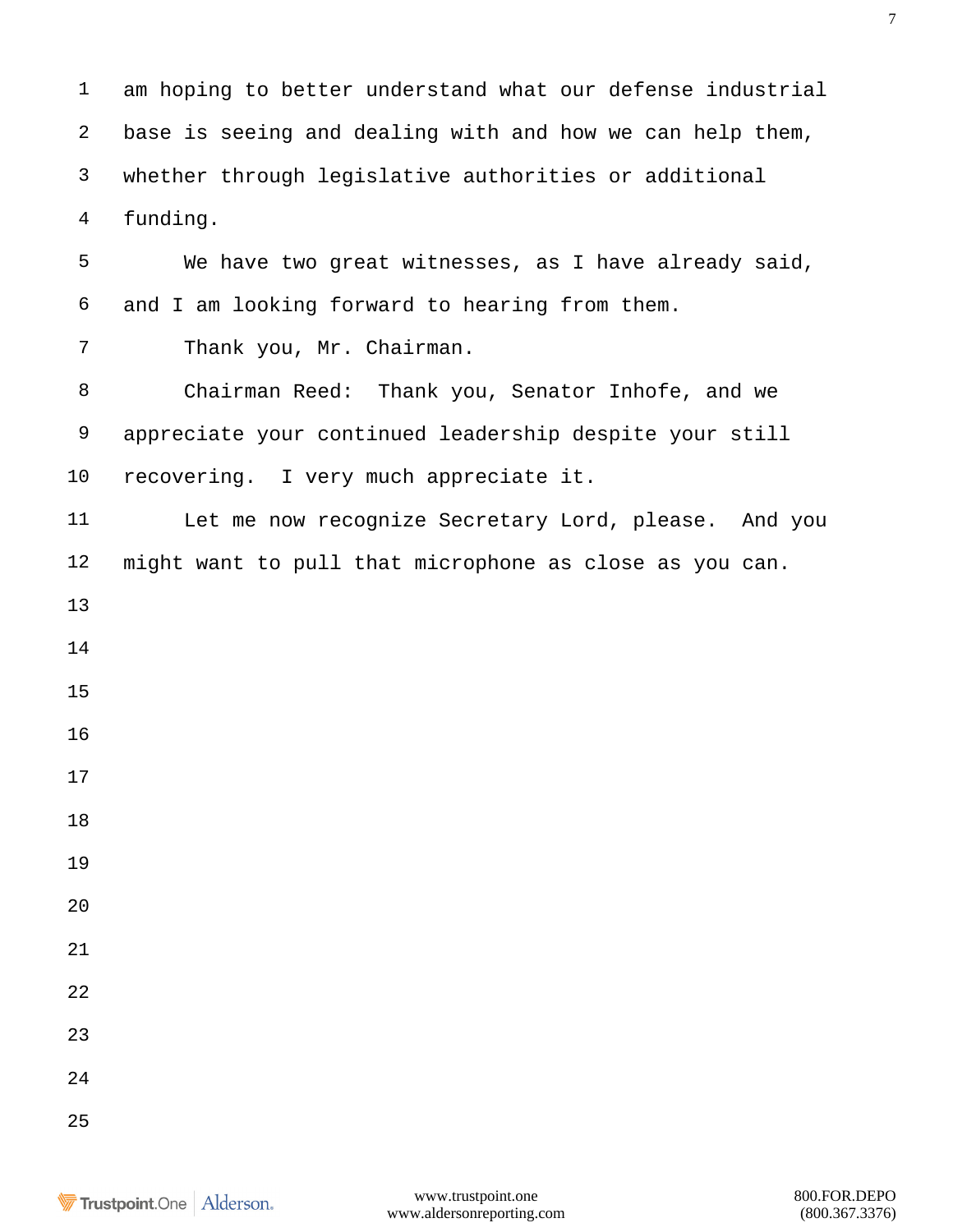STATEMENT OF THE HONORABLE ELLEN M. LORD, FORMER UNDER SECRETARY OF DEFENSE FOR ACQUISITION AND SUSTAINMENT

 Ms. Lord: Chairman Reed, Ranking Member Inhofe, and members of the committee, thank you for the opportunity to discuss the health of the defense industrial base.

 I represent myself here today with my perspective informed by 33 years working in a variety of leadership positions within a global, multi-industry conglomerate, and 3 1/2 years serving as a political appointee reporting to the Secretary of Defense, in addition to my current activities, which include serving on the boards of a publicly traded company, a venture capital-owned company, and a privately held company, advising a wide range of companies from new space to emerging biotech, and participating as a senior fellow at Johns Hopkins Applied Physics Lab.

 My engagements focus on the intersection of national security and industry. I believe our national security and economic security are tightly coupled. Our collective experience as a nation during the onset and peak of COVID-19 demonstrated that we need to understand the provenance of our supply chains, the necessity of being able to surge manufacturing of critical products and delivering services, and to apply our technical innovation potential to mortal threats.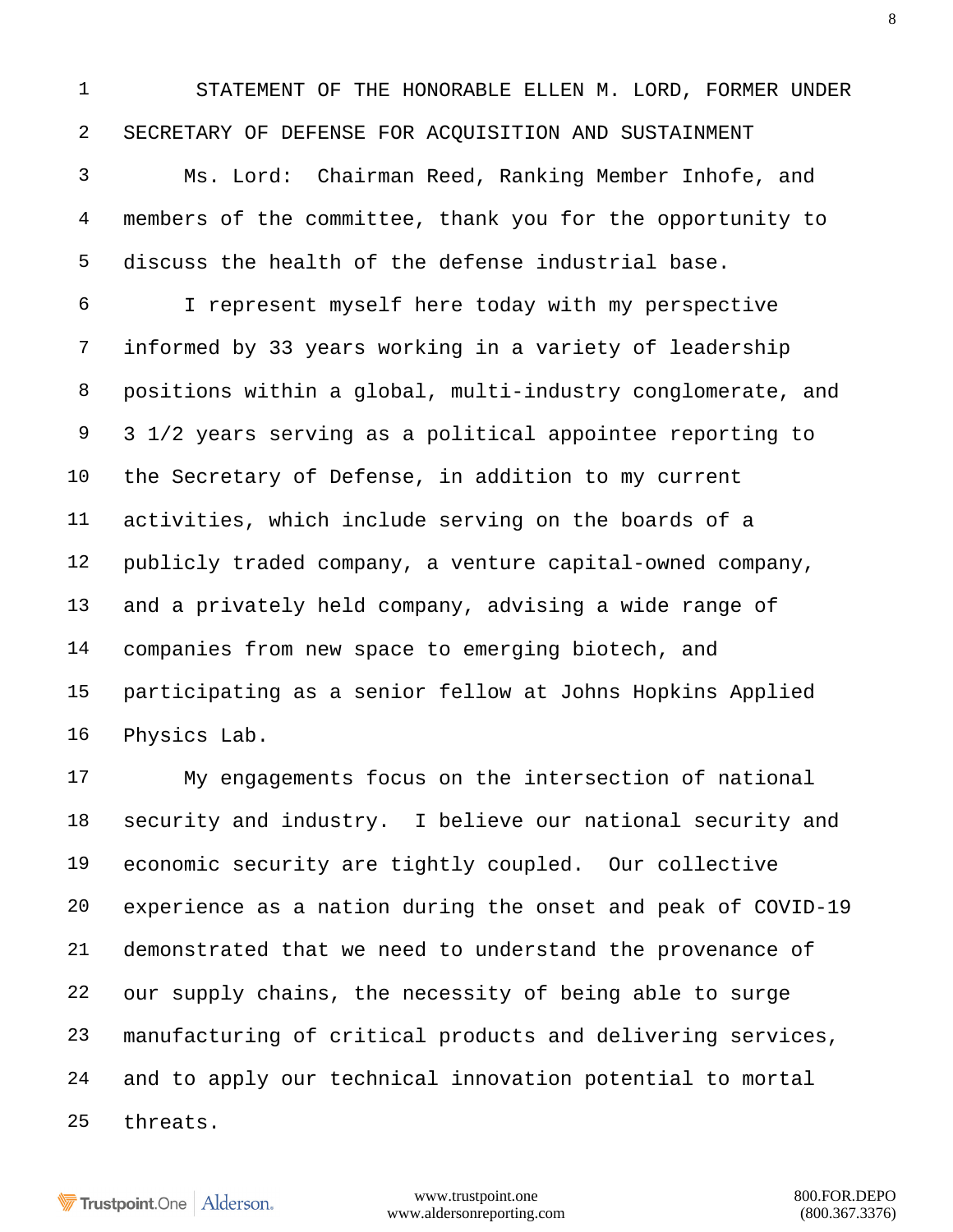Industry and government successfully partnered during the pandemic to collectively battle a virus, because both shared a common understanding of the threat, the steps needed to survive individually and collectively, and the need for speed. We were willing to take risk. Today we, as a nation, fear near-peer strategic competitors with enormous ambitions that have been clearly articulated over the past decade and are now being acted upon, with Russia's invasion of Ukraine the most recent example.

 Our ability to deter aggression that violates our country's values and principles requires a strong government-industry partnership. It is a choice for a company to do business with DoD. It is a choice for an individual to work for a defense contractor. It is a choice for a startup to focus on applying their emerging technologies to national security challenges. It is a choice for individual investors or fund managers to risk their money on a Department of Defense contractor. In order for business to survive and flourish there must be a clear demand signal and a fast pace of predictable development, production, and sustainment.

 Technology innovation is now predominantly driven by the commercial sector, and DoD must accelerate its adoption of business practices that enable rapid testing and fielding of new capability. Many authorities that have been provided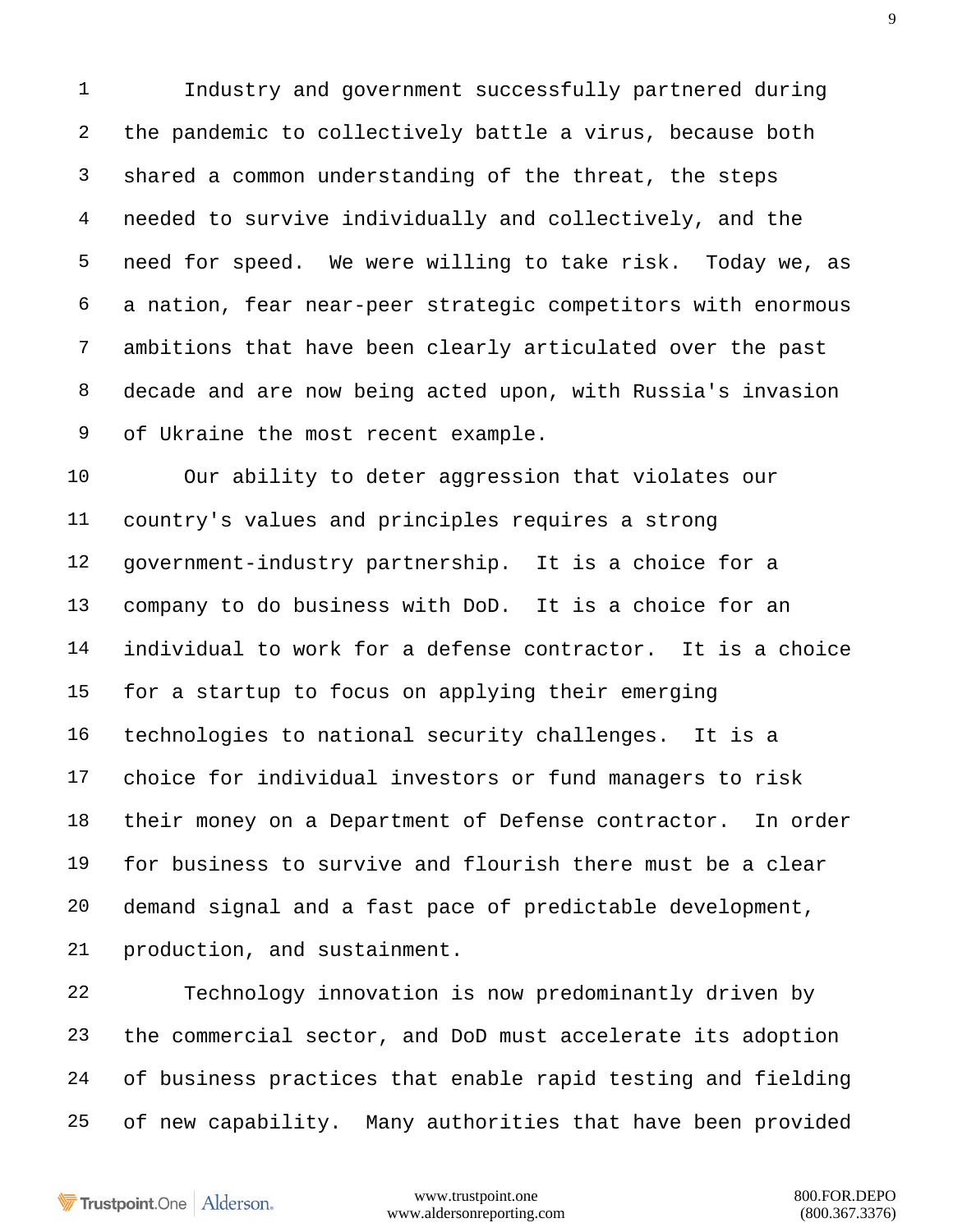by recent NDAAs have been translated to policy and implementation guidance by the Department. These authorities need to be exercised so that the acquisition process moves at the speed of relevance. It requires leadership, from both Congress and DoD, to ensure that the DoD workforce embraces the imperative to conduct business in a manner that encourages patriotic individuals and companies to participate in our national security ecosystem, versus driving them away through frustration over slow decision-making and acquisition ambiguity.

 Appropriations must allow flexibility to adjust to technical innovations with reprogramming that meets our warfighting needs, not only of our nation but of our allies and partners. Disruptive market conditions, such as inflation, must be dealt with at the top-line budget level instead of slogging through the bureaucracy of each contract being adjusted by individual contracting officers at each geographic location.

 Our Ukraine experience has shown how we can hope to carry our policy, to provide specific munitions to support, and then realize that we have not provided funding to keep manufacturing lines hot and supply chains intact, and will therefore have significant delays in shipping desired quantities of specific weapons systems. We have an opportunity to regenerate our capacity and throughput by

Trustpoint.One Alderson.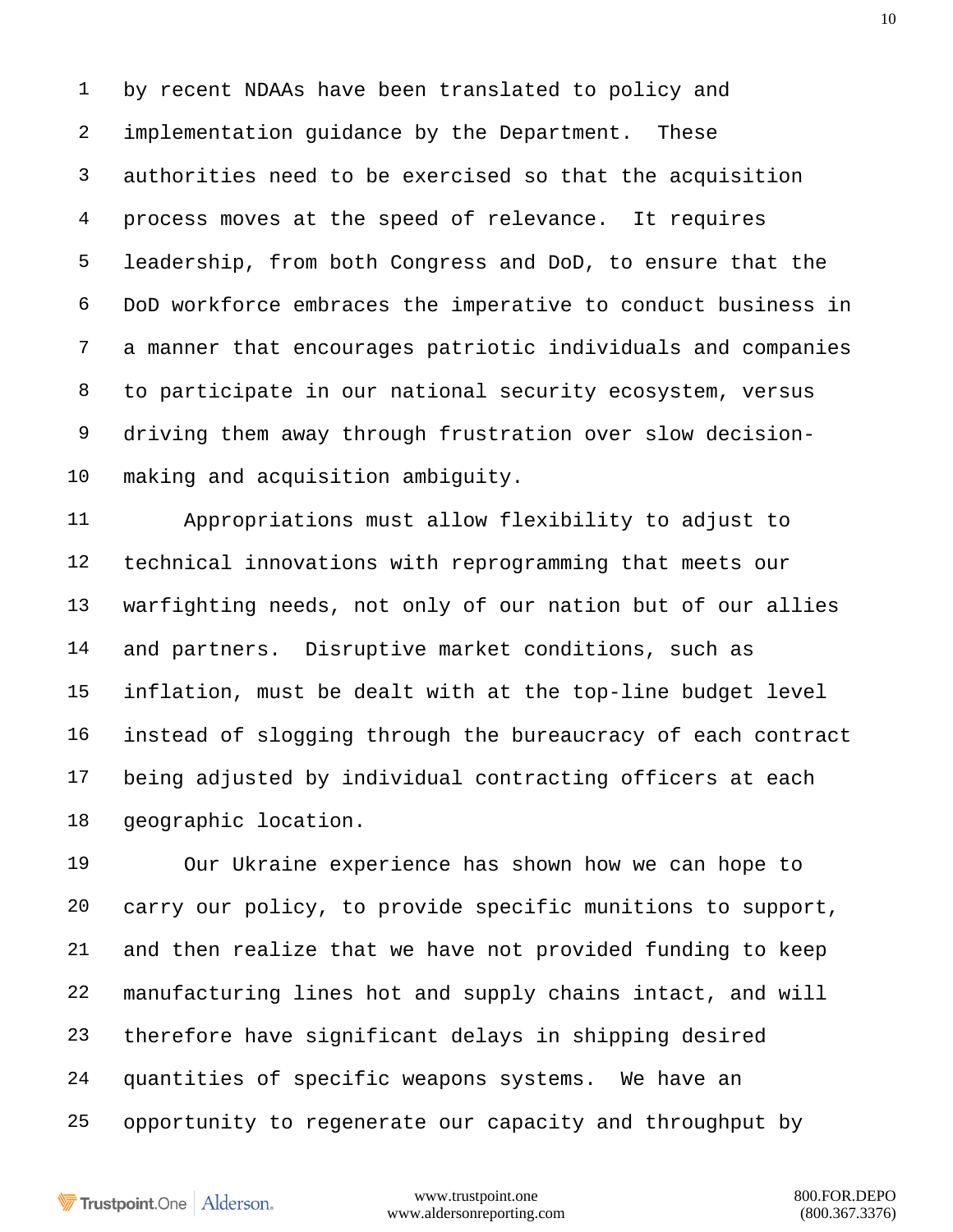leveraging our national manufacturing capability, but by also modifying our releasability and exportability regulations to allow our National Technological Industrial Base, NTIB, partners to establish indigenous capability to produce critical munitions and guided weapons. We should use the data published in the 13806 Industrial Base Report in 2018, to identify sole-source supplies of critical supply chain items to begin to build our supply chain resilience. 10 I am hopeful that the Executive and Legislative branches can partner now to not only maintain our current defense industrial base but also to rapidly implement requirements and acquisition practices that allow us, as a nation, to move at the speed of relevance and smartly embrace risk. I will submit this statement for the record, and I look forward to your questions. 18 [The prepared statement of Ms. Lord follows: ] 19 [COMMITTEE INSERT] 

- 
- 
-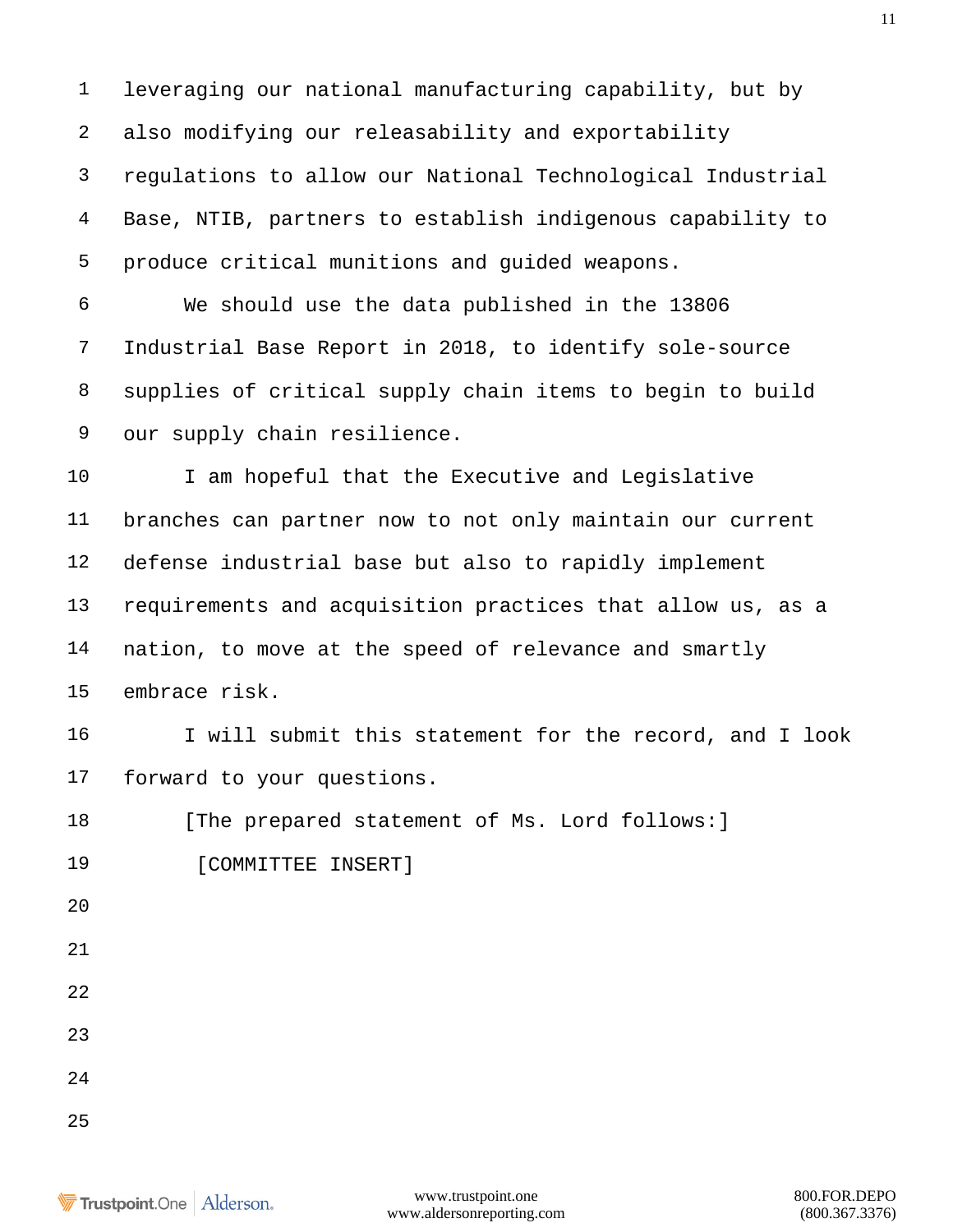| $\mathbf 1$ | Chairman Reed: Thank you very much, Secretary Lord.        |
|-------------|------------------------------------------------------------|
| 2           | Since a quorum is now present I ask the committee to       |
| 3           | consider a list of 1,652 pending military nominations. All |
| 4           | of these nominations have been before the committee the    |
| 5           | required length of time.                                   |
| 6           | Is there a motion to favorably report the list of 1,652    |
| 7           | pending military nominations to the Senate?                |
| 8           | Voice: So moved.                                           |
| 9           | Chairman Reed: Is there a second?                          |
| 10          | Voice: Second.                                             |
| 11          | Chairman Reed: All in favor, say aye.                      |
| 12          | [Chorus of ayes.]                                          |
| 13          | Chairman Reed: The motion carries. Thank you very          |
| 14          | much.                                                      |
| 15          | Now let me recognize Secretary Berteau.                    |
| 16          |                                                            |
| 17          |                                                            |
| 18          |                                                            |
| 19          |                                                            |
| 20          |                                                            |
| 21          |                                                            |
| 22          |                                                            |
| 23          |                                                            |
| 24          |                                                            |
| 25          |                                                            |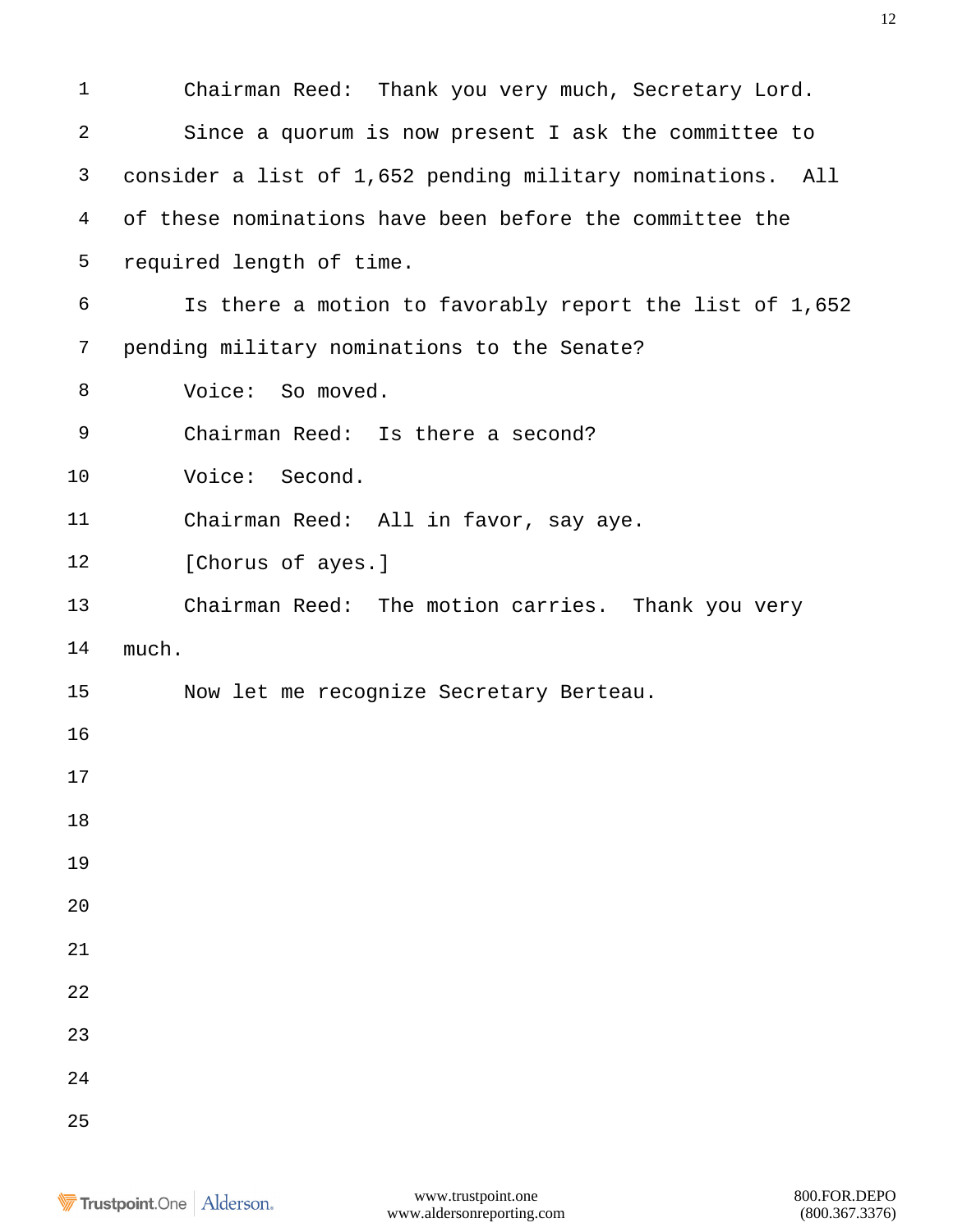STATEMENT OF DAVID J. BERTEAU, PRESIDENT AND CHIEF EXECUTIVE OFFICER, PROFESSIONAL SERVICES COUNCIL

 Mr. Berteau: Thank you very much, Mr. Chairman and Senator Inhofe, and thanks to all the members for being here.

 I really want to commend this committee for tackling this issue so early in the process where you would have time to really develop your thinking and I think reflect it not only as you develop the fiscal year 2023 NDAA but perhaps dealing with some issues that may not even be able to wait that long. So I really want to commend you for doing that. 12 I appear before you today, obviously, as the President and CEO of a trade association, the Professional Services Council, but more importantly, what I say here today is my own opinion, not necessarily representative of my organization, and it draws on a little more than four decades of experience in this business, both inside the Pentagon, with industry, and as you mentioned, at a think tank and in academia. I have a lot in my written statement. I would like to ask that it be submitted for the record. Chairman Reed: Without objection.

 Mr. Berteau: I did omit one preposition, which I would like to insert before it goes into the record. I happen to be an English major and I should catch my own errors, but I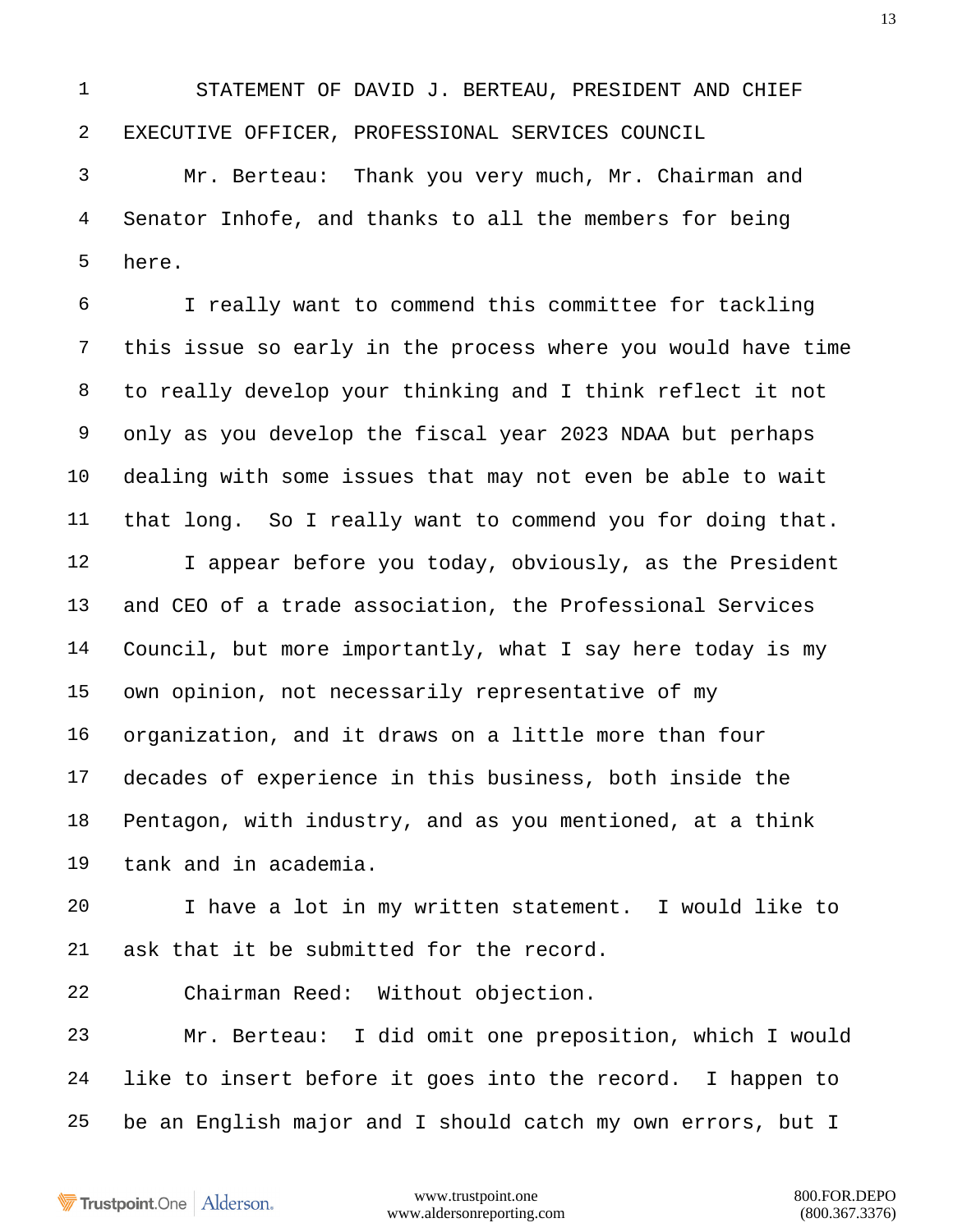did not do it in time there.

 The points that I would like to make right now, though, and then get to your questions, to me, my experience tells me there are a few key elements of that partnership that Secretary Lord mentioned between government and industry that is so vital to our success, not only now but in the future. And I would just like to highlight those for a moment.

 The first, to me, is that companies and their workers -- and I did not realize this when I was first in the Pentagon -- are as committed to national security and to support DoD missions as the folks inside the business are as well, the civilians and military themselves. And, of course, many of them came from that. And it is that mission commitment that I see drives those companies every day.

 Now that is a very important key element, but there is a second key element, and that is they live in a world that is governed by the economic laws of supply and demand. You mentioned, for example, we have gone from 51 major prime manufacturers in defense down to 5. We are actually moving back up to 6 or 7 now, I think, which is one of the sometimes potential benefits of consolidation. But the reality is that is driven as much by how much DoD is buying as it is by what the companies need to do, from a business point of view. And in the end, you know, the size and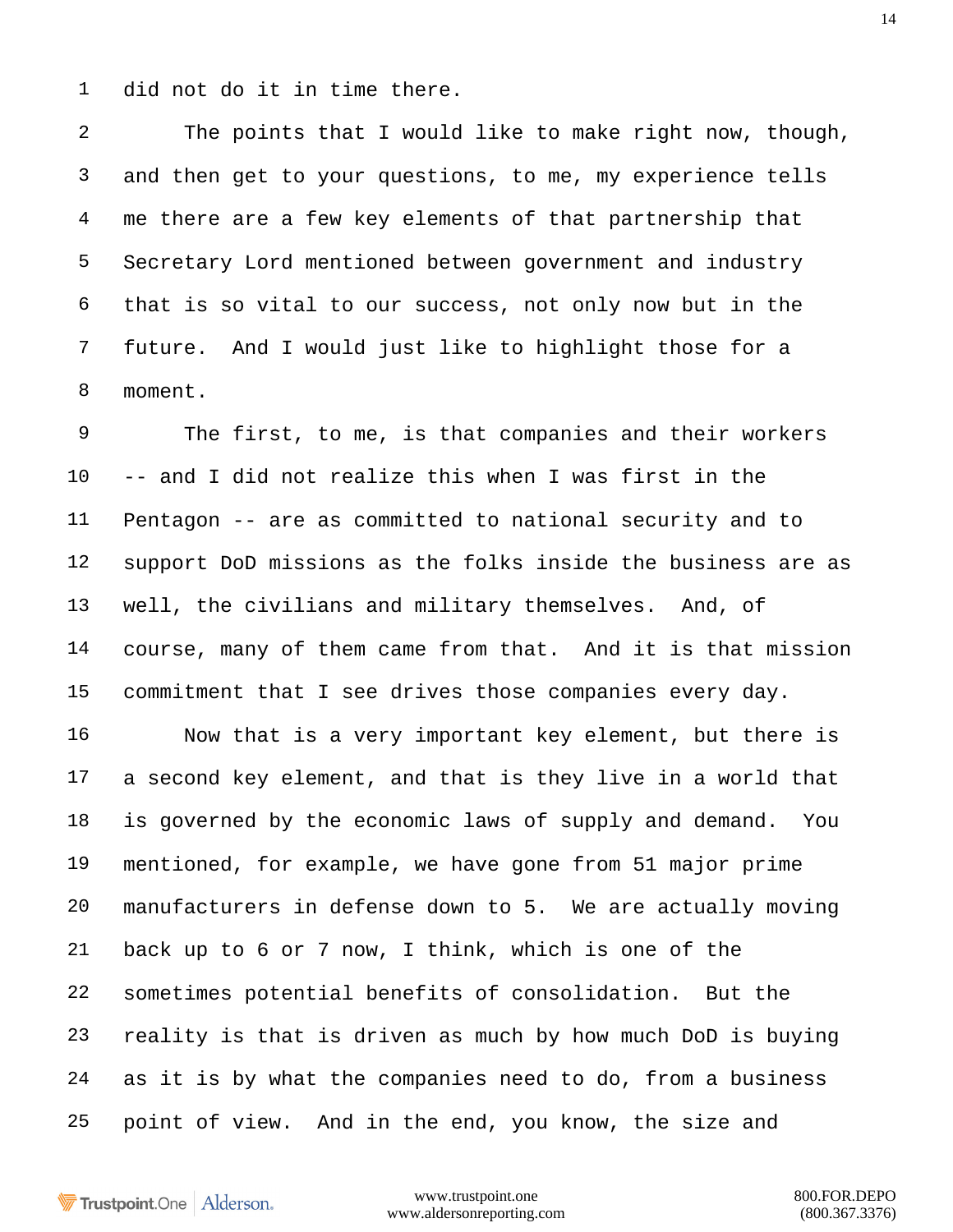economic vitality of the industry is determined by how much DoD buys.

 Another key element, I think, is the timelines. For a company to bid and win work with DoD, whether it is in products, major weapons systems, or in the 50 percent of defense contracts that goes into services, which includes RDT&E and it includes all the sustainment and support necessary to keep those systems going, the timelines can be 3 to 4 years long. In order to be successful, the company has to predict what DoD is going to need, what they are putting in their budget now, before it comes to Congress, what comes out of Congress, and then ultimately what gets apportioned and allocated out of OMB and through the Comptroller down to the programs. So they have to predict what that is going to be, they have to invest in that years in advance, and then they have to maintain that investment until such time as the contract is awarded.

 This is lengthy. It is hard enough even if the rest of it were easy. But the rest of it is not because it is hard to do business with the Federal Government. The Federal Government legitimately has a lot of additional requirements with which companies have to comply, that the commercial world, that you mentioned, that does all the innovation, does not necessarily have to meet. And so that is an added layer. Those are some of the key elements, if you will. My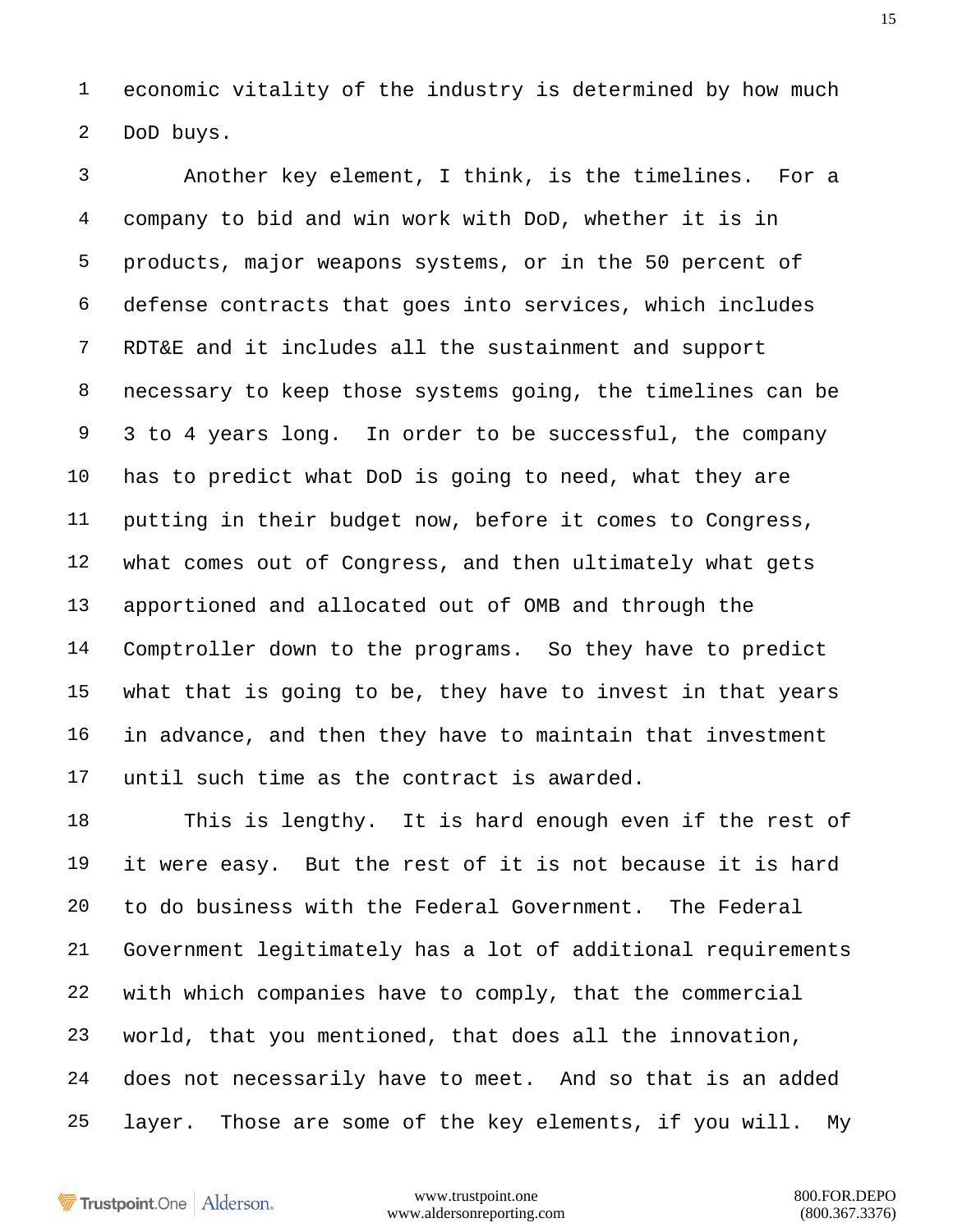statement goes into more detail on that. It also talks a bit about the DoD competition report that was issued a couple of months ago.

 I also close out with some comments on the impacts of Ukraine, where I think we have a lot of lessons that -- you know, the Army likes to talk about lessons learned, but we used to also say they are actually just lessons documented, not necessarily learned, because we seem to come back and learn them over and over again. And I think we are gathering a lot of lessons out of Ukraine but we have yet to implement those. My statement offers that DoD is moving more slowly than it should be on everything from replenishment as well as implementing some of those key lessons learned, including the importance of logistics and sustainment to deterrence going forward.

 There is also a significant impact of inflation, and I would suggest to you that we cannot really wait for the fiscal year 2023 budget to be fixed to address that. I actually do not know what inflation is going to be a year from now, but we do know what it is right now, and we have companies operating with 5 or 6 percent margin on their contracts and 8 or 10 percent growth in wages, and over the long run that is not going to be sustainable, so we have to figure out some ways to address that.

And then, finally, the impacts of COVID-19 seem to be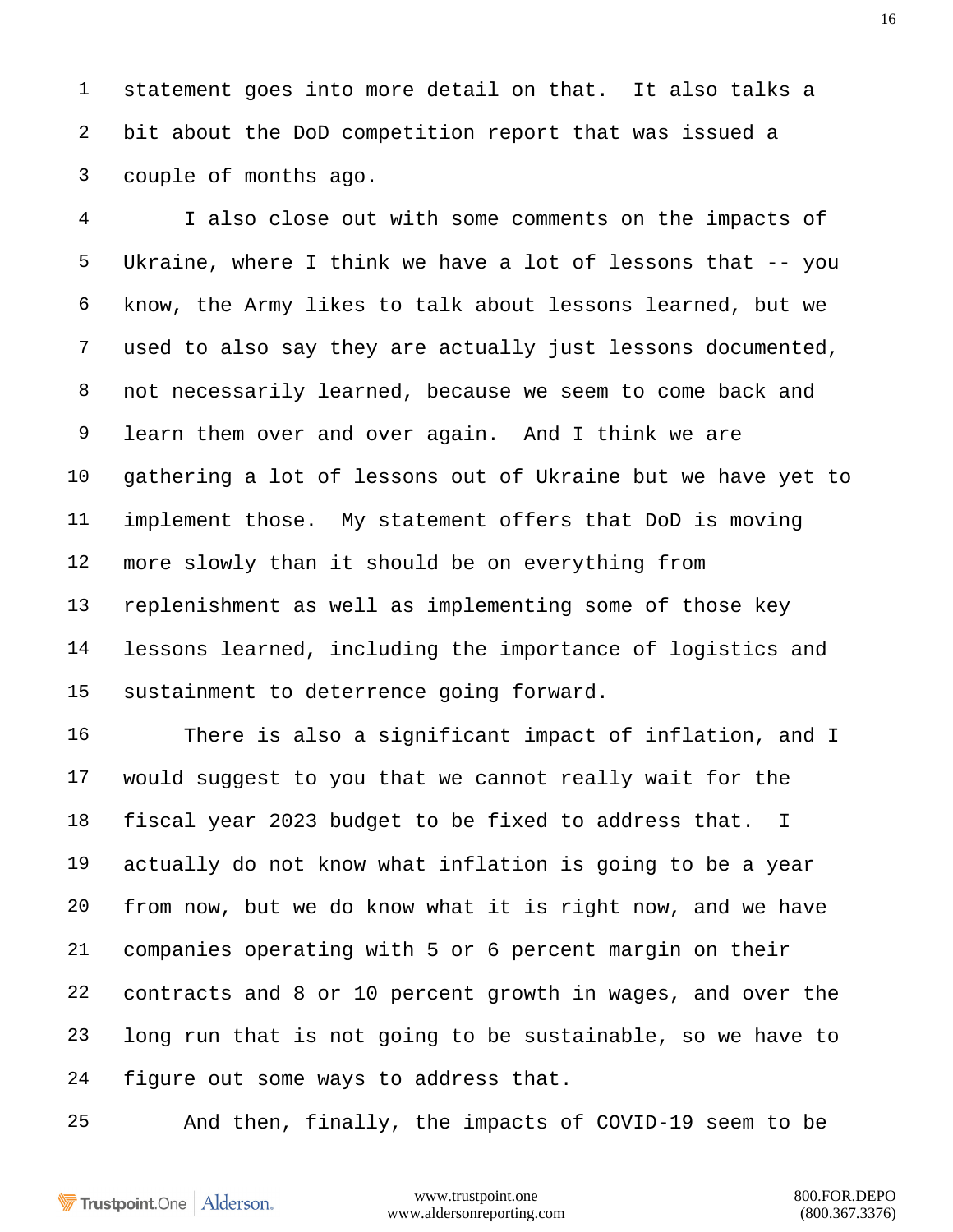| $\mathbf{1}$   | regularizing, but there is still some enormous impacts, not |
|----------------|-------------------------------------------------------------|
| 2              | only on supply chain but also on the workforce. So          |
| 3              | inclusion, I have got a number of recommendations in my     |
| $\overline{4}$ | statement. I am happy to go over those. And I think the     |
| 5              | timing of this hearing is really tremendous, and I commend  |
| 6              | you and the entire committee for doing this.                |
| 7              | Thank you, sir.                                             |
| 8              | [The prepared statement of Mr. Berteau follows: ]           |
| 9              |                                                             |
| 10             |                                                             |
| 11             |                                                             |
| 12             |                                                             |
| 13             |                                                             |
| 14             |                                                             |
| 15             |                                                             |
| 16             |                                                             |
| 17             |                                                             |
| 18             |                                                             |
| 19             |                                                             |
| 20             |                                                             |
| 21             |                                                             |
| 22             |                                                             |
| 23             |                                                             |
| 24             |                                                             |
| 25             |                                                             |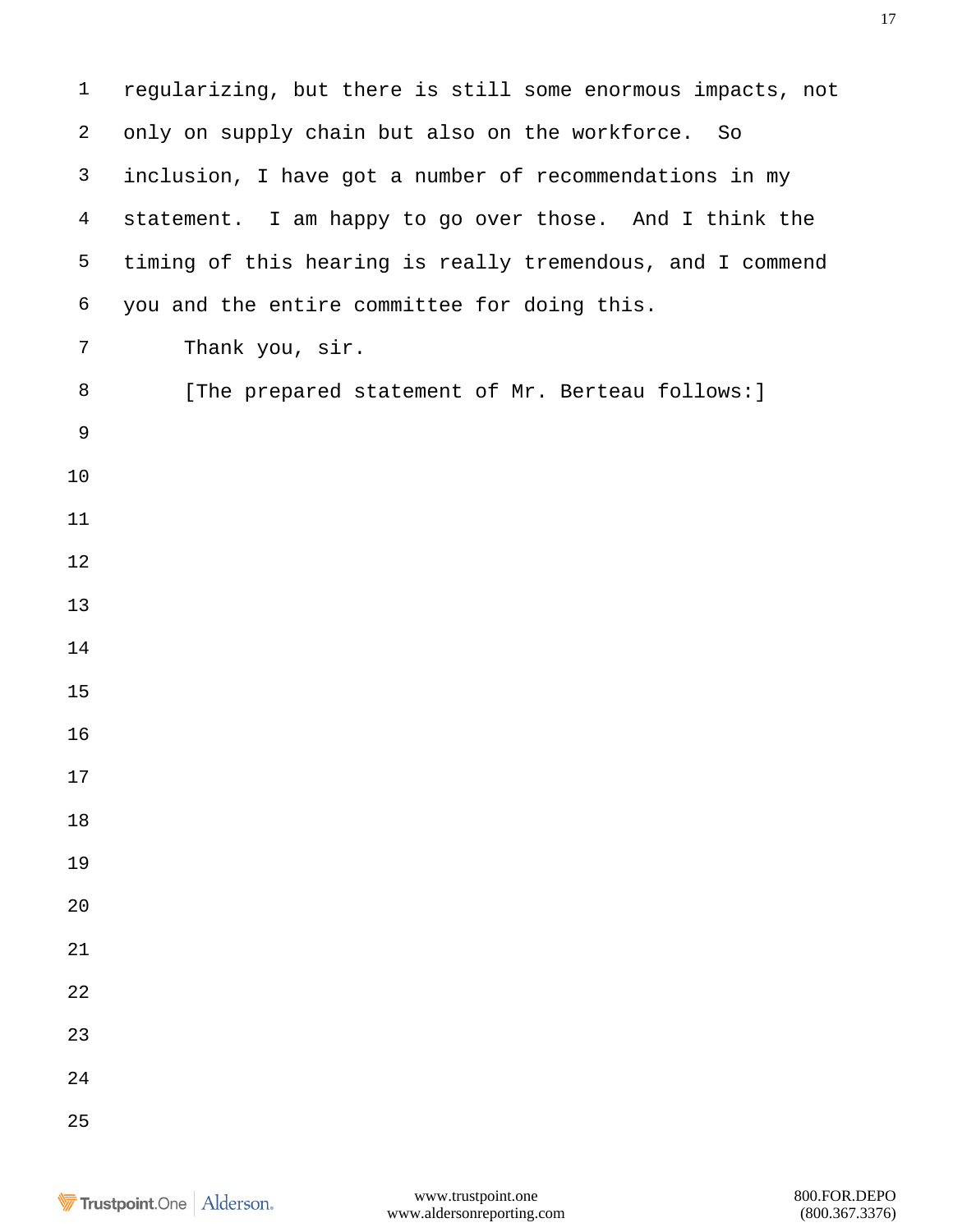Chairman Reed: Thank you very much, Mr. Secretary. Thank you both for excellent testimony, and, you know, I concur. We have, I think, neglected our industrial base. We assumed it would always be there, and we are now discovering it is not quite there because of many different factors.

 And just to give you an opportunity again, both of you, to highlight what you think are some of the most critical problems and steps that we should take, and I will start with Secretary Lord.

 Ms. Lord: I think the most urgent issue we have right now is the rising inflation numbers. This has impact today. It is going to have more impact tomorrow. What does it mean? It means that fixed-price contracts will not be completed as they were bid because there was not the assumption that there would be 8, 9, 10, 11, you know, percent inflation, and rising. It is not only labor costs, it is material costs. I would like to submit for the record some data I have from a variety of companies, talking about price increases for materials.

 There are also enormous cost increases in transportation. So this is putting not only fixed-price contracts at risk but it also impacts cost-plus contracts because everything is more expensive and we are not going to be able to get everything done.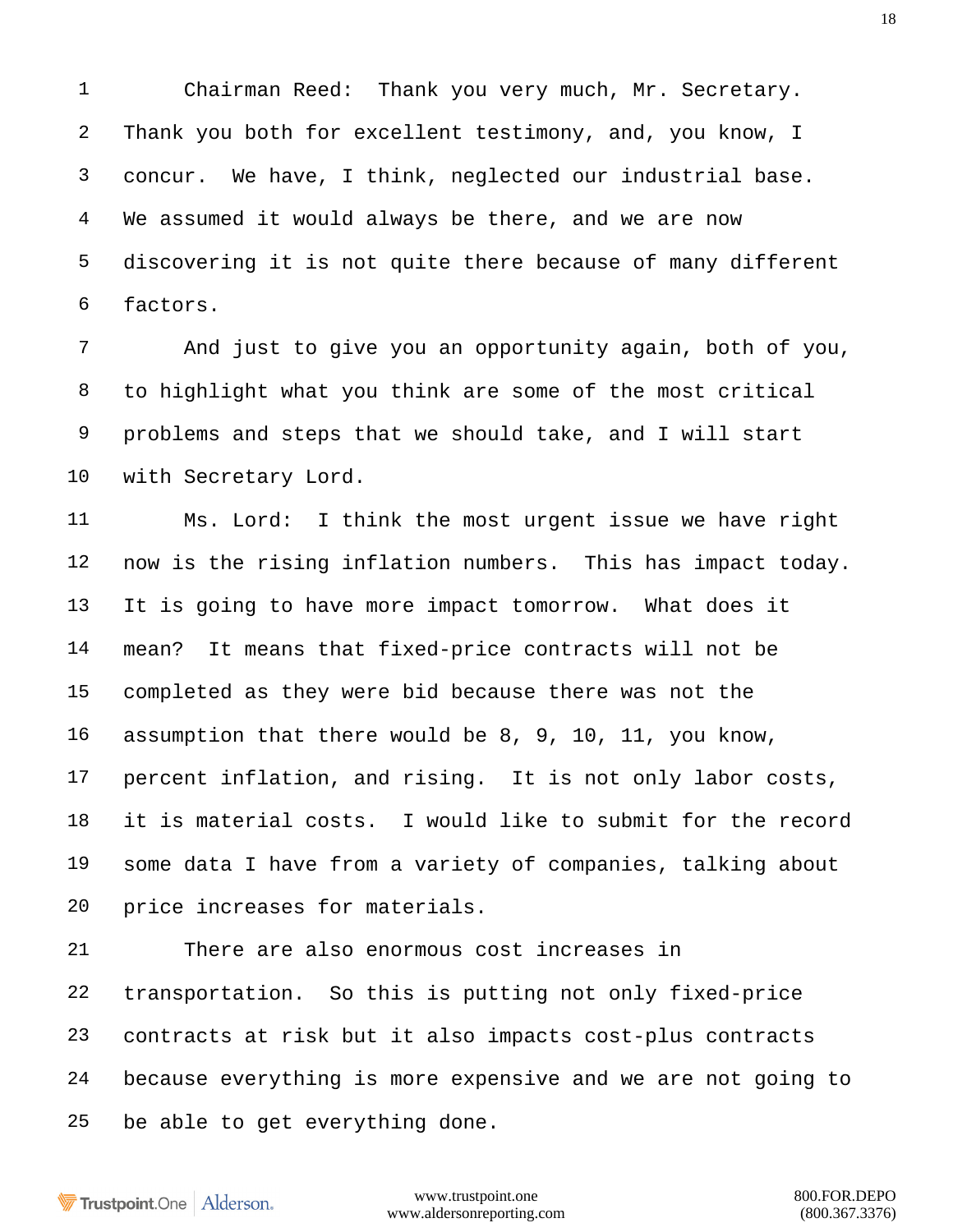Now that is for existing contracts. What happens when industry is trying to negotiate with DoD for forward-looking contracts? It is both in the government's and industry's best interest to have multi-year contracts. However, how can you negotiate a 3- or 5-year contract when you do not understand what inflation is going to do and when there has not been a mechanism for quickly addressing cost growth?

 Equitable adjustment clauses and so forth have fallen out of a lot of contracts because we have not seen inflation, but requests for equitable adjustment take an enormous amount of time and effort to gather data for, through all the different levels of the supply chain, and 13 then work through the Department.

 So I personally think the most significant thing Congress could do is to authorize and appropriate increases to the 2022 budget right now to make up for inflation so that we are not continuing to impact readiness and modernization, and then think very hard about what to do in 2023. If you leave it to individual contract officers to do this we will not get it done in time, before we see a downward spiral in our capability.

 Chairman Reed: Thank you. Secretary Berteau? Mr. Berteau: Thank you, Senator. I would echo the importance of inflation and the ability to cover costs for inflation, but it is also important to look at what the root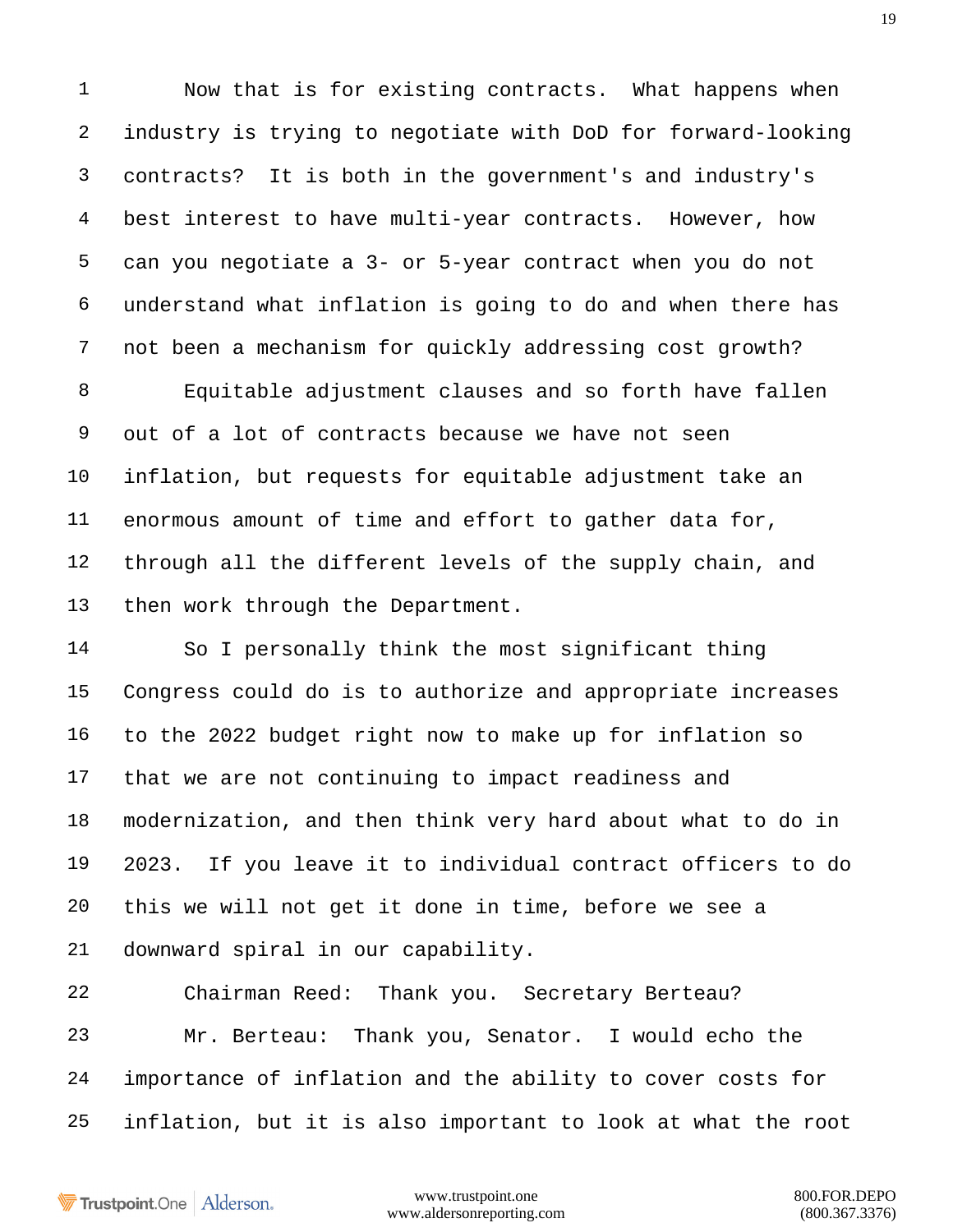causes are, and half of this inflation is in the workforce. It is not actually the fault of the government that there are not enough workers to go around to fill the needs that are there.

 I did a brief informal survey of our member companies before appearing before you today, and there are tens of thousands of vacant jobs that they have under contract today, committed to perform, and they cannot either recruit or retain or, in many cases, get timely clearance for workers to be able to get into those jobs. This is not so much about a loss of money, although, of course, they probably care about that, but from my perspective it is work not being done that does need to be done.

 We saw the impact of COVID here, as well, where you had a lot of the intelligence agencies went into a 50 percent on, 50 percent off. I asked them, for example, "Okay, so if you are actually getting all the work done with only 50 percent of the people" -- because we had to be at least six feet apart, right, and the SCIFs are not built for that, I said -- "either something is not getting done or you did not need all those people in the first place. Which is it?" And, of course, they said, "Neither. We do need all those people, and the work still is getting done." That may be true in the short term but it is not sustainable over the long term.

Trustpoint.One Alderson.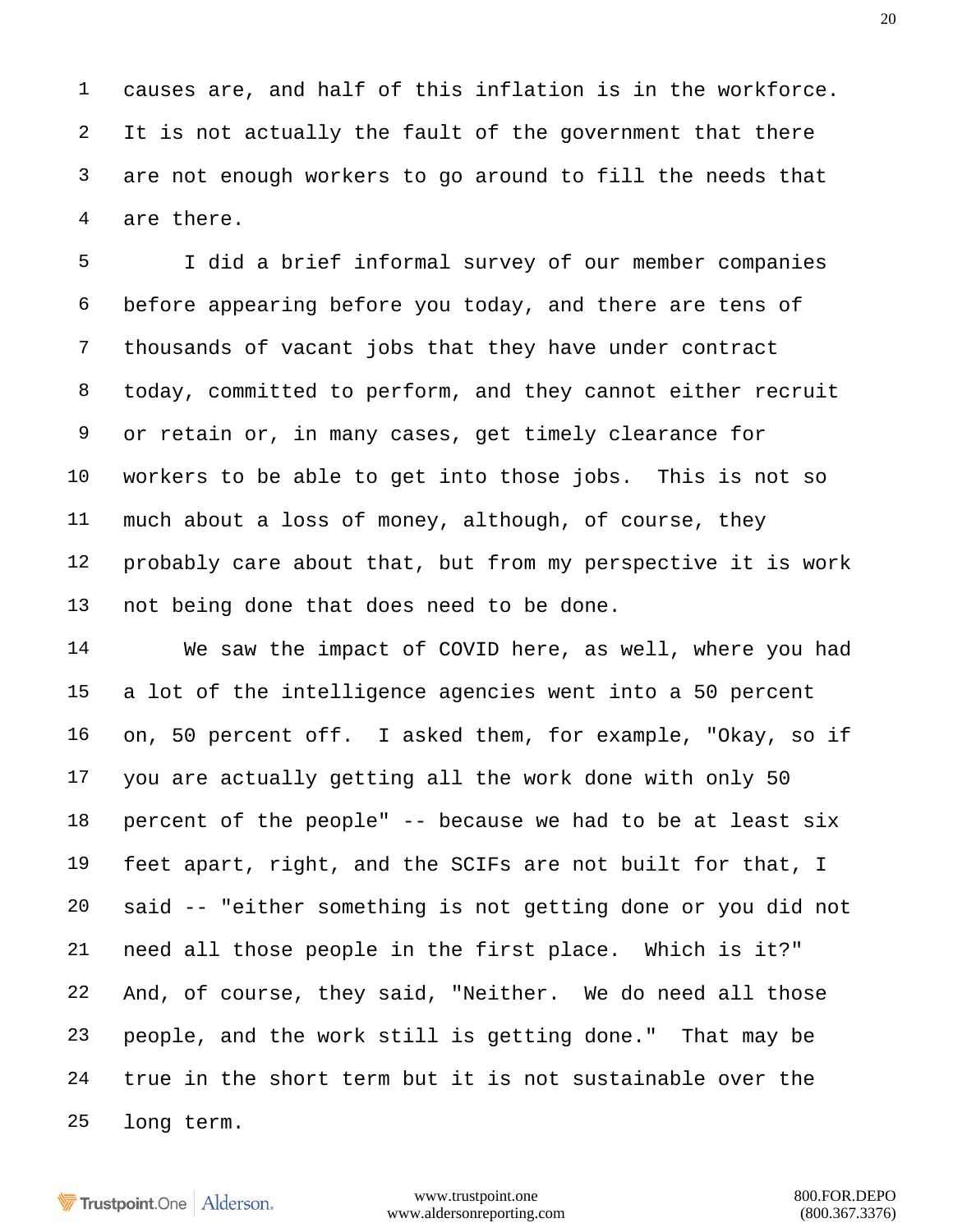1 I think, though, that there is an underlying element that really comes into play. Everything just takes us so long, and the threat from China does not give us the luxury of time. Ten years ago, I delivered a report to this committee on the pivot to Asia, and what we said in that report was we have got 8 to 10 years to stay ahead. Well, those 10 years are gone, Senator, and we did not use them very well in that regard. It takes us today 3 years to do what China can do in 3 days, in terms of deciding, resourcing, and getting started on something that needs to be done, particularly bringing new technology into play. Those, I think, are the critical aspects that we need to address.

 Chairman Reed: Thank you. Just a follow-up question, Mr. Berteau, because I have heard the same thing from businesses all over my state of Rhode Island. They just cannot get the people. Did your members indicate what they think the reason is?

 Mr. Berteau: We actually just completed, or we are finishing up this morning, our annual conference. We were at the Greenbrier in West Virginia, and I drove back. I have got my water bottle still with me here. It is a great attraction to come to this room from the Greenbrier, I must say.

Senator Manchin: Good decision.

Trustpoint.One Alderson.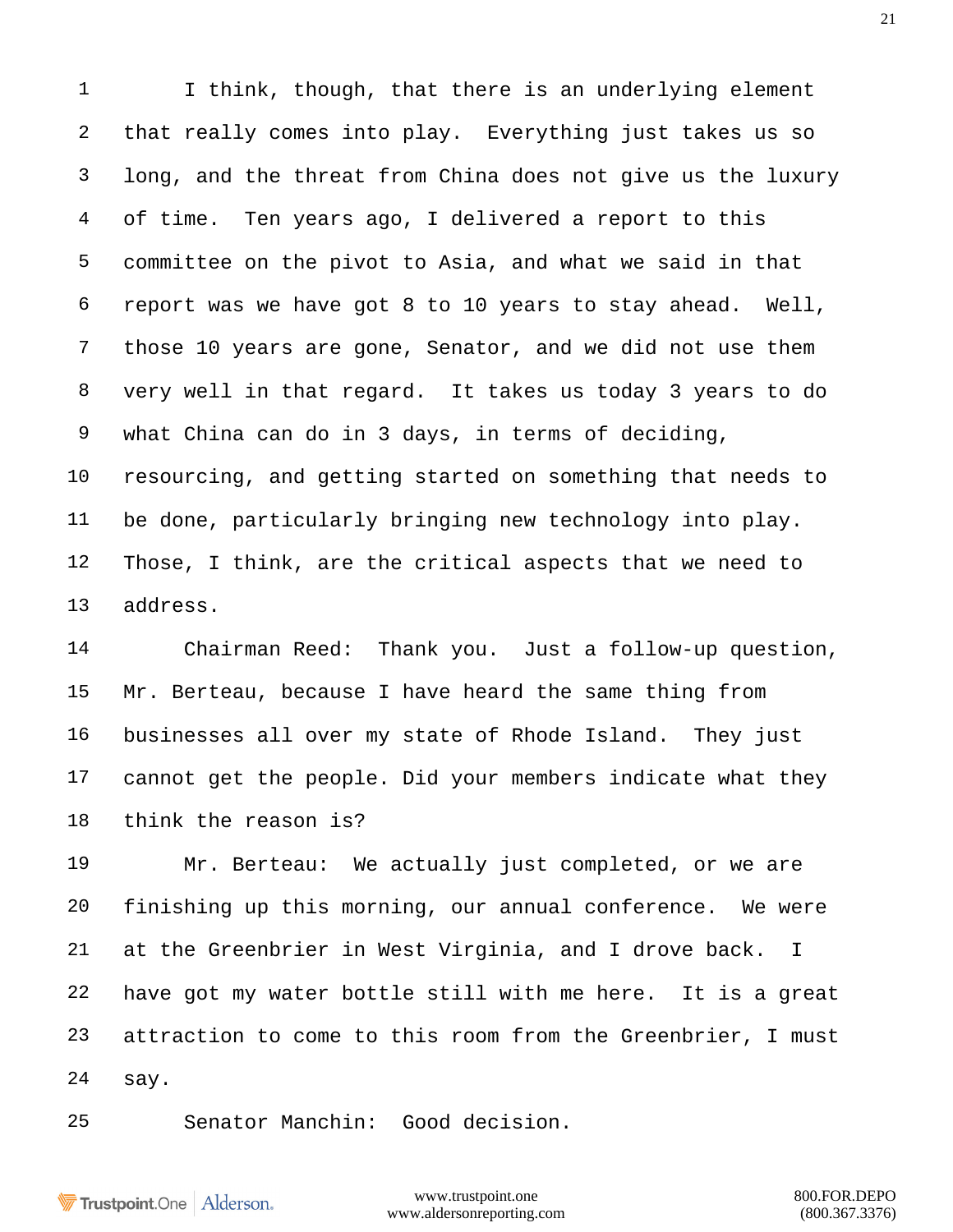Chairman Reed: Senator Manchin is now doing handstands.

 Mr. Berteau: But we had a panel on this yesterday on what is being done, and we actually had experts from the Society of Human Resource Management, from academics who are researching this as well. There are so many tools available to us now and we are trying them all. Whether we are making a dent in it or not it is too hard to tell.

 We are seeing a very interesting trend, though, that the academics reported yesterday, of what I would call transition remorse, so the Great Resignation, when people left for more money, or perhaps the ability to work from home when they did not before. Six months later we are starting to see maybe there is more to the job than just working from home and getting paid more. Maybe actually the mission matters, contributing something. Whether this is has a long-term benefit for us is too soon to tell, but there is hope there.

 Chairman Reed: Thank you very much, both of you. Let me now recognize Senator Inhofe.

 Senator Inhofe: Thank you, Mr. Chairman, and I think we covered that pretty well, and Mrs. Lord, in terms of the inflation and the effect that it has. And a lot of people do not really understand that. Is there anything after the comments that were made by Mr. Berteau that you would want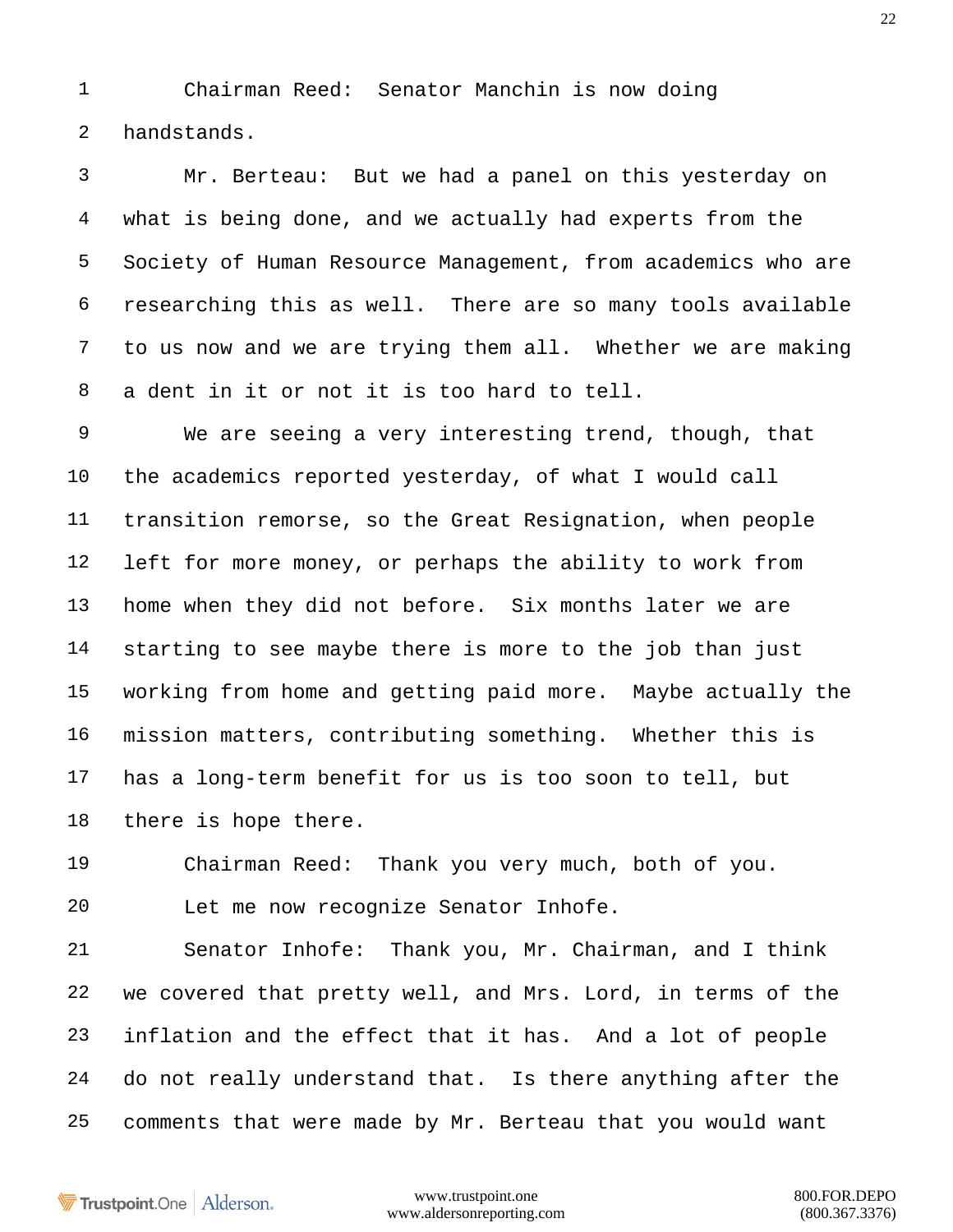to add on that particular issue?

 Ms. Lord: I would just quickly say, Senator, that I think we have two huge challenges. One is embracing risk and the other is moving more quickly. So there are an enormous number of authorities that the Congress has given DoD over the past 5 years or so to more rapidly acquire, to get capability downrange into warfighters' hands. Those have been translated to both policy and implementation guidance.

 However, it takes strong leadership to encourage the Department to use those to be able to move more quickly. So the tools are there, but I believe the leadership is required to hold the Department accountable for showing how they are using other transactional authorities, middle tier of acquisition and these other things.

 Senator Inhofe: Okay. That is good. One of my major concerns is key munitions. I would ask you, Ms. Lord, how has the experience of supplying munitions to Ukraine highlighted about our munitions supply chain. And can you specifically explain the challenges of Stinger missile production and what more should be done to shore up this production line, and what other investments in our munitions industrial base are warranted to ensure this does not happen again?

Ms. Lord: Thank you, Senator. The Stinger, which is a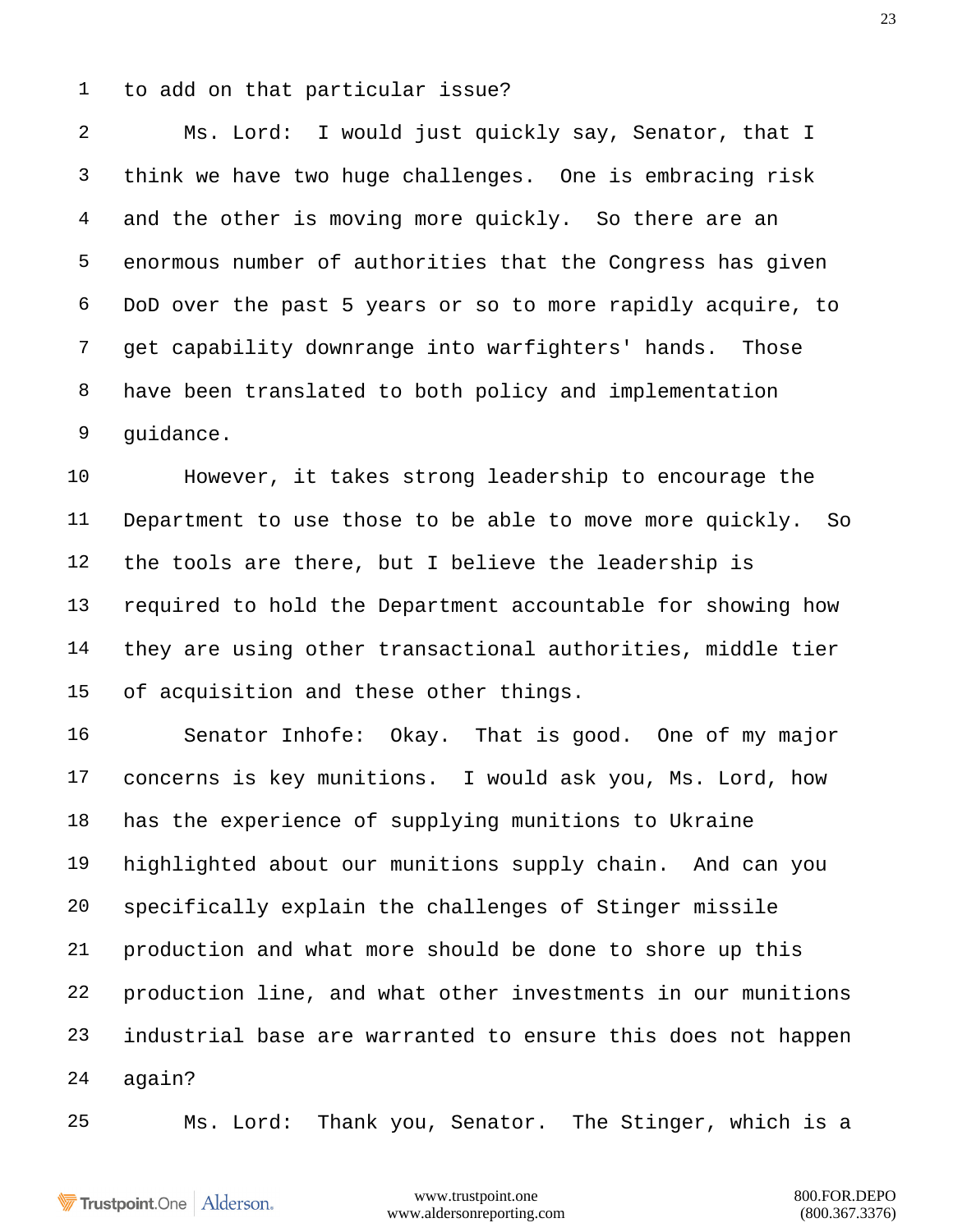ground-to-air-launched missile, shoulder-launched, which we have sent, probably given public domain information, a quarter of our stocks to Ukraine on, is an issue where we cannot, within the next couple of years, produce more because we have a problem with the government not paying to maintain production capacity. When that happens, you have test equipment become obsolete and not work. You have supply chains with links broken in them. And especially if we had key elements of that supply chain supplied by now adversarial countries we have to reconstitute that.

 We have a challenge in proactively planning to be able to produce these key weapons. Even with the Javelin, which we do have a hot production line right now, we are still 5 years out to probably developing all the munitions we need. So I think the real issue here is how do we make sure that we have a resilient supply chain to be able to produce the munitions we need, as a nation and also for our partners and allies.

 There are a couple of answers to that, and one, I would say, is to begin to think about our releasability and exportability regulations. We have been very, very conservative with what we allow our closest allies to receive, in terms of technical information and manufacturing capability. We know that we do not have enough munitions. They end up being the bill payer, usually. And we could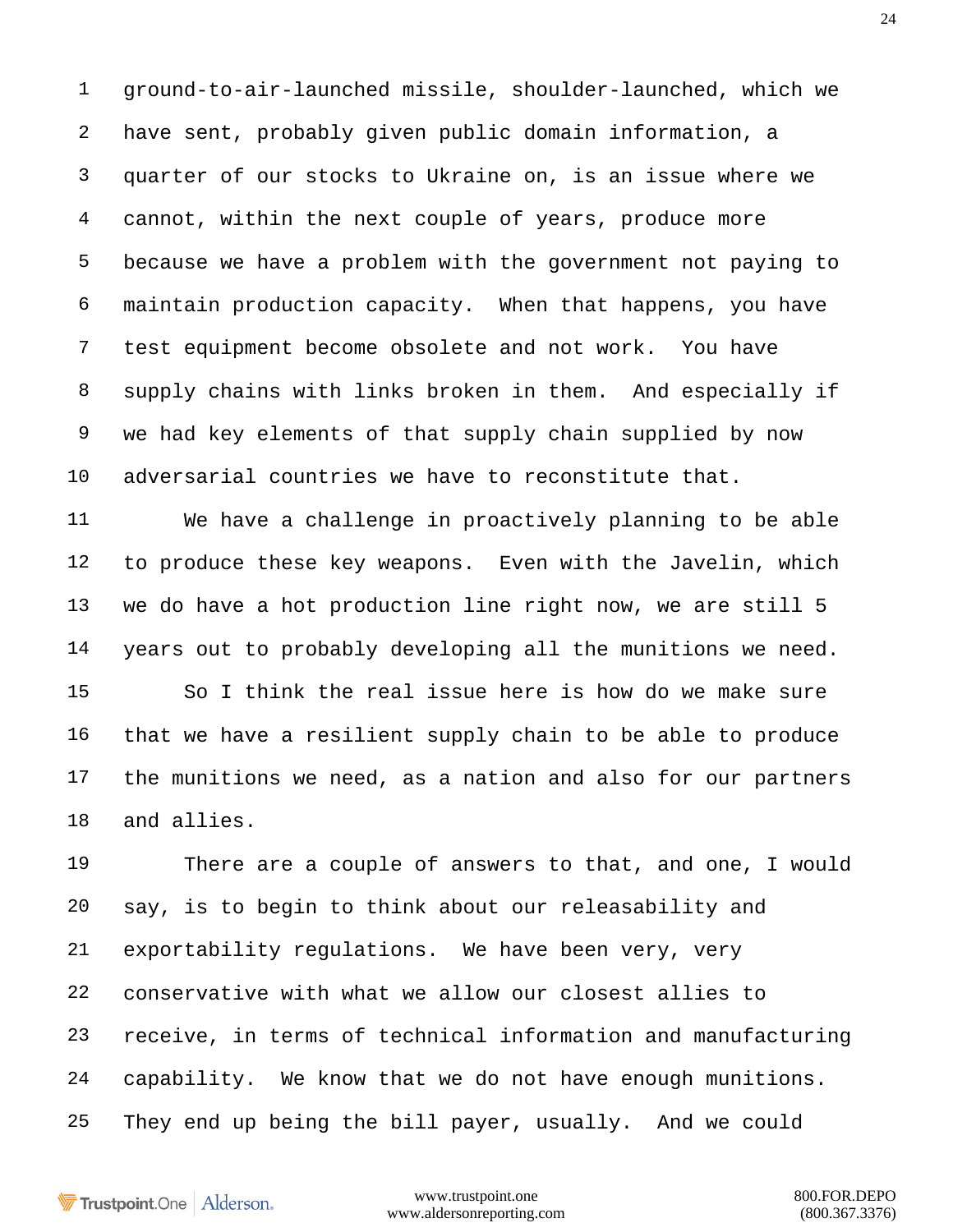look at countries like Australia that have capacity, that have throughput, that have the budget to develop indigenous capability, and work more closely with them to make sure we have the munitions we need and our allies and partners do as well.

 Senator Inhofe: Do you think that we might be criticized for maybe holding too much from some of our allies?

 Ms. Lord: Absolutely. General Hyten, retired General Hyten and I used to co-chair quite a few committees, and we would lament this. I think there has to be a demand signal from Congress to not only DoD but State Department, to say that we need to be a little bit more pragmatic about the three, four levels of technology innovation behind where we are now, that we are still not exporting. Huge opportunity there to make up some of these shortfalls, leveraging others' manufacturing capability.

 Senator Inhofe: That is good. Very good. Thank you, Mr. Chairman.

Chairman Reed: Thank you, Senator Inhofe.

Senator Gillibrand, please.

 Senator Gillibrand: Thank you, Mr. Chairman. Does DoD still intend to implement the Cybersecurity Maturity Model Certification 2.0 requirements next year, and are you receiving feedback from the companies in the defense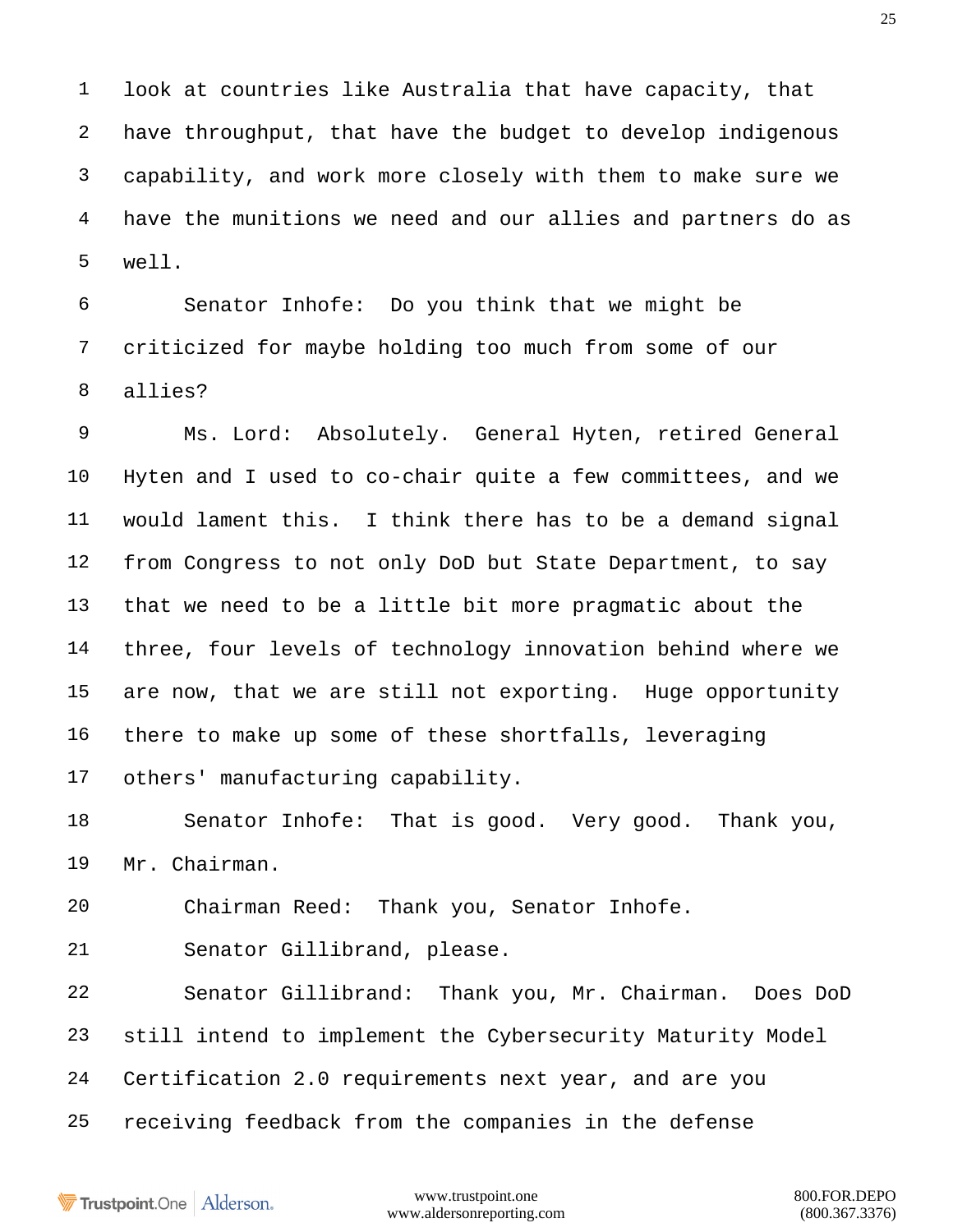industrial base addressing whether the CMMC 2.0 will aid their cybersecurity posture?

 Mr. Berteau: Let me take that first, Senator, and then 4 Ms. Lord. We were collaborators on 1.0 from opposite sides of the table, but now we both sit over here.

 DoD is moving forward. The requirements are in the early stages of the rulemaking process, and so we anticipate a revised Defense Federal Acquisition Supplement to come out. We have heard various estimates that it could be as early as late this spring or as late as a year from now. One of the problems or concerns that we have raised from the beginning is the threat is not waiting for this implementation, if you will, and every day that threat grows.

 I do think, though, that an important element that is missing from here -- and there is a National Institute of Standards and Technology standard, 800-171, which is the basis of that cybersecurity regulation -- that almost every company I know and participates in the defense business today at the prime contractor level, whether large, medium, or small, is already investing and has a plan on record for compliance with and meeting those standards. The real question is, do those standards go far enough in order to protect us against the evolving threat, and nobody really knows the answer to that.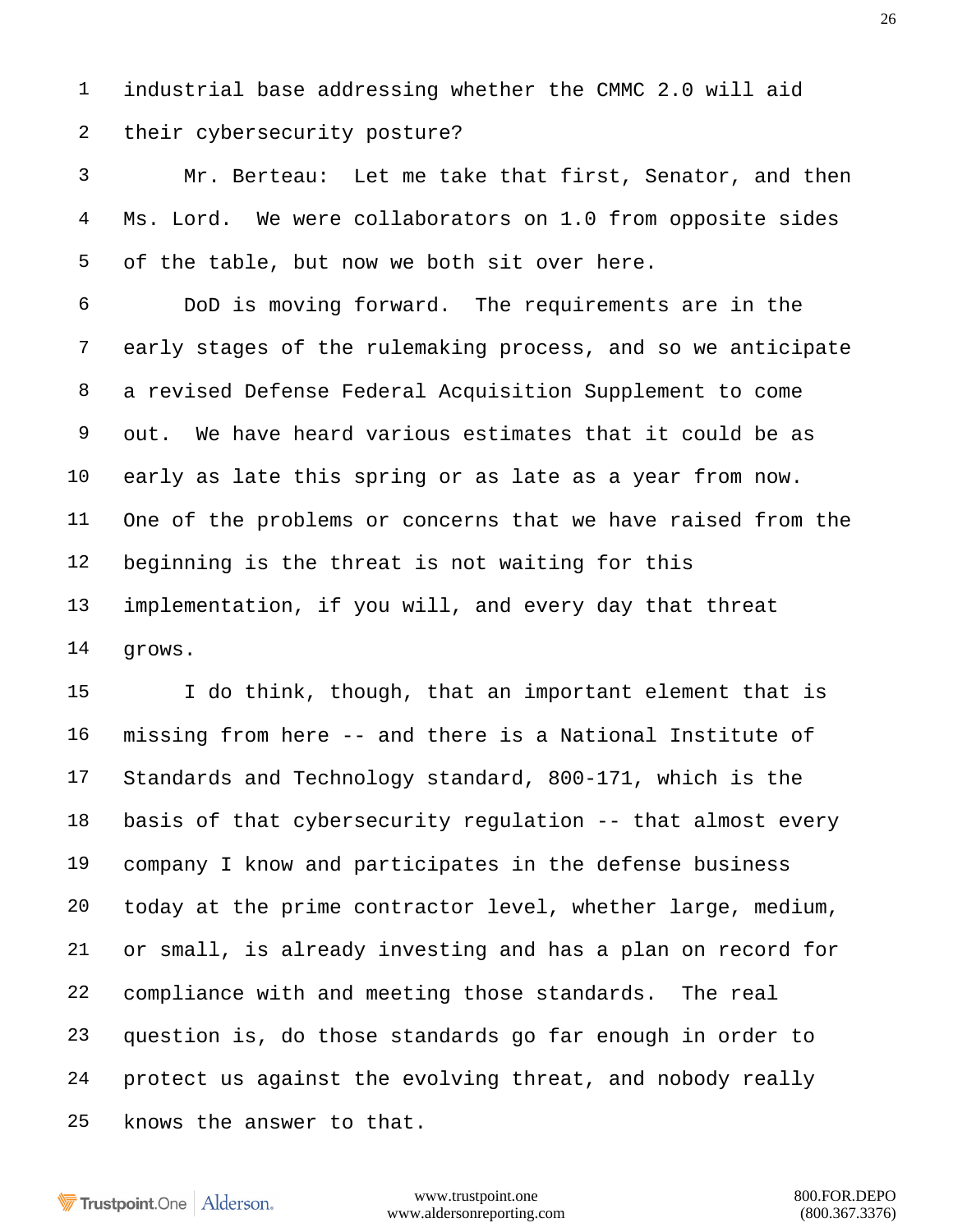In the meantime, of course, there is an existing regulation, but its use has been suspended. It is not being incorporated in the contracts. But many companies are already complying with that. What we do not know is what is the next standard we are going to have to comply with, what is the timeline in which the flag will go down and you have got to be in compliance, and what can you do now to be ready for that when you do not know what it is you are going to have to meet, what standard you are going to have to meet. So there is still a lot of ambiguity there, but a lot of people are moving forward anyway.

 Senator Gillibrand: Thank you. What aspects of the Federal Government's contracting process do you recommend adapting to better facilitate rapid acquisition and emerging technologies, and do you believe that certain defense programs should be excluded from the Federal acquisition regulations altogether? And related, over the past few years, DoD has used other transaction authority contracts or OTAs to develop prototypes with industry for emerging technologies to speed the acquisition process, and how has this contracting method been received by the DIB, and should we expand the use of this authority?

 And then final and related, I just returned from a trip to India and Nepal, and these countries would love to acquire U.S.-produced helicopters and other weaponry. And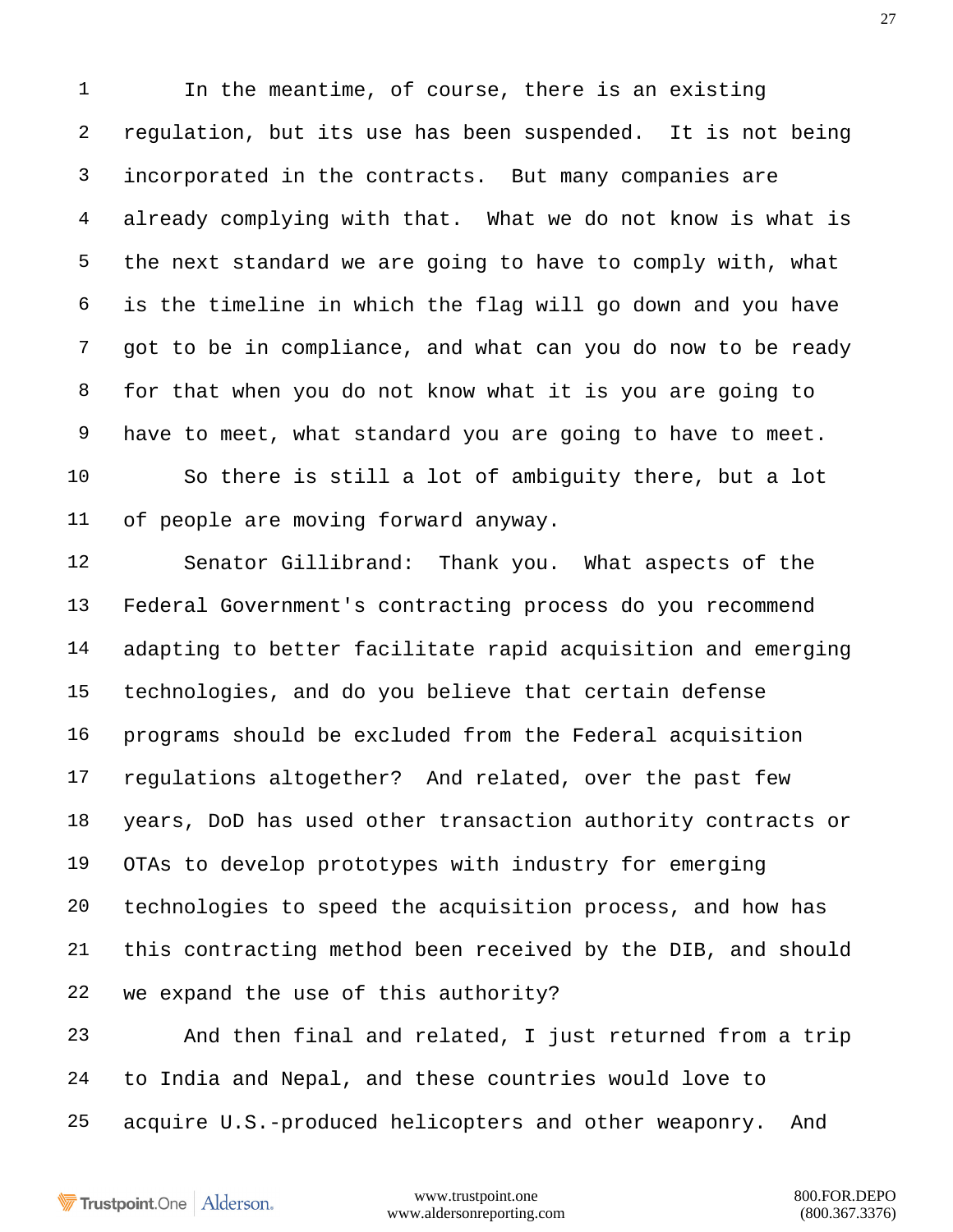the challenges is that it just takes too long. And so it is so cumbersome to create any acquisition fluidity with these countries, that it is easier to buy from Russia, or not in those cases, but China. And so I think we have to understand that our cumbersome nature in acquisition is highly problematic from the way we project power worldwide, but also so that our warfighters can have the most lethal and most effective technology possible.

 So you can answer those questions in whichever order you think is best.

 Ms. Lord: I think that is target-rich, Senator. So let me begin here by saying that Congress has written law that allows DoD to go fast, and that has been translated into policy and implementation guidance, meaning there are procedures there. Where we have lagged is making sure that we actually train the acquisition workforce on how to use these and that we encourage what I call creative compliance. We have a very risk-averse workforce that is extremely concerned about media attention or congressional hearings pointing out when things did not go well. This is leading to a group that does not want to do anything other than what there is precedent for before.

 So I think we need to encourage and train to use things, as you talk about, the other transaction authority. That is huge, because you do not have a key requirement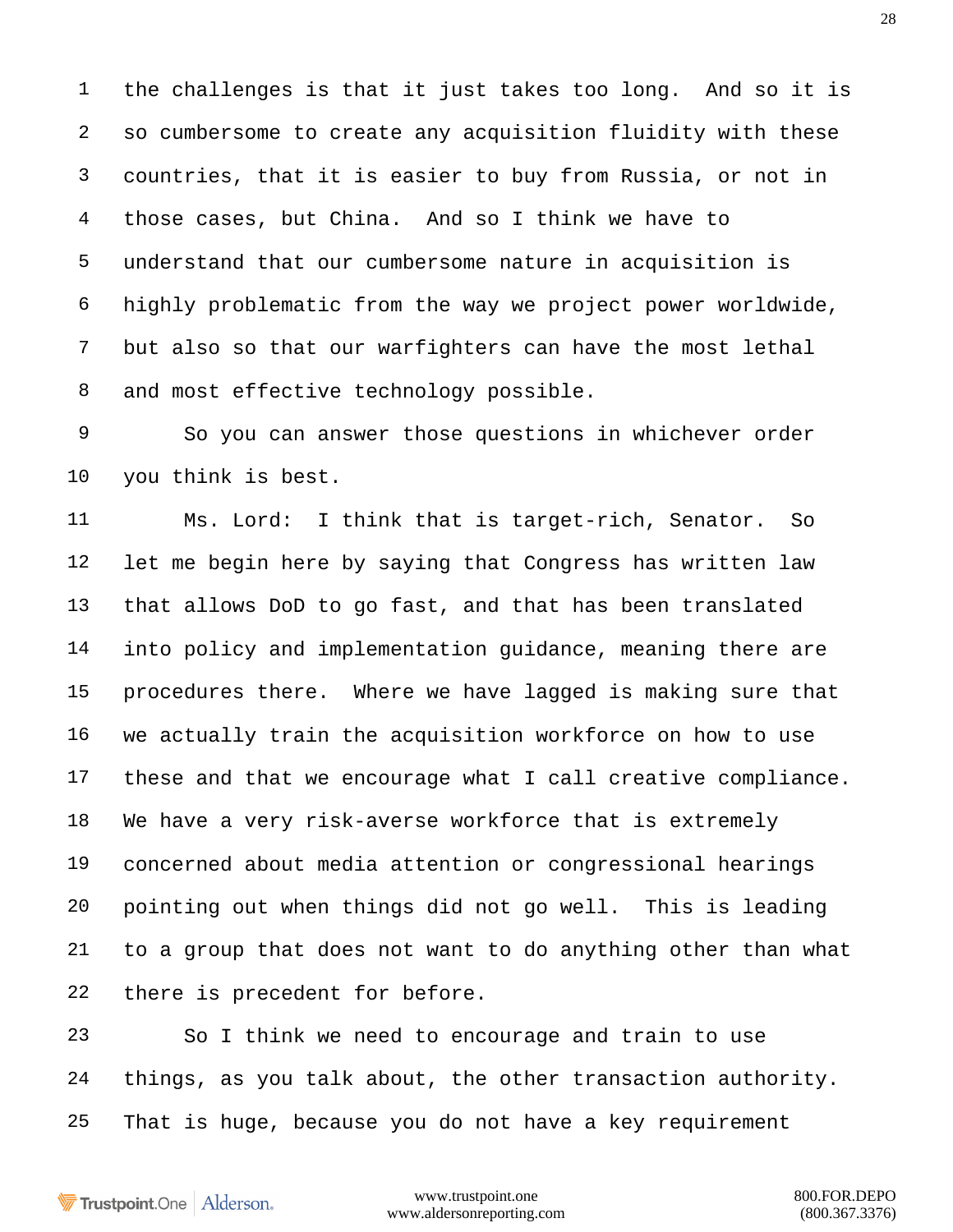there. You just sort of say what you need, and you can move quickly. I think we need to give the entirety of the budgets for OTAs right up front and let people move fast. 4 That is how the Defense Innovation Unit does, and they have been able to work very well with commercial entities.

 I see we are out of time here, but I will take that for the record because I think there are many more things we could do.

 Mr. Berteau: Mr. Chair, if I could add just one thing. I know we are over time.

Chairman Reed: Go ahead, sir.

 Mr. Berteau: Senator, I think that it is important from our perspective to acknowledge that speed does matter a lot here, but we need to be able to do it not just for a few but for everything. And other transactions is very useful as far as it goes, but if you can do it for some you really need to be able to do it for all.

 This committee, in the fiscal year 2018 NDAA, put in statute for a DoD to define and measure how long it takes, what is the procurement lead time. One of PSC's initiatives for this year is we think you ought to take a look at how well they are doing, because we think they are actually losing ground since you required them to do that, rather than gaining ground. I think the spotlight of illumination will help speed things up as well.

Trustpoint.One Alderson.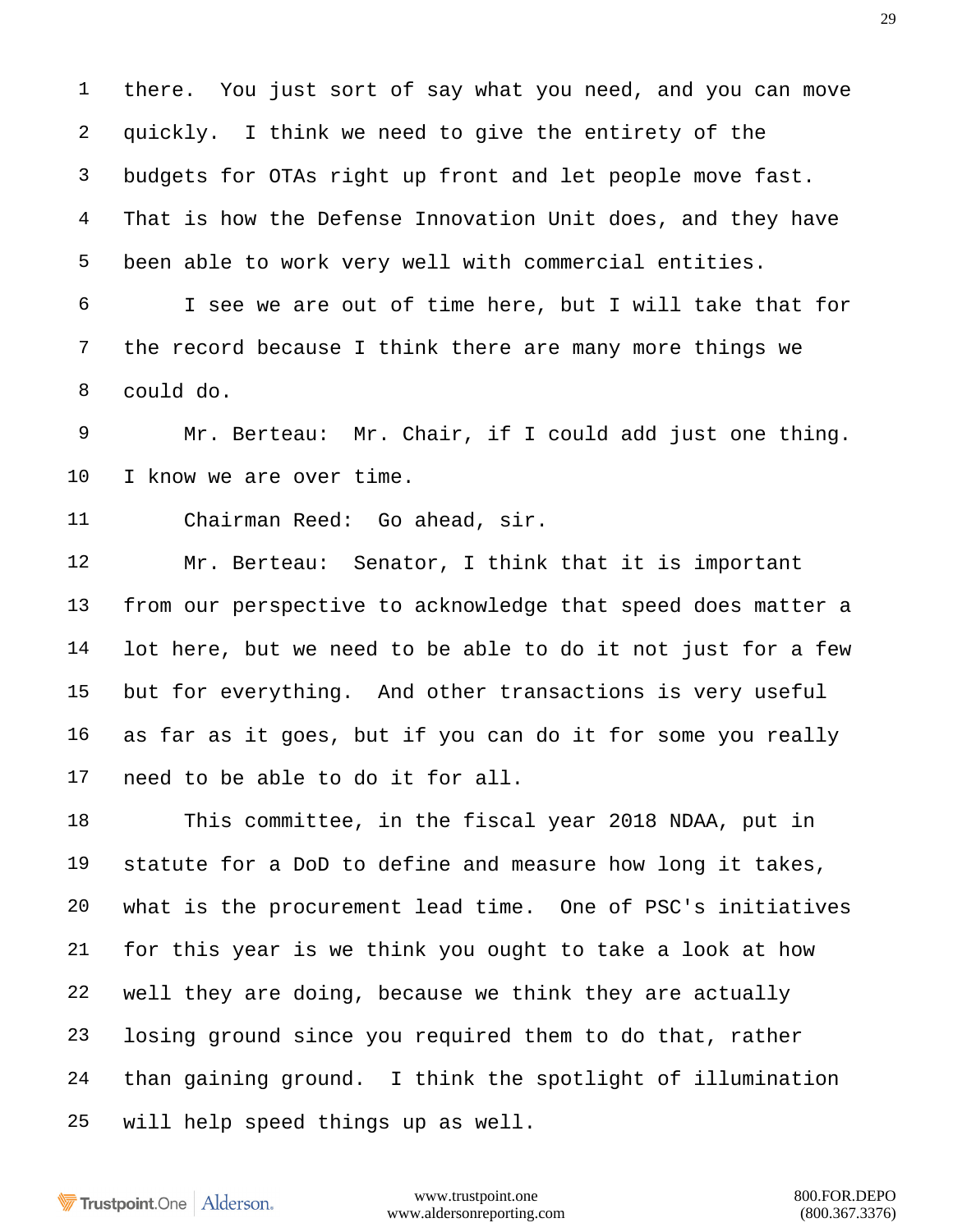Chairman Reed: Thank you, Senator Gillibrand.

Senator Wicker, please.

 Senator Wicker: Thank you, Mr. Chairman. Secretary Lord, do you have anything you would like to add to the answer to Senator Gillibrand's question with regard to what industry is asking us for, with regard to technologies being too hard to develop, taking too long, and costing too much to procure?

 Ms. Lord: Thank you, Senator. Yes, I would. I actually spent all day Saturday in Cambridge, Massachusetts, with a number of Harvard Business School and Kennedy School and MIT grad students, and a handful of private equity firms, talking about putting resources, money, into emerging technologies at new companies. And the biggest concern there is that manufacturing contracts are not being handed out quickly enough. We have a long process of going through cooperative research and development agreements, some very small, small business contracts. But we just need to get out there and start putting things on contract. We can do that through the middle tier of acquisition as well as using OTAs. And I think that the Congress demanding metrics, as David was saying, will drive that behavior.

 Right now, with not as many politicals in the seats at DoD, we do not have a strong demand signal to modernize our practices, and we are not training people to utilize them.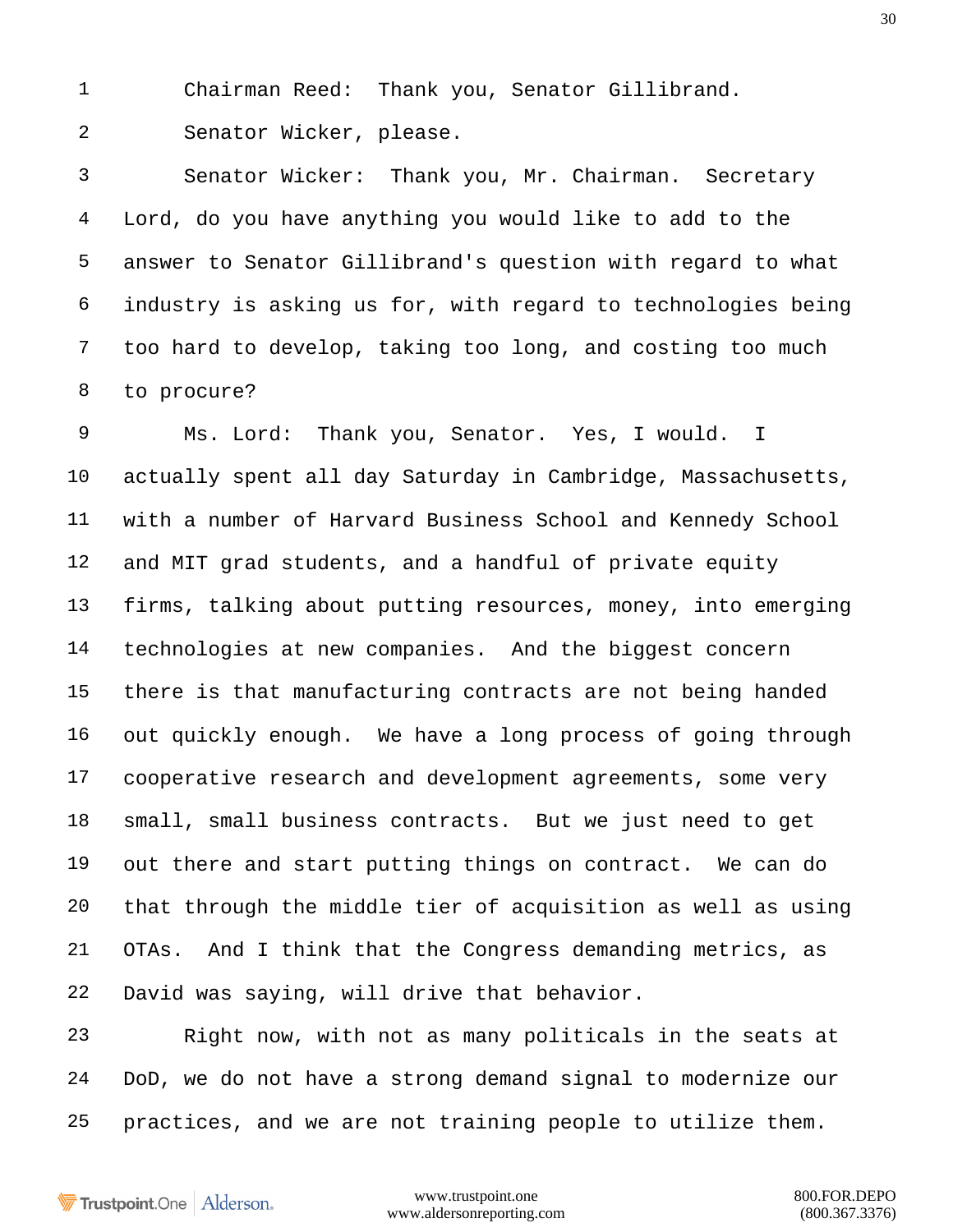I think it is very, very important for a virtuous business cycle here and to get these new developments fielded, because capital markets are going to play out. There is going to be consolidation. What is not happening is the new companies coming up quickly and gaining speed to cross that valley of death from a few prototypes to actual fielded solutions.

 So middle tier of acquisition, for instance, just to explain that, says if you have a commercial capability or a fielded military system, that just through an incremental investment could really give us a step function change in capability, then we do not have to go through the Joint Staff's requirements process that can take up to 2 years. What we can do is get the leaders of military services, the Secretaries, or the leaders of agencies to document that they do have that requirement, and then we can move out on middle tier of acquisition very quickly.

 So that is one that I think, during your posture hearings this spring, that you might want to ask the services and agencies about.

 Senator Wicker: Okay. Let me shift to what we are trying to do to help the Ukrainians, and I will ask both of you this. How are we doing replenishing our own supplies with those of our allies, and how long can we keep this up, providing weapons at the current rate? Secretary Lord, you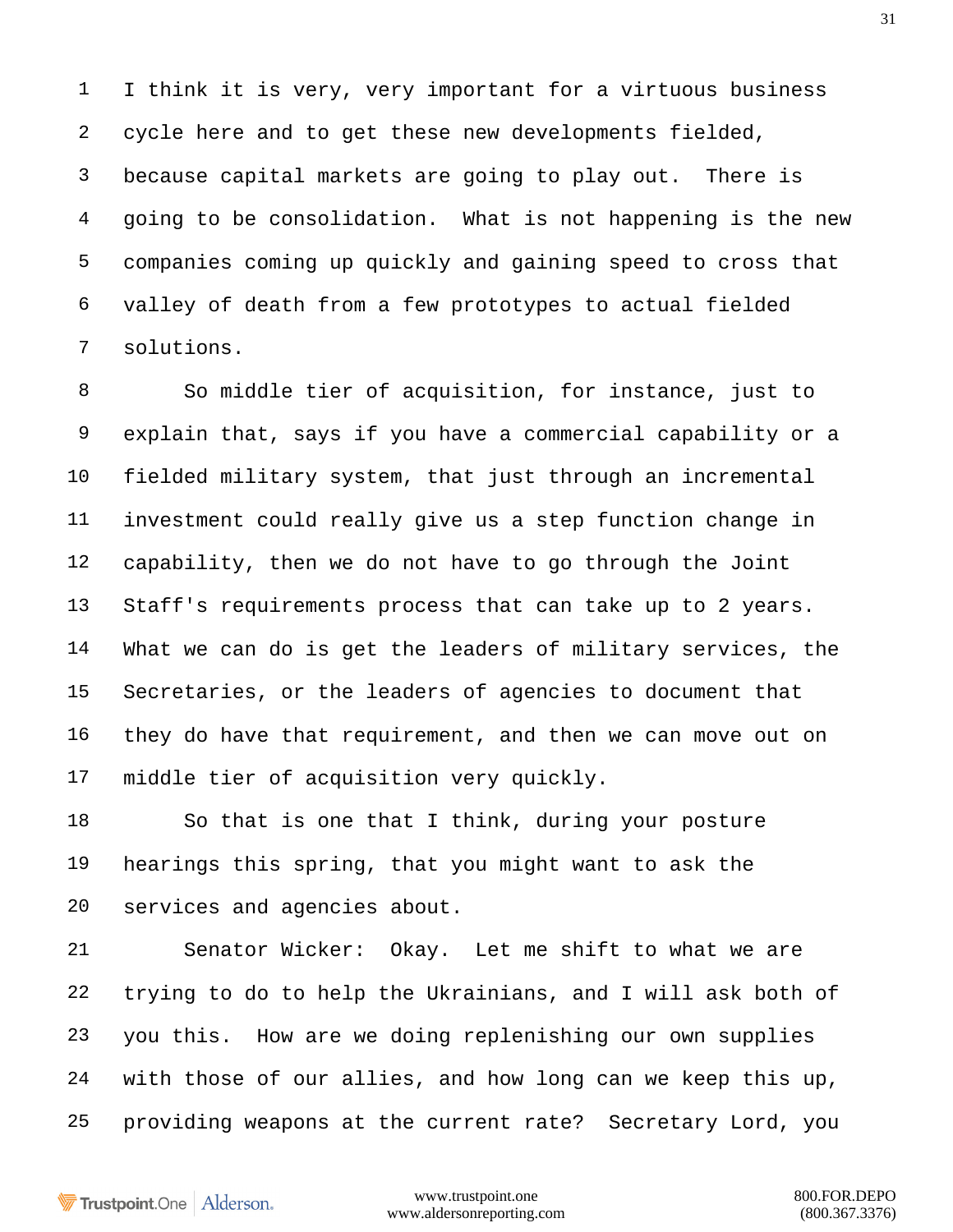go first, and then we will take Mr. Berteau.

 Ms. Lord: I think that we are rapidly -- we are using what we have that we can give away, and the trouble is that we have a 2- to 5-year lag to bring those stocks back. We have that because we have not invested, as a nation, in the infrastructure, the equipment, and the tooling to have the capacity and throughput. And if you are in industry, if you do not have a clear and consistent demand signal, you cannot justify the capital investment without a certain return. So no board of directors is going to okay that.

 So I think one of the tools that Congress has, that was used to great effect during COVID, is the Defense Production Act Title III. So if you could provide the funds to get over that barrier, to overcome that activation energy, if you will, for the infrastructure -- for buildings, for equipment, for tooling -- then we could more rapidly come back.

 Senator Wicker: Mr. Berteau, that sounds like a real problem for our efforts to help our friends in Ukraine win this war.

 Mr. Berteau: It is definitely a problem, and I think we have yet to see a single contract in place to start that replenishment. Discussions are going on, but there is no definition of what the requirement is yet, because we still do not know how far we are going to draw down. We are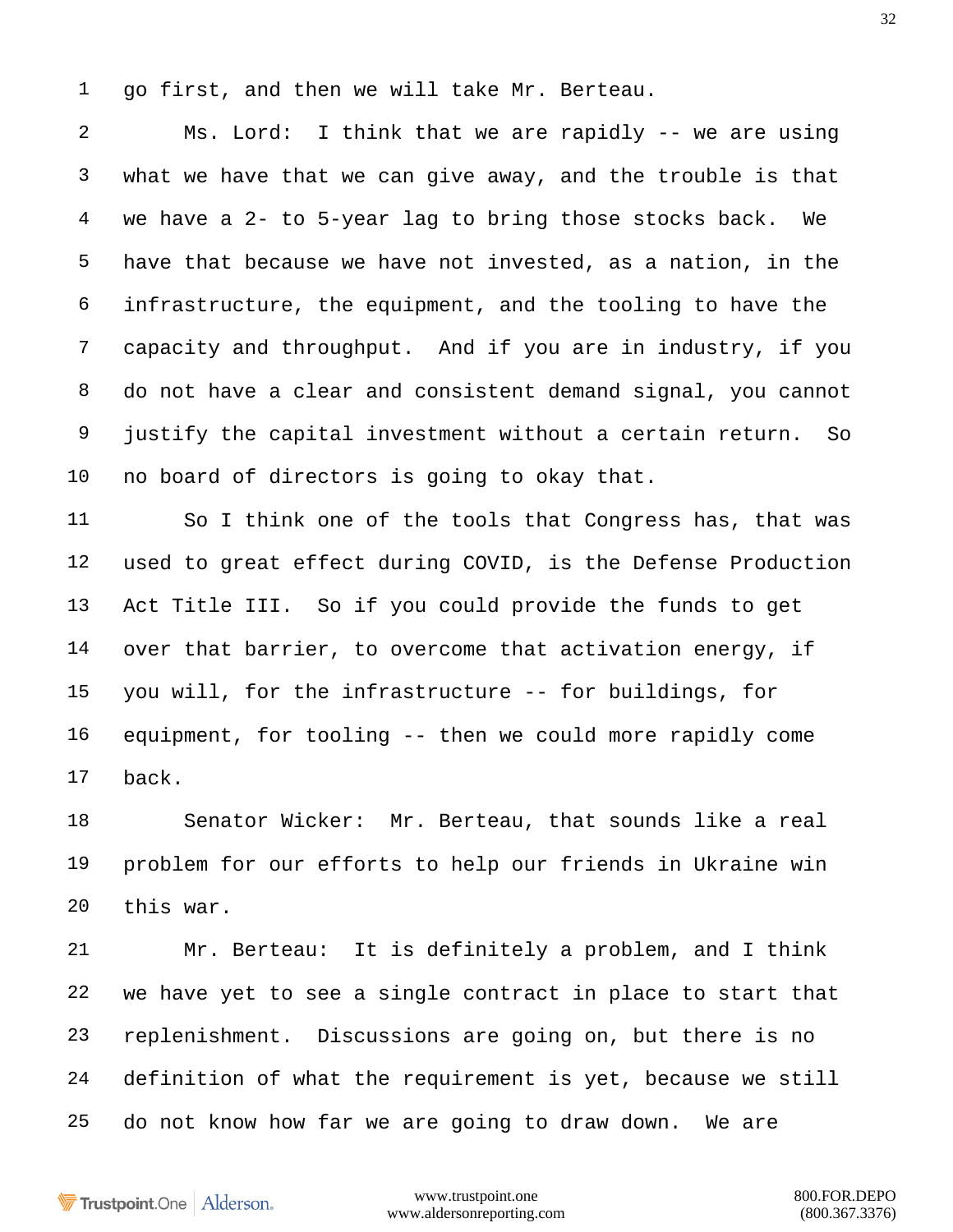drawing down, I have seen, in some cases, as much as a third of our available stocks -- that means not forward deployed but available for that -- in less than 2 months. If we are one-third down in less than 2 months, and we keep that rate up, that is only 6 months.

 There is no way a contract is going to deliver replacements in less than that time, even if we started today. We are behind, and you guys should push them to hurry up.

 Ms. Lord: If I may, I will say the Army has a UFR over here, UFR Number 24, that is looking at doing exactly this. Senator Wicker: Thank you, Mr. Chairman.

Chairman Reed: Thank you, Senator Wicker.

Senator Blumenthal, please.

 Senator Blumenthal: Thank you, Mr. Chairman. I suggested to the Secretary of Defense just about 2 weeks ago, before our recess. He sat in the place you are now that we should, in fact, invoke the Defense Production Act. And he said that it would be under consideration. I think we have lost the luxury of time here. The closet is bare. Just to give you one example, the United States military has probably dispensed about one-third of its Javelin anti-tank missiles to Ukraine, one-third of our supply given to them. To ramp up from the U.S. military's current buy of about 1,000 missiles per year to maximum production of the

Trustpoint.One Alderson.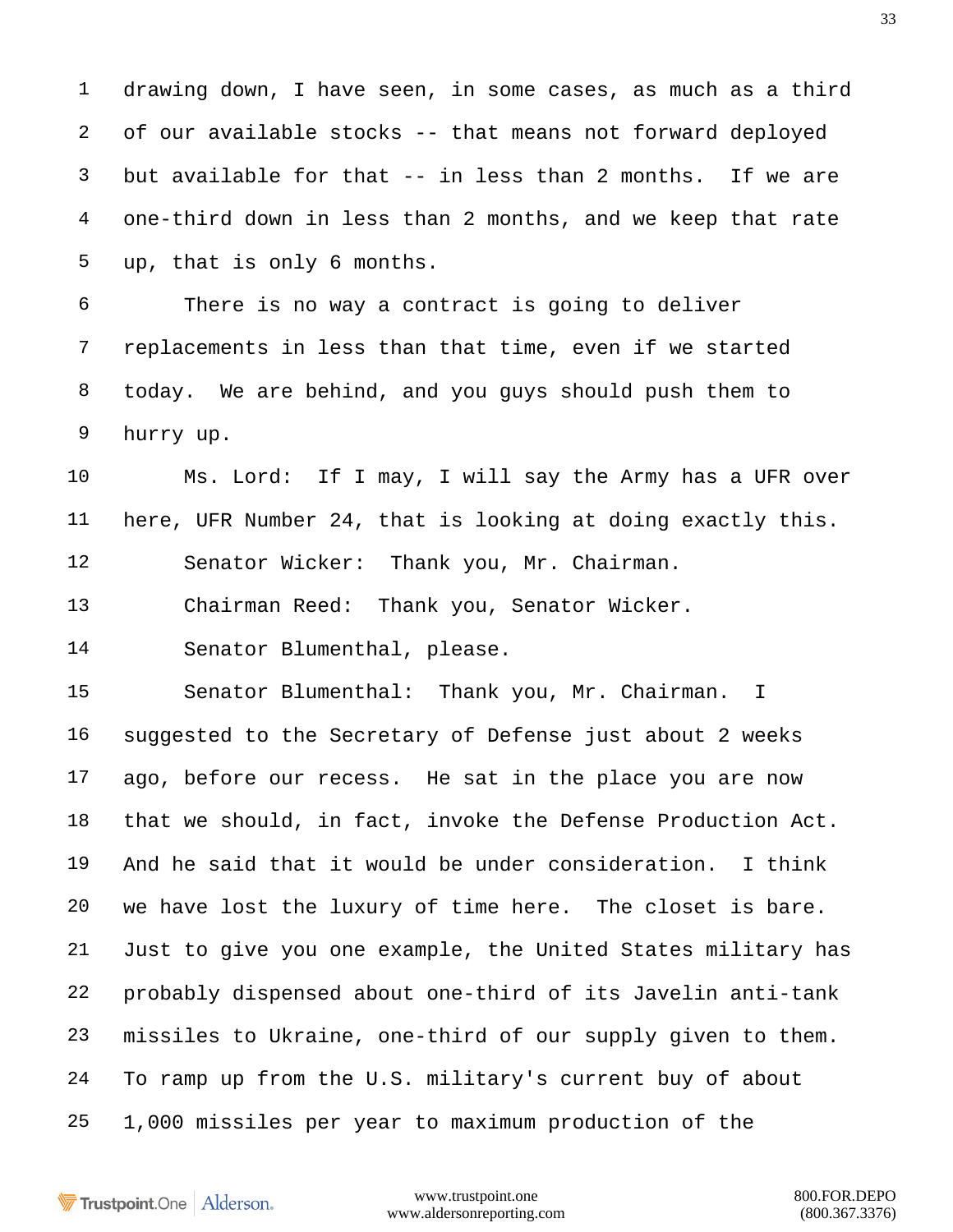Javelins would take about 1 year, and replenishing U.S. stocks of those weapons would require 32 months.

 Unless the President invokes the Defense Production Act, to prioritize deliveries of components to the manufacturer, to give that demand signal, we will run out of these key arms, not only Javelin missiles but Stinger missiles. We are now providing Howitzers and armed personnel carriers. The cupboard is empty, or it will be very, very shortly, unless the President invokes the Defense Production Act to provide that demand signal on an expedited basis.

 The Secretary of Defense has warned that we are in for a long fight. The Chairman of the Joint Chiefs of Staff, sitting where you are now, said it will be a long slog. But the decisions we make now will determine the outcome, because these weapons will not magically appear, for us, for our allies, or Ukraine. We need to replenish the stocks of our allies as well as our own, and provide more for Ukraine.

 So I think the challenge is extraordinarily daunting, and it requires this kind of major commitment. So I would like to know, Ms. Lord, whether you think right now we should invoke the Defense Production Act.

 Ms. Lord: There are a few different titles in the Defense Production Act. Title I talks about DO ratings and DX ratings. Everything that the Defense Department puts on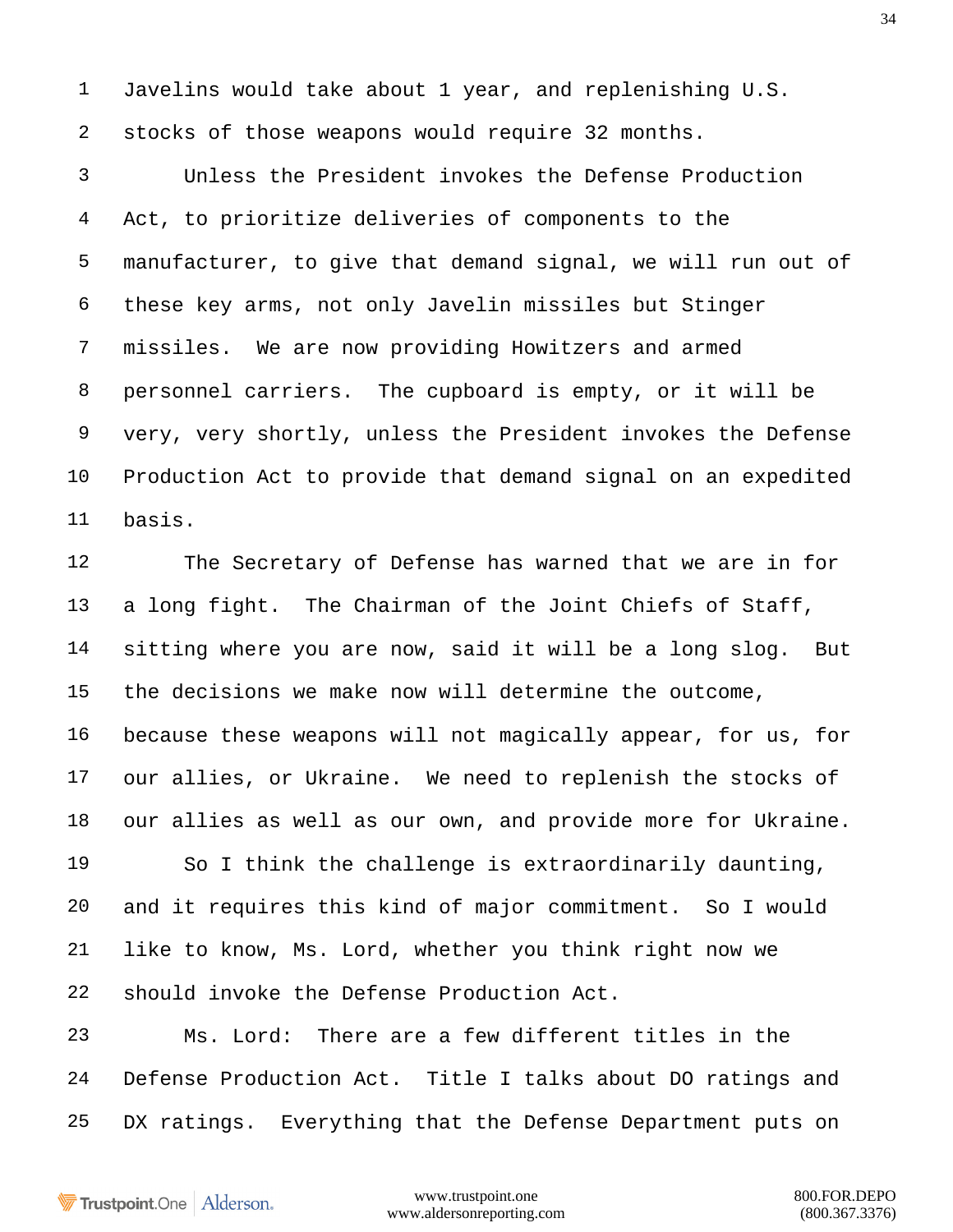contract basically gets a DO rating that brings it ahead of any other commercial item. The most critical items get DX ratings, which pull those items in front of the other defense goods. So often some of our long-lead nuclear materials and so forth, go there.

 Frankly, we have overused this to the point where it is becoming less meaningful, because if everything has a DX rating, nothing does, and the challenge is that we have not funded, over the years, industry to maintain the supply chains to get even 50-cent diodes sometimes. It is not big- dollar items. There just is not the manufacturing capacity there.

 So I think DX ratings need to be used judiciously, but I think DPA Title III, which allows the Department to move money to industry to actually make the capital investments 16 or train the workforce or develop the supply chain is where you can really move the needle on this issue. So again -- Senator Blumenthal: If I can just interrupt, because I am going to be out of time, moving the needle requires moving the money. It is a question of investing the

 resources. To its great credit, the Navy's fiscal year 2023 budget requests over \$750 million to invest in the submarine industrial base and train the workforce. I have been urging for years that we need to make this investment. Twenty, 30 million dollars is what we have included in past budgets.

Trustpoint.One Alderson.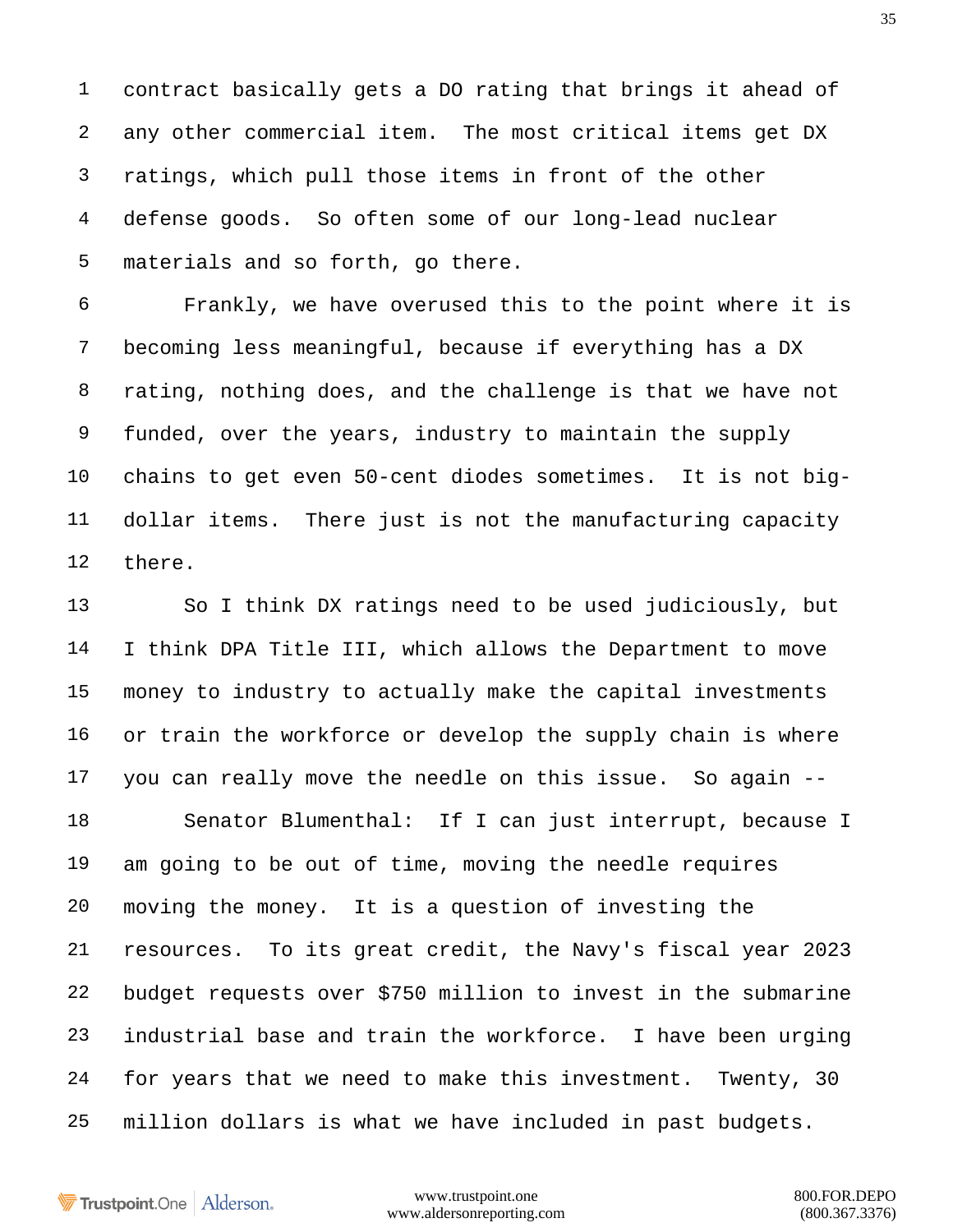Seven hundred fifty million marks a major leap forward, and it is desperately needed to train and retain our engineering and shipyard workforce.

 But if we were to devote the kind of resources that we did to COVID, or earlier, in our major conflicts -- World War II, the Korean War -- moving the needle requires moving money and making the investment. Would you agree?

8 Ms. Lord: Absolutely.

 Senator Blumenthal: Thank you. Thank you, Mr. Chairman.

 Mr. Berteau: Mr. Chairman, if I could add one thing. Chairman Reed: Of course, sir.

 Mr. Berteau: I think your key point there, it is important to stress we need to start now, even if we are not going to finish now. And there are two key signals here. One is to the supply chain, not just to the prime manufacturer. The other is to the workforce, because as I mentioned, there are a lot of gaps in that workforce. They will not come back. They will not sign up unless they see the long-term possibility of the commitment there. So the faster we get started, the faster we will get the supply chain in place and start rebuilding the workforce to be able to do the work, even if it does not necessarily accelerate the endpoint. You have got to start now.

Chairman Reed: Thank you very much.

Trustpoint.One Alderson.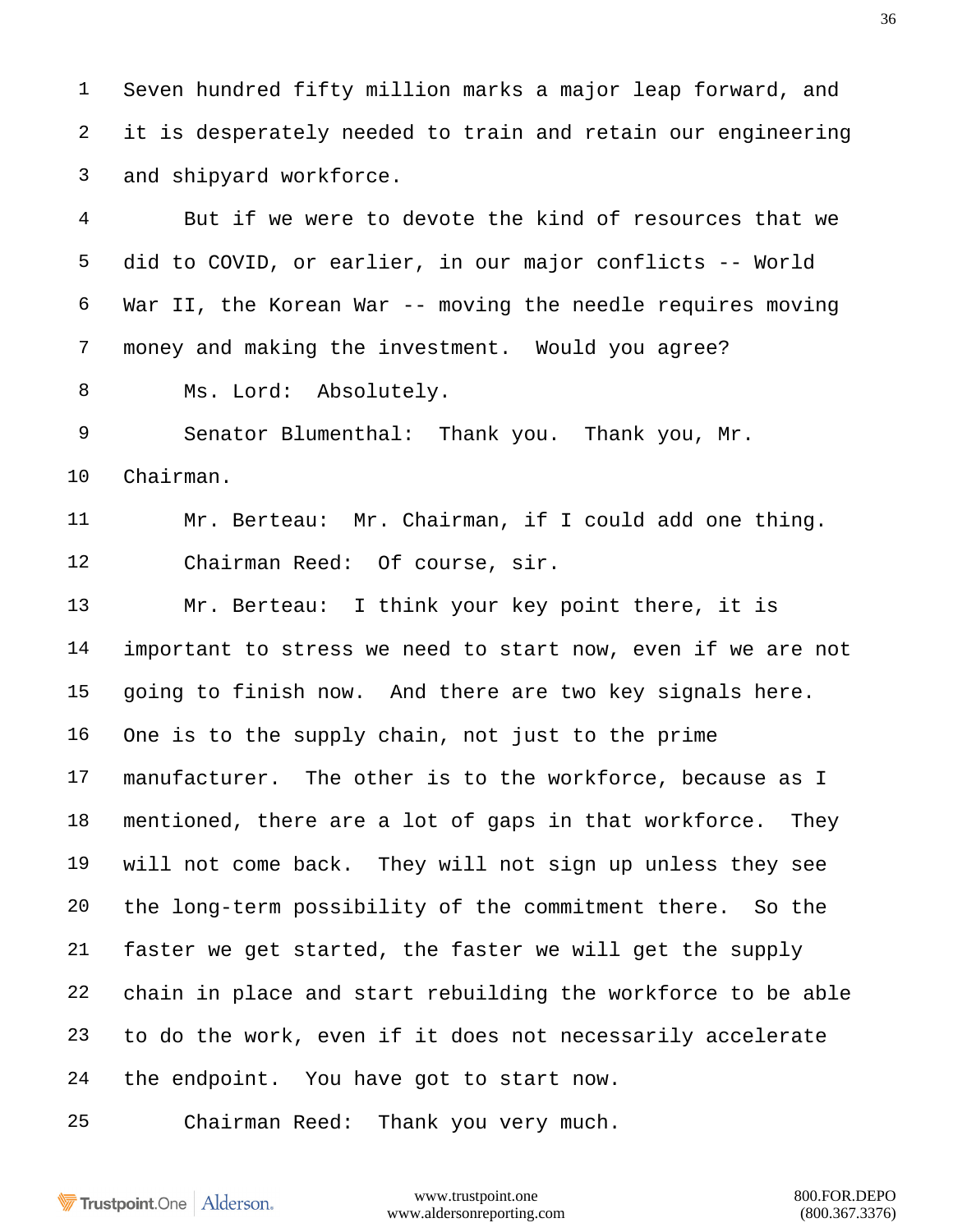Senator Ernst, please.

 Senator Ernst: Yes. Thank you, Mr. Chair, and thank you both for coming in front of the committee today. This has been a very, very good and necessary discussion.

 Ms. Lord, I would like to start with you, please. You brought up the middle-tier acquisition as well as the valley of death, and I would like to dive a little bit more into that, because as you said, the middle tier of acquisition was brought online to help rapidly develop some of the prototypes within an acquisition program and deliver those combat capabilities to the warfighter much faster.

 So how should the Department direct employment of the middle-tier acquisition strategy, especially when it comes to our combatant commanders? And are those COCOMs, are they using this tool effectively right now, in your view?

 Ms. Lord: Thank you for the question. COCOMs do not have acquisition authority. They generate the demand signal. They are the ones, obviously, in their AORs that understand what is required. They must go back to the military services and work through them. And I think what we are seeing right now is leadership of the military services perhaps are not totally aware of all of the mechanisms they have to very rapidly acquire, and they need to exercise those authorities they have.

So I think a better-informed COCOM can go and speak to

Trustpoint.One Alderson.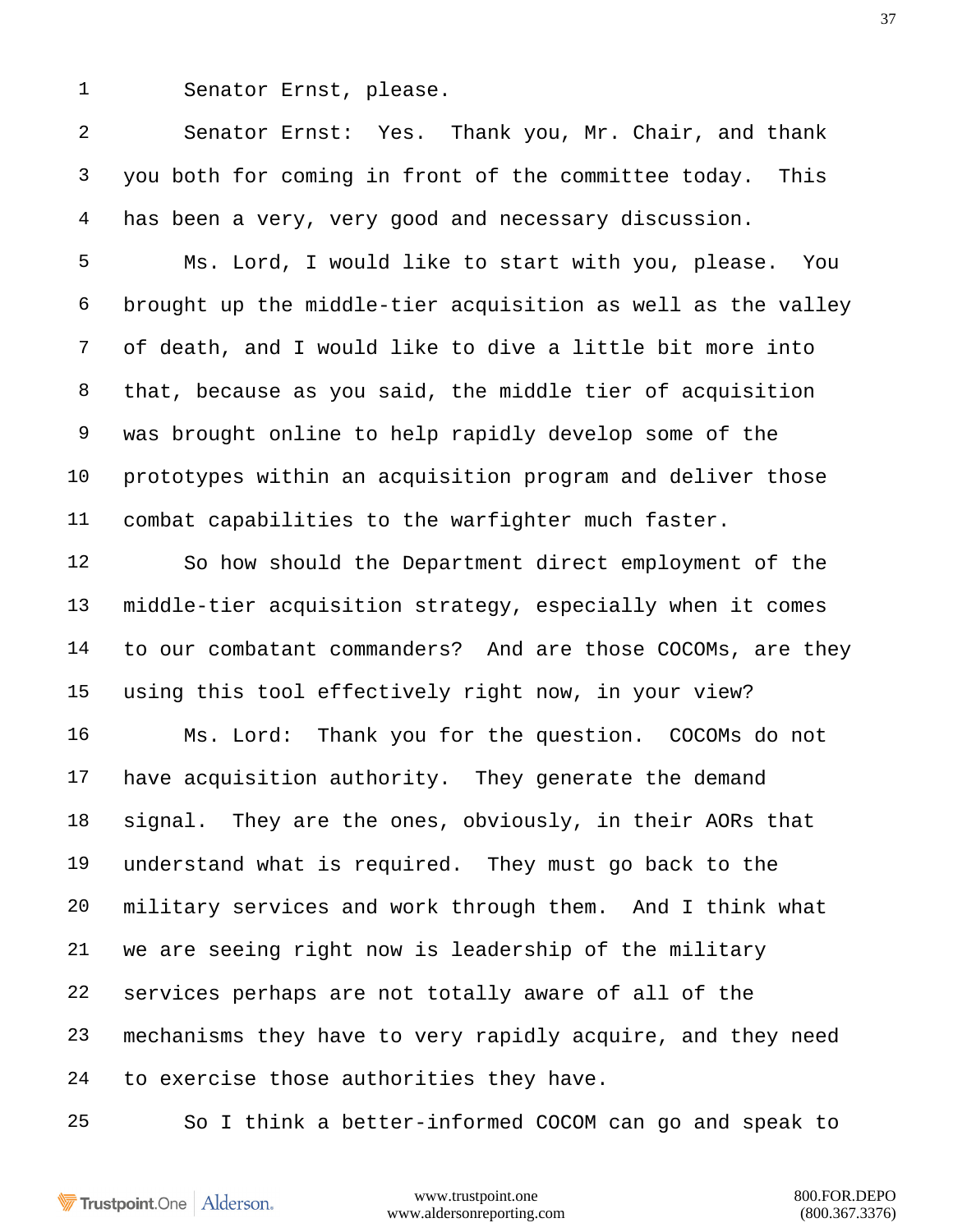a service and ask specifically for what they need and how to go about and get it, and that gets back to the issue of training the workforce. And I think that is one area where the committee could help by asking the Department what they are doing to train the workforce and what they are doing in terms of keeping metrics to look at the utilization of MTAs and how that has helped to rapidly field.

8 Senator Ernst: Good. No, and I appreciate that, because then that was going to be my question. How can the COCOMs, those commanders, then leverage the middle-tier acquisition? So just having effectively trained people at the service branch level, you think, and just knowing how to ask the right question from the COCOM perspective. Is that correct then?

 Ms. Lord: Yes. I think it is being a smart customer, if you will. You do not only tell your supplier what you need but how you need to get it, and then hold them accountable for that. And again, middle tier of acquisition is somewhat a new muscle that is being exercised in the Department, and it takes a number of reps and sets for that to be comfortable, and to do it over and over. And human nature being what it is, unless leadership is demanding that that new muscle be used, it probably will not be. Senator Ernst: So that is an area that we really need

to work on then, because it is a tool, and existing tool

Trustpoint.One Alderson.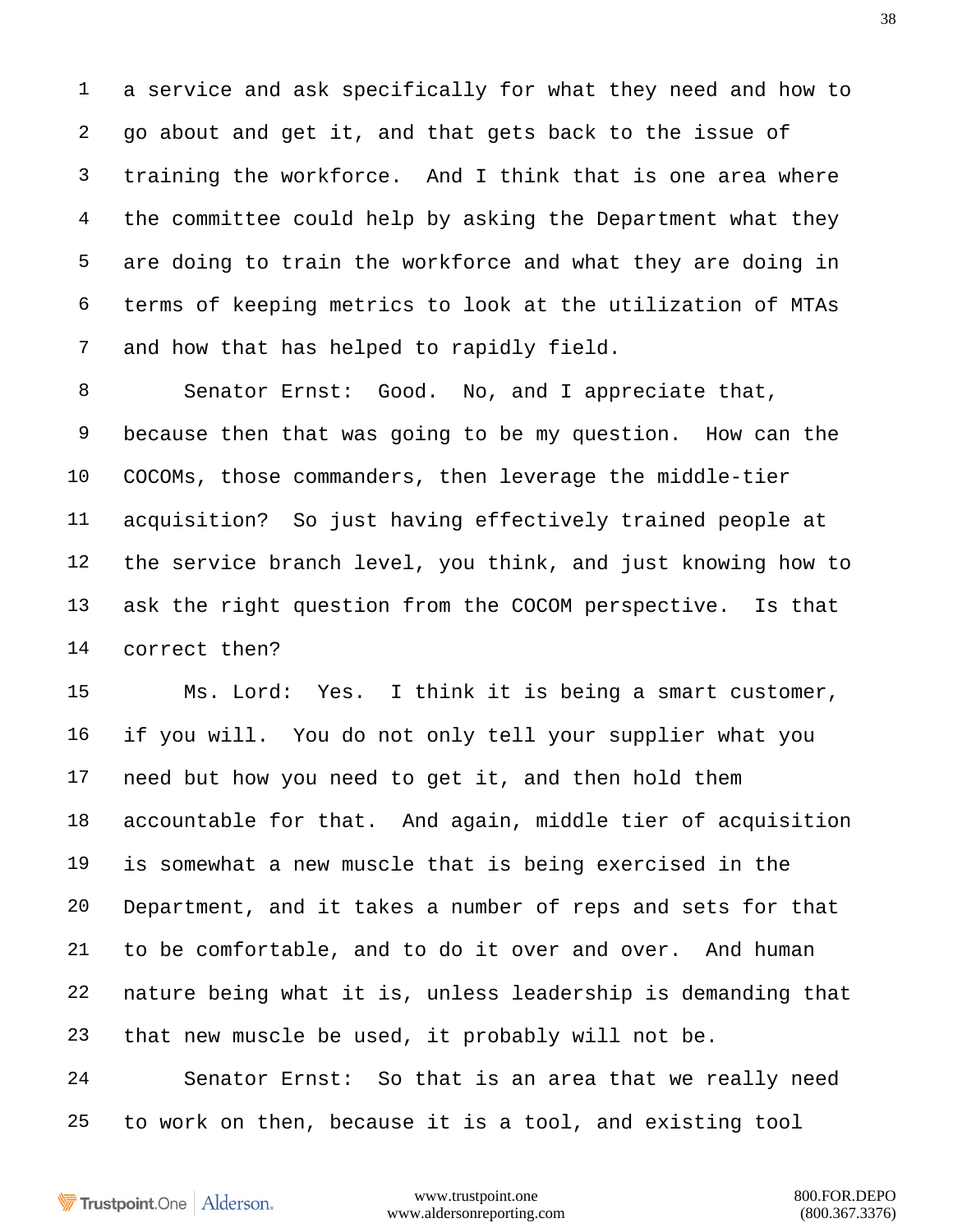already, that we have available to us, for rapid fielding.

 And you brought up the valley of death as well. So as you are talking about training and the professionals that need to have the appropriate training, do you believe that the acquisition professionals that we have at DoD are effectively trained to utilize that middle tier of acquisition and make sure that new technologies that are being developed do not die in that valley of death?

 Ms. Lord: No. I believe that there is enormous opportunity to look at lessons learned, as we talked about before, and get experiential learning from those PEOs that really did use middle tier of acquisition, and for those users, the warfighters that benefitted from that. And I think we need to communicate, communicate, communicate about how effective it was, and do a little bit of what we started a few years ago at the Defense Acquisition University, where we licensed TED talks, and we had TEDx talks, and we had actual warfighters and PEOs stand up and say they problem they had and how they solved it, in very meaningful, realistic ways, versus having people on transmit mode only, with PowerPoints, you know, drilling people to sleep, basically, at Fort Belvoir.

 We need to get this experiential learning and really require people to apply that learning in a meaningful way, and then go back and see how the user benefitted from that.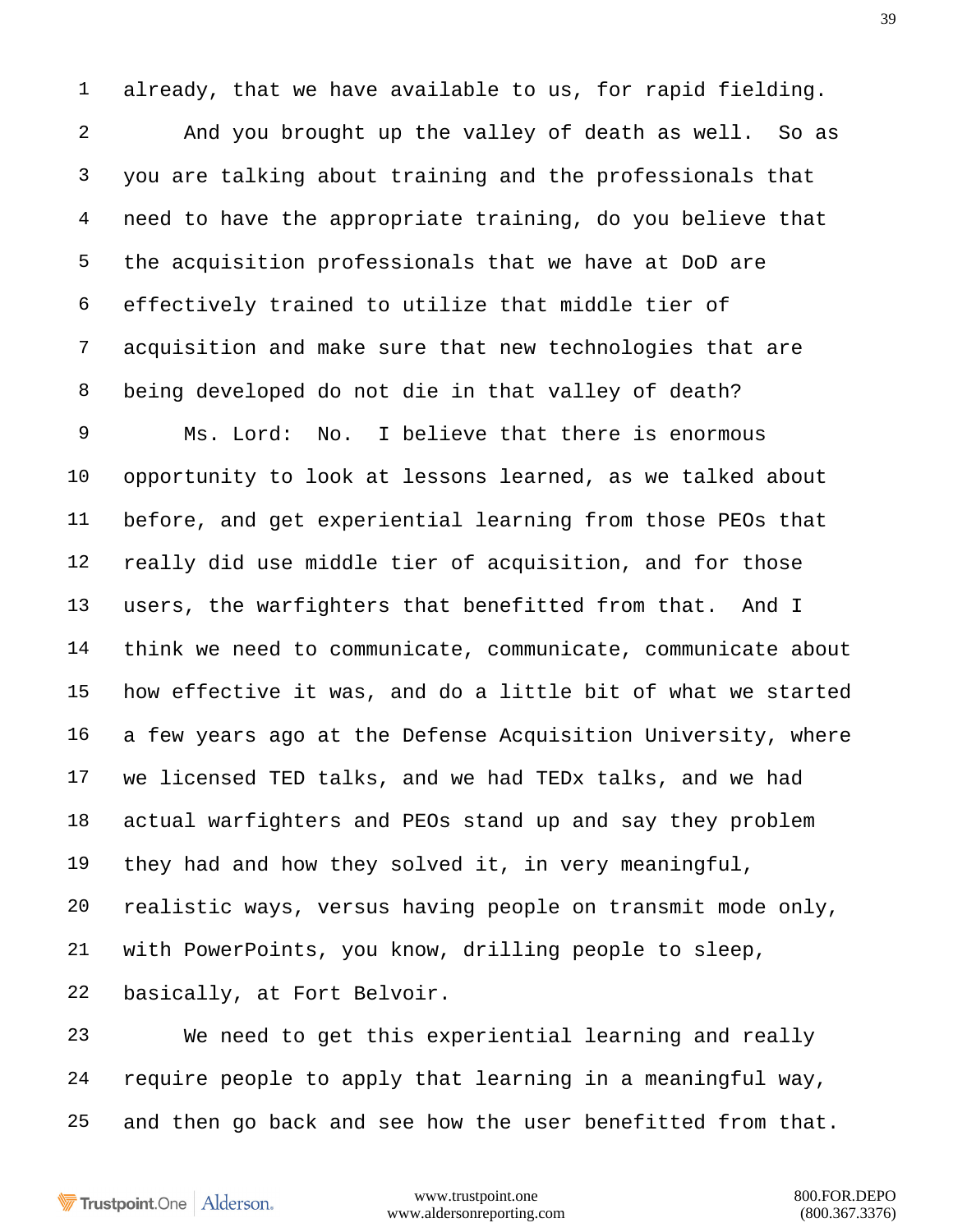Senator Ernst: Thank you. And I will yield back just the little bit of time that I have left, but I think that is an important point, is that we provide lots of different authorities across the board. But unless that user knows how to access and utilize those types of authorities we are not any further ahead. So thank you very much.

 Mr. Berteau: If I could add something to that, just briefly.

Chairman Reed: Yes, sir.

 Mr. Berteau: I think, Senator, you have got a very important point there. There are success stories. Rarely do those success stories get a hearing before this committee. I know, from my experience, the times I have been brought up over the 40 years to praise me for good work are much fewer than the times I have been brought up to criticize me for having bought something we did not need, that it turned out we did.

18 But there is a real good example of that. The Army has just issued its contract for, I think they call it the Squad Attack Weapon. Mr. Chairman, I think we used to call it a rifle. And they used the middle-tier acquisition authority to do it, and they are really proud of the fact that it only took them 2 years from requirement to contract award. Now 2 years is way too long for many of the things we are looking at, but it is a remarkable set of progress.

Trustpoint.One Alderson.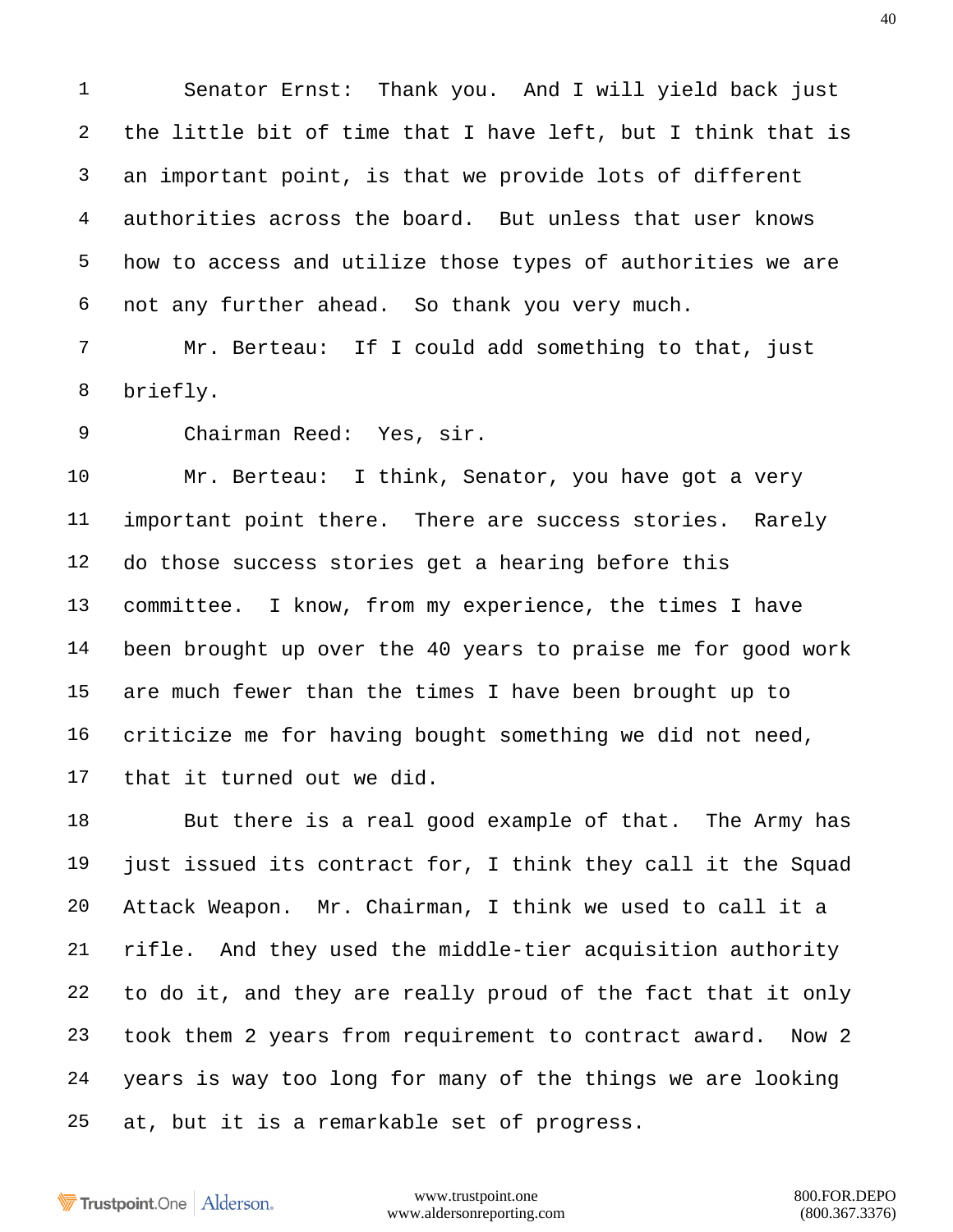1 I would urge this committee to look for opportunities to illuminate and praise successes where people are actually implementing it well, and give them the credit for doing that. It would go a long way to helping others do that and take the risks to do it themselves.

Chairman Reed: Thank you, sir.

 With that let me recognize Senator Hirono, please. Senator Hirono: Thank you, Mr. Chairman. We have covered a lot of ground, I think, in this hearing, and frankly the DoD acquisition process has been a challenge, an ongoing challenge in all the years that I have served on this committee, and I think it is going to continue to be an ongoing challenge with workforce issues and supply chain issues and now with the war in Ukraine, replenishing our munitions supply.

 So listening to the two of you, what one or two things do you think that we need to do immediately in order to address whatever, in your view, would be the major acquisition issue that we should deal with?

Secretary Lord, you can start.

 Ms. Lord: I think, Senator, it all comes down to speed, and I think if you were in a business and you had these kinds of concerns you would have monthly accountability as to what the targets were to reach and what your deviation from that target was, and why. So I think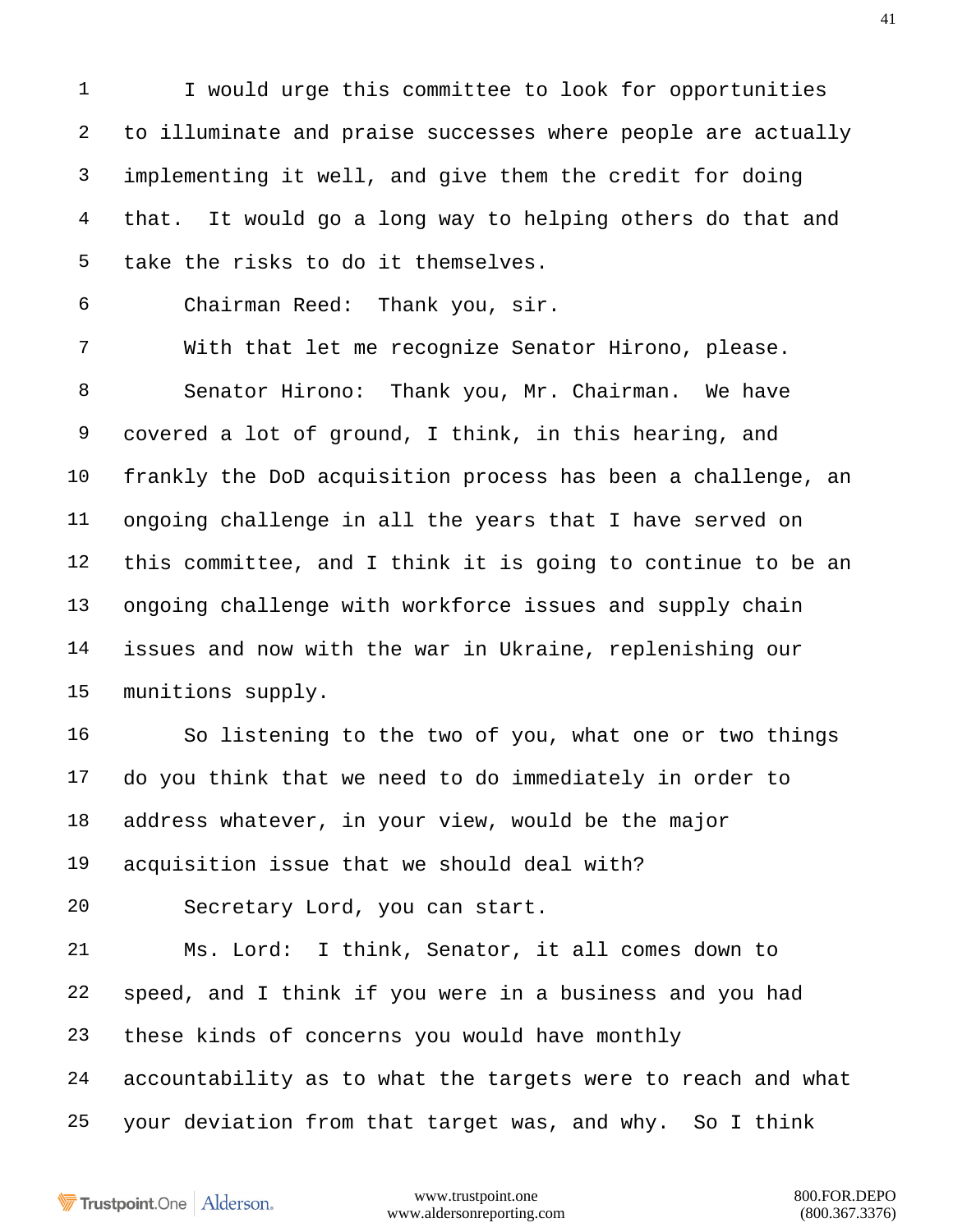you might want to look, given the conflicts in the Ukraine, what are the top 10 weapon systems that you are concerned about, understand current inventories, understand what it is going to take to ramp up production, what the top three inhibitors to that are, and then just follow that to understand progress and what tools are being used to solve that.

Mr. Berteau: Senator, if I could --

Senator Hirono: Go ahead.

 Mr. Berteau: There are two things, I think, in addition to speed, although speed is vital here in today's environment. One is to focus on results and outcomes rather than inputs. So much of our acquisition process is only focused on inputs -- labor categories, labor hours, costs from the front end -- rather than are you going to get the results you need.

 This is not easy, because defining results you are looking for is hard, especially if you are looking at new technology and what it is going to bring to you. We will see an example of a contract that says, I know you are going to develop something, you, the commercial world, that I am going to need 3 years from now. How much is it going to cost me today to buy it 3 years from now? We cannot answer that question, obviously.

The second thing is in addition to focusing on outcomes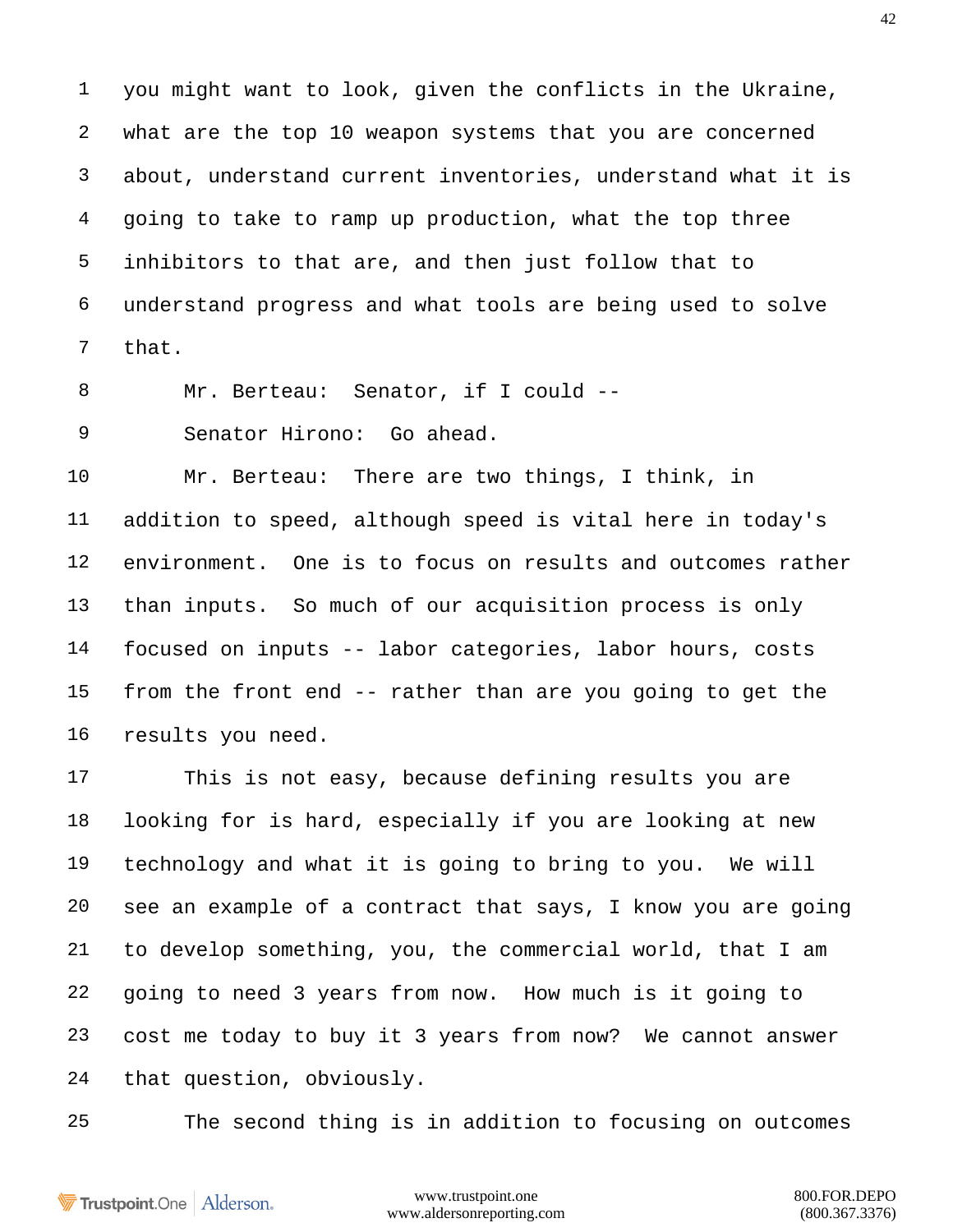is to, in fact, encourage people to take risks, and actually not punish them when they have gambled a little bit. One of our CEOs said to me, "I do not need to go to the casino to gamble. I gamble every time I submit a proposal, because I do not know what is going to happen, and I do not know whether I am going to make money or lose money on it." We need to have a place where it is okay to take risks.

 Senator Hirono: Frankly, I think that is a big order to encourage risk-taking, because we have set up systems -- and I would say particularly in the acquisition space -- that is intended also to -- well, it is to make sure that we are not overspending, and yet we see, in just about every platform, that there are delays. In building our ships, for example, major delays. So on that, easier said than done, and even regarding speed.

 Secretary Lord, I liked the idea that we should just be very specific about what are the top 10 weapon systems that we need to replenish, and maybe identify the issues and get going with that, because at least that is something specific. The entire acquisition system is not intended to provide speed.

 By the way, we created the Office of Cost Assessment and Program Evaluation. Mr. Berteau, maybe this is yet another entity that focuses more on inputs rather than on outcomes. But what is CAPE's role, if any, in the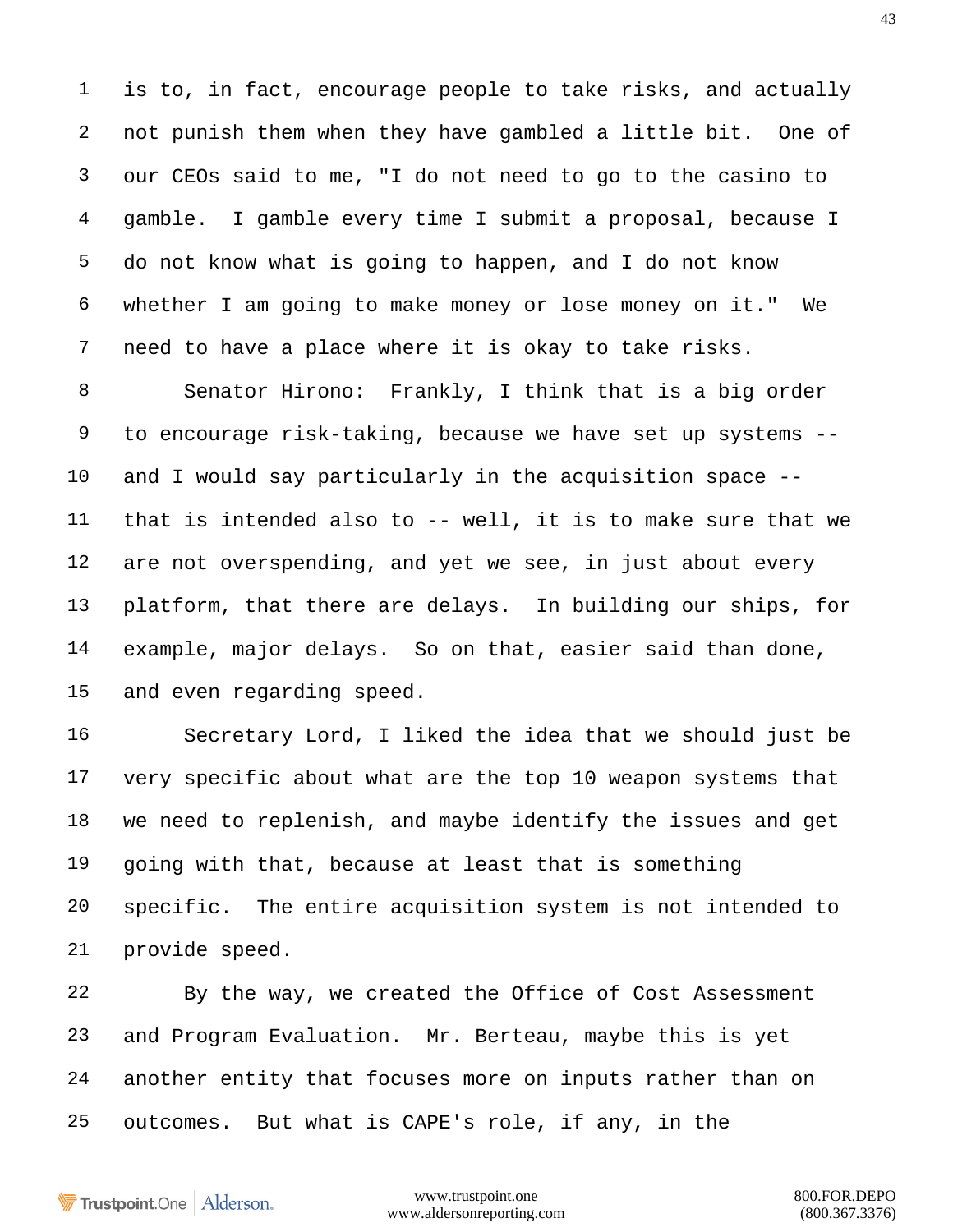acquisition process? Are they not supposed to analyze whether a system is needed, whether a ship is needed, make the input analysis and provide guidance on what should be done?

 Mr. Berteau: They are supposed to do that. This is actually another success story that I think would benefit from some illumination. Since we took the old Office of Program Assessment and Evaluation and made it the director of CAPE, one of the requirements has been that their cost estimates, the independent cost estimate that they do for a weapon system before it goes into even low-grade initial production or into full production, is, in fact, the baseline that DoD will use unless the services can prove they have got something better. In almost every case, CAPE comes in higher. In almost every case, that is what ends up in the budget. And in almost every case, it is closer to the reality than what the optimistic projection was.

 This has been a huge success story, because it has led, over the last decade, to a lot less under-funding. You got the benefit of this during your time as A&S and AT&L before that. It is a big success story, but it needs the reinforcement from this committee with budget requests, so that you recognize the validity of those independent cost estimates as well.

The one place where they are short is in sustainment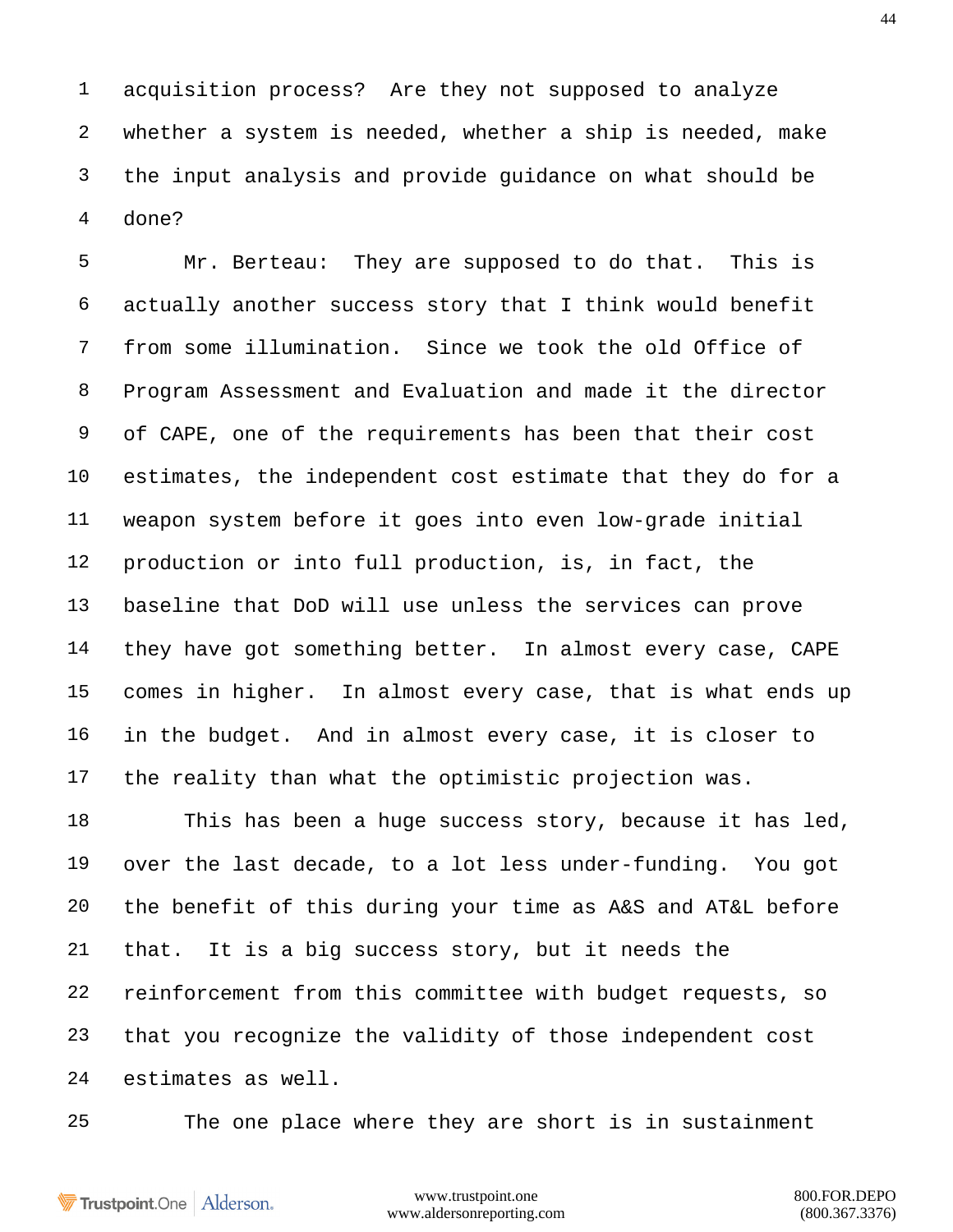costs. That is where 70 percent of the cost occurs, and we still do not pay much attention to that at the upfront, and yet that is what eats us alive once a system is delivered and fielded.

 Senator Hirono: I think that is interesting that you consider CAPE to be a success story. Would you agree with that, Secretary Lord?

 Ms. Lord: I think for what they do they are. It is necessary but not sufficient. And where we have issues is the fact that when you do development, it is called "development" because it is not totally predictable. And what we do is we do not allow reprogramming and line items to be moved around in a portfolio approach, so we get very caught up, I think, in funding things that are perhaps not as critical now as they were when we passed the budget. So I think that lack of flexibility during the execution phase is particularly problematical.

 But I think there are, in addition to keeping the metrics, some easy things that could be done tomorrow that would really help our readiness and even help out in the Ukraine. So I know we are out of time, but if we have the opportunity with another question that would be great to talk about.

 Mr. Berteau: Senator, let me be clear. Their success is on the CA, the cost assessment end. They are not nearly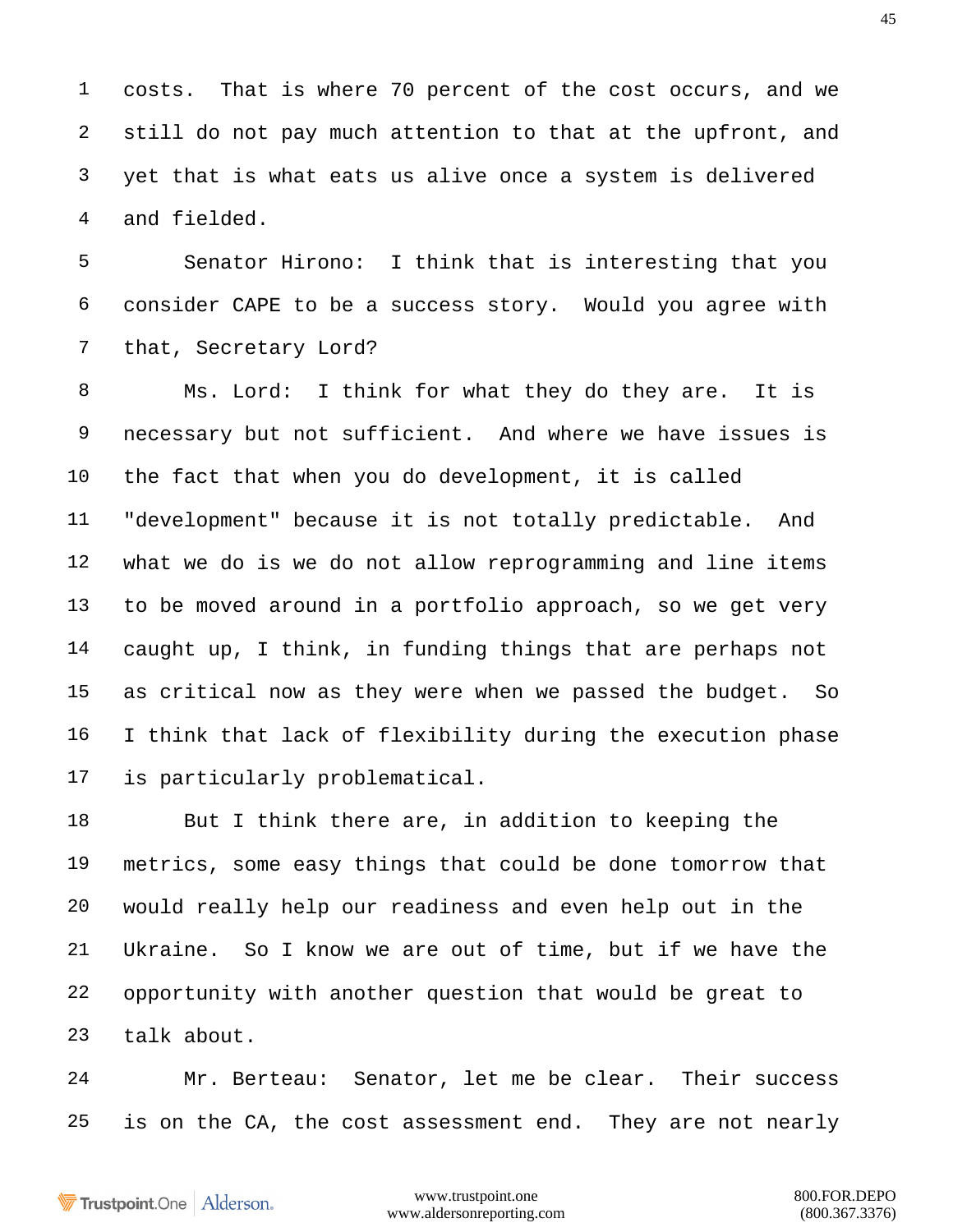as good at the point that you raised also in your question, the program evaluation, what are the options. That has actually gone down, but the cost analysis has gone up.

Senator Hirono: Thank you.

Chairman Reed: Thank you, Senator Hirono.

Senator Tuberville, please.

 Senator Tuberville: Thank you, Mr. Chairman. Thank you very much for being here today.

 You know, I am a big believer in the power of innovation from small and medium-sized businesses. You know, a few weeks ago a constituent of mine contacted me to share his support for my priority to help employee-owned companies, called ESOPs. We all know that. This individual was a proud employee of a small business that was bought by one of the five prime defense contractors. He shared that following the sale the company's rates to the government tripled, the company's mentality shifted from ingenuity and vision to big paychecks and a woke agenda, which distracted the employees from their mission of supporting the warfighter.

 Unfortunately, this is not an isolated situation. In last year's NDAA, I championed a provision to extend small business benefits to 100 percent ESOPs, which would give them more runway to become medium-sized businesses and compete with the giants of the industry.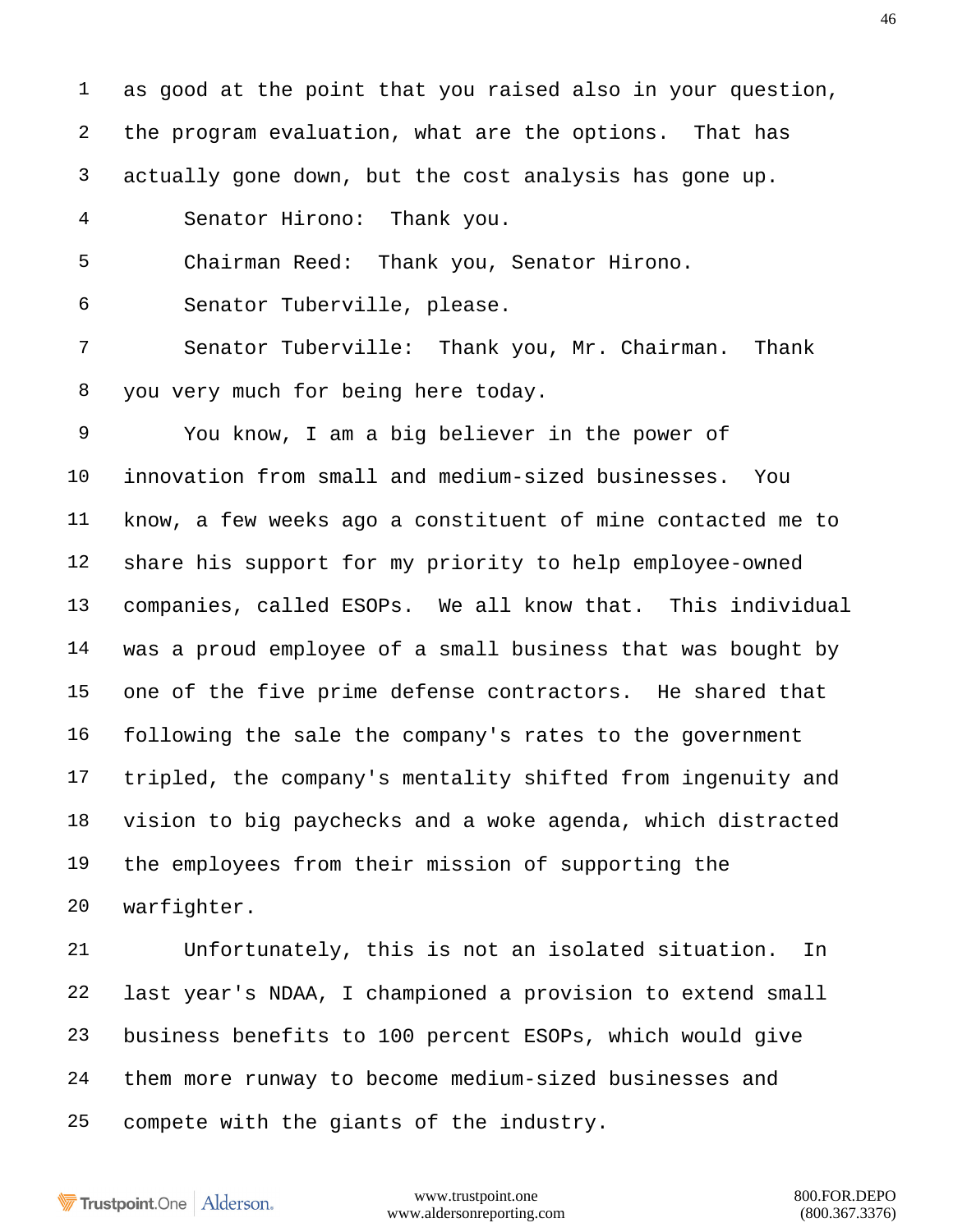Both of you, can you share with me your thoughts on that effort and any other ideas you have for helping small businesses, defense contractors?

 Ms. Lord: I do not think that small business contractors have the time to go through our traditional, formal DoD processes, so that is where these OTAs and middle tier of acquisition can be utilized. And I think the reason that many of them end up being acquired is because they cannot have a virtuous business cycle through getting enough to grow themselves. So what I would say is we need to put more focus on making sure we are flowing dollars quickly to small, innovative businesses, because that is where 95 percent of our innovation comes from. So we have to hold the Department accountable for handing out those contracts and then definitizing them and moving the money, because often a contract will be announced but then there is this huge pause before the money flows.

 Mr. Berteau: Senator, we hear this same story, not necessarily just from ESOPs, although I have worked for a couple of ESOPs in my life and they have a very interesting dynamic of motivating and rewarding employees. So I think there is some positive benefit there. But I think that the story that you hear is not unique.

 There are two things that I think would be useful for this committee to spend its time on this year. One is the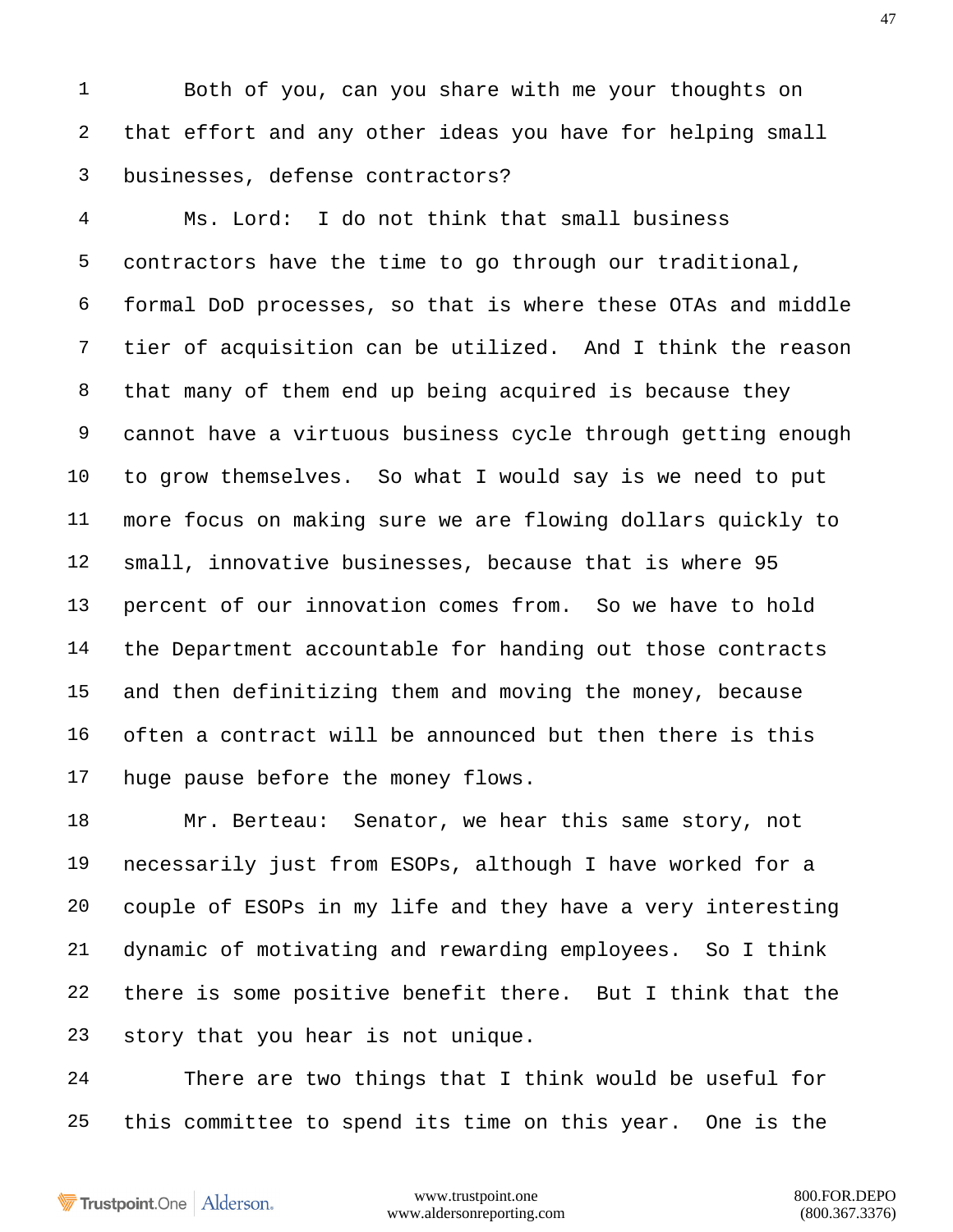reauthorization of the Small Business Innovation Research authority that has expired. I do not know whether DoD has submitted a legislative proposal to extend that, but I think there is an opportunity for you to improve that act and particularly focus on something that has come up, that you mentioned earlier, which is the migration of a good idea into actually using it, which would benefit many in that regard.

 PSC was actually instrumental in the first passage of that act. I was in the Department at that time so I did not give them any credit for it at all, but they deserved a lot of credit for doing it. That is one thing that you can do. The second, I think, is a much more difficult thing, which is what happens inside the contracts. And I think there it depends on the incentives that you give to the programs and the contracting officers. And again, from my perspective, if you are focusing on outcomes, you are going to focus a whole lot less on what the rate ought to be and what the return is, and getting the results in place. If you start rewarding companies for delivering results as opposed to effort you are going to have a big, positive result in that.

 Senator Tuberville: How can the DoD provide small businesses with the necessary insight and cybersecurity support to successfully contribute to our national security?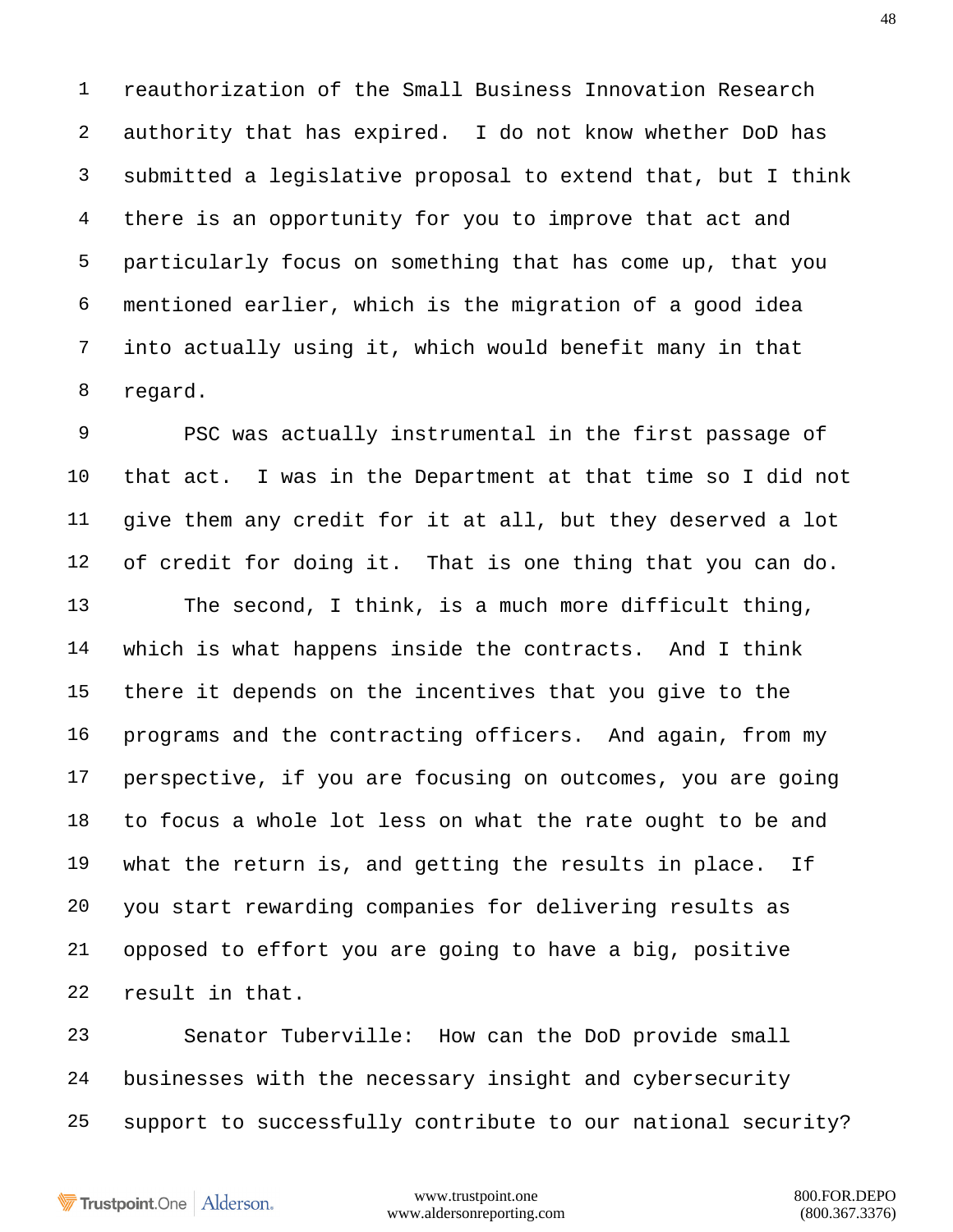Small businesses -- they do not have the money that these big corporations have for cybersecurity.

 Ms. Lord: I think there are a couple of ways we could go about that. One, there are some resources inside of the Department to help and mentor on that. What is a minimal, viable cybersecurity posture, if you will? And secondly, I think that is one of the ways that small companies can partner with larger companies, with a mentor protegee type arrangement, which actually benefits not only the small company but the large company.

 So I think there are mechanisms to do it, and we need to look at how that would really benefit the small companies.

 Mr. Berteau: There are two cybersecurity options, one of which Ms. Lord started during her time there, which is can DoD provide the framework -- the servers, the security structure -- so that a small business can operate without having to own it themselves? Of course, part of the problem is you give up some of your privacy if you are participating in a government-operated. The second is whether or not large contractors can provide that structure for their small business subcontractors. So they do not actually have to buy the small business. You can actually subcontract with the small business. Those are both very good ideas and worth pursuing.

Trustpoint.One Alderson.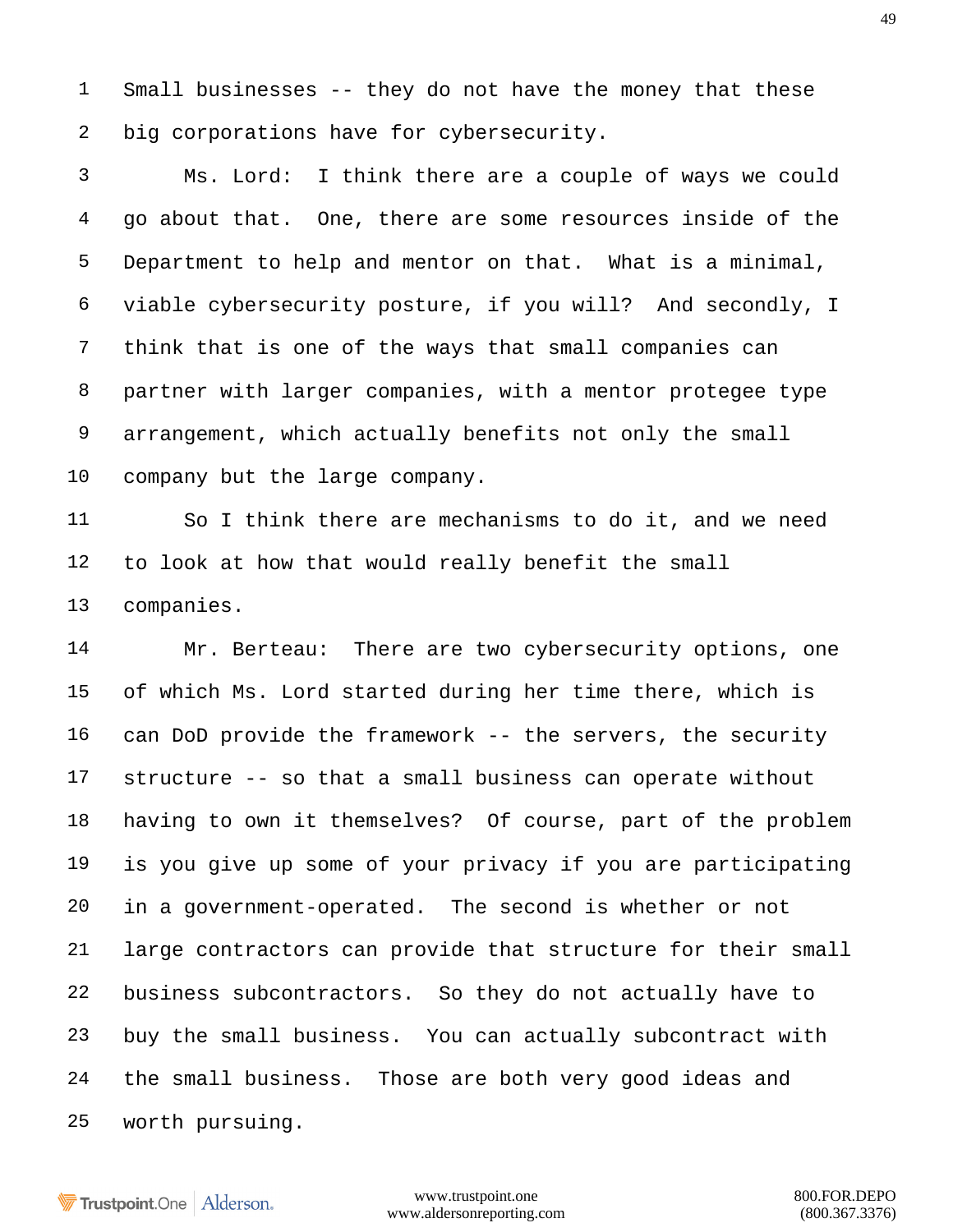Part of the problem, though, is the government employees do not get credit for small business jobs that are subcontractors. They only get credit in their annual performance review for small business dollars that are primes. And I think what we ought to do is figure out a way to give -- because a small business job is a small business job, and innovation can come as a subcontractor as well as a prime contractor. I would like to see something that rewards the government for all those small business jobs, not just some of them.

 Senator Tuberville: One more quick question. In the past 2 months, the U.S. sent more Stinger missiles to Ukraine than we have manufactured in the last 20 years. The Stinger program is in its eighth restart. I will repeat. Eight times we have restarted this program. This missile has not been modernized in 30 years. What mistakes have we made and mismanaged in this munitions program? Just real quick.

 Ms. Lord: We have not kept a hot production line. It is the lumpy nature of the funding.

 Mr. Berteau: I think we do have a path now to upgrade the Stinger. I believe it will be here in something like 2026 or 2027. I would suggest that our mistake was we should have done that 8 years ago.

Senator Tuberville: Thank you, Mr. Chairman.

Trustpoint.One Alderson.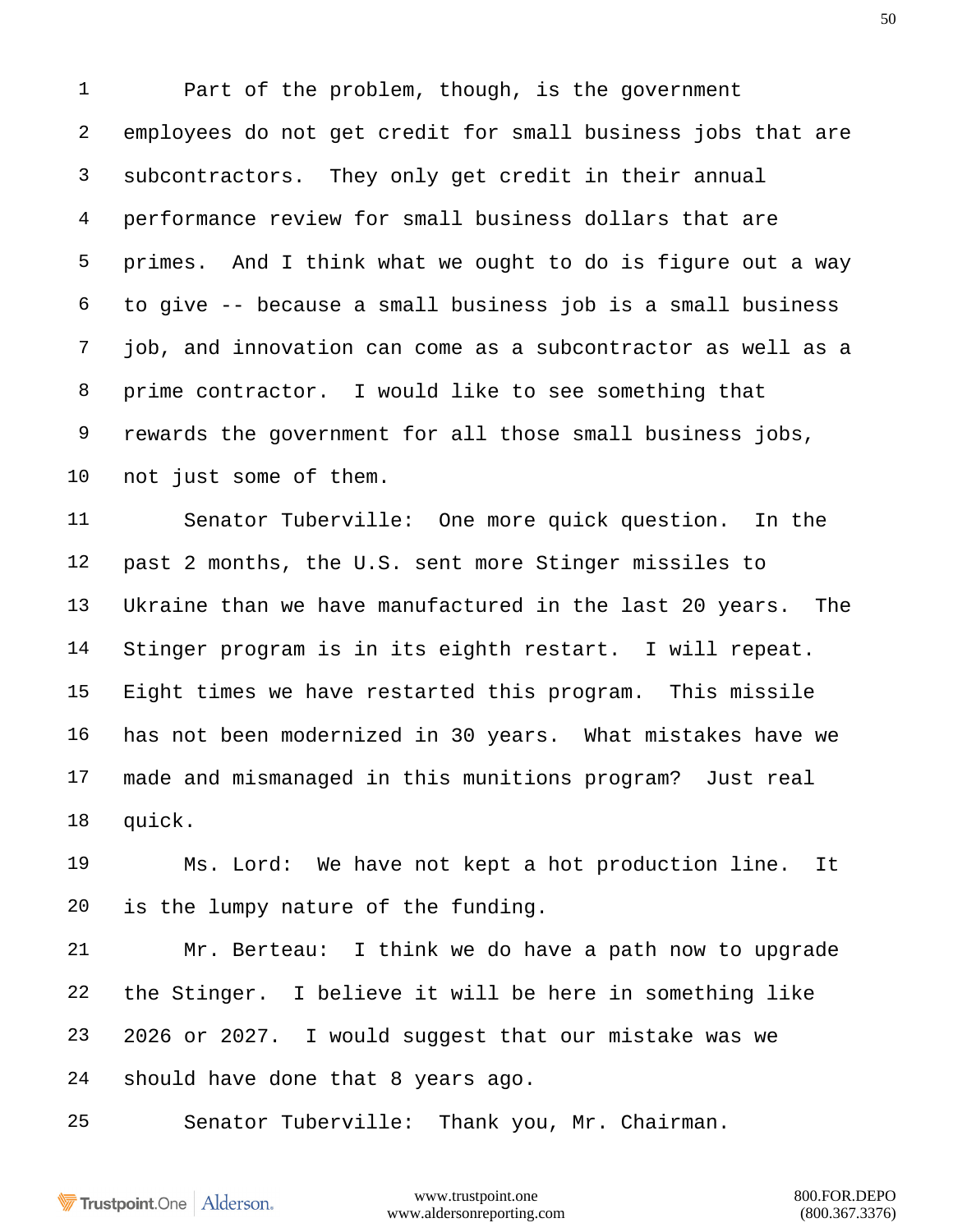Chairman Reed: Thank you, Senator Tuberville.

Senator King, please.

 Senator King: Thank you, Mr. Chair, and thanks to both of you for your extraordinary service to the country.

 Both of you touched on this, I think, in your opening statement, but we have not heard much about it since, and that is workforce. I had occasion to talk to the leadership of -- we have two major defense facilities in Maine, the Portsmouth Naval Shipyard, which, by the way, is in Maine, and Bath Iron Works. Both of them are having serious workforce problems, as are virtually every business in the country. One commentator said, "We have a demographic asteroid heading for us, and we are not adequately taking account of it."

 What worries me is that the obvious solution is immigration. Every legal path to coming into this country is drastically down -- green cards, visas, refugees, asylees -- and right now we have 11 million empty jobs in the country. There are 6 million unemployed people. So that means if every single unemployed person took a job we would still have a shortfall of 5 million jobs.

 It seems to me -- and I understand the politics of immigration. It has been difficult in this country for 150 years, but we ought to be able to figure out how many people do we need to avoid this demographic disaster and keep our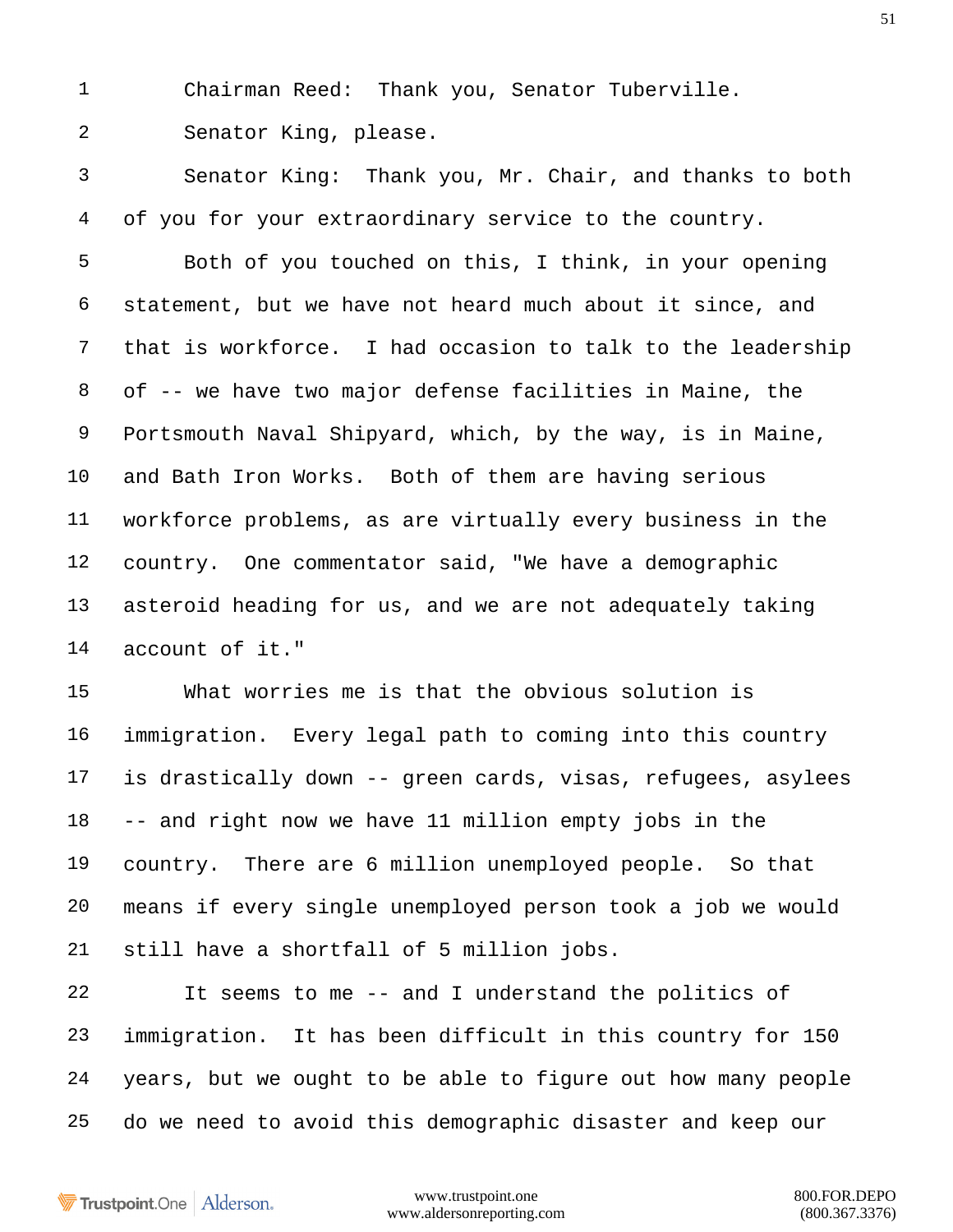industries, the defense industry being one of them, operating, and figure out a rational immigration policy to match the need to the supply.

 Secretary Lord, do you agree with me that we have got a serious workforce problem, and the fertility rate is not going to solve it. We need to have new people.

 Ms. Lord: Senator King, I absolutely agree with you, and I think the whole issue of clearances and allowing people to come in and work on defense items is an area ripe for the application of some of our emerging technologies. I think it would be fantastic to see Congress put something in the next NDAA about applying artificial intelligence and machine learning to looking at the data and getting at this. Perhaps that way we could not only forward the state of the technology through applying it but also apply it to a real- world problem that, frankly, we are swamped by the data and the numbers to deal with.

 Senator King: We should realize that the fact that we are a country that people want to come to is an advantage. There are countries where they have to lock their people in to keep them from leaving. People from around the world want to come here, and given the demographic changes that are coming upon us, which is a lower birth rate, the low replacement, if we do not have people coming from somewhere else we are sunk.

Trustpoint.One Alderson.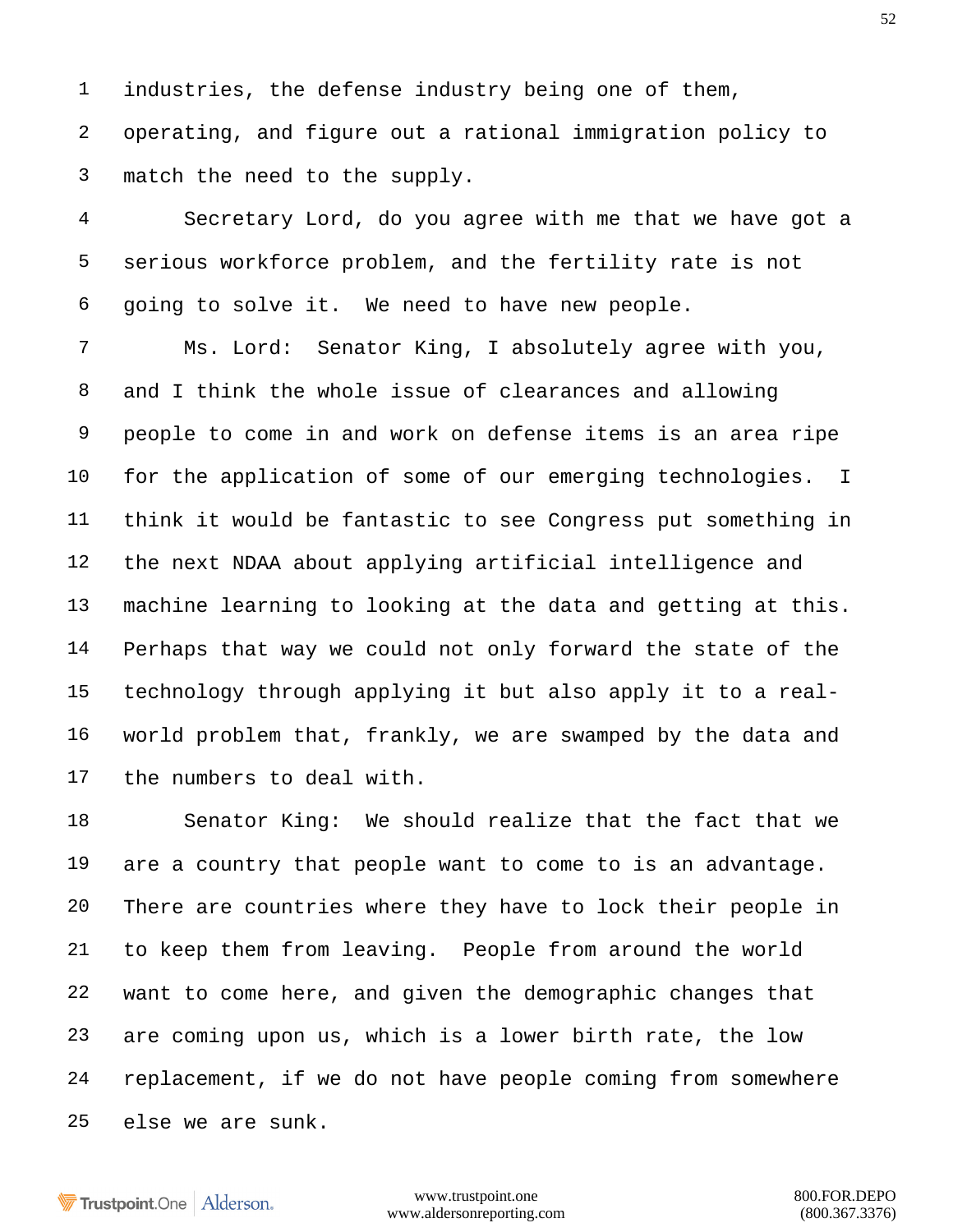Ms. Lord: Well, a good place to start might be with colleges and universities, undergraduate and graduate programs, where yes, we do have some bad actors from adversarial competitor nations. However, we send an incredible amount of intellectual capital out of this country at the end of many of those degrees.

 Senator King: I completely agree, but I hope that this is something that the Congress can come to, and I would suggest a way to approach it is to say, okay, how many legal immigrants do we need and what is a rational system in order to ensure that we have that continuous flow in order to support. Because our industrial base, if they cannot hire people, they are not going to be able to build the ships and the airplanes and what we need.

 Mr. Berteau: Senator, may I make one suggestion on that?

Senator King: Please.

 Mr. Berteau: It is a supply and demand issue, and you have tried to address it at the accurate level, and I think that is essential. We are not going to solve this problem by people our age continuing to work longer and longer. But I also think that there are some immediate tasks that this committee and the Congress should look at with respect, particularly, to the defense industrial base workforce. We have a number of provisions that we have developed

Trustpoint.One Alderson.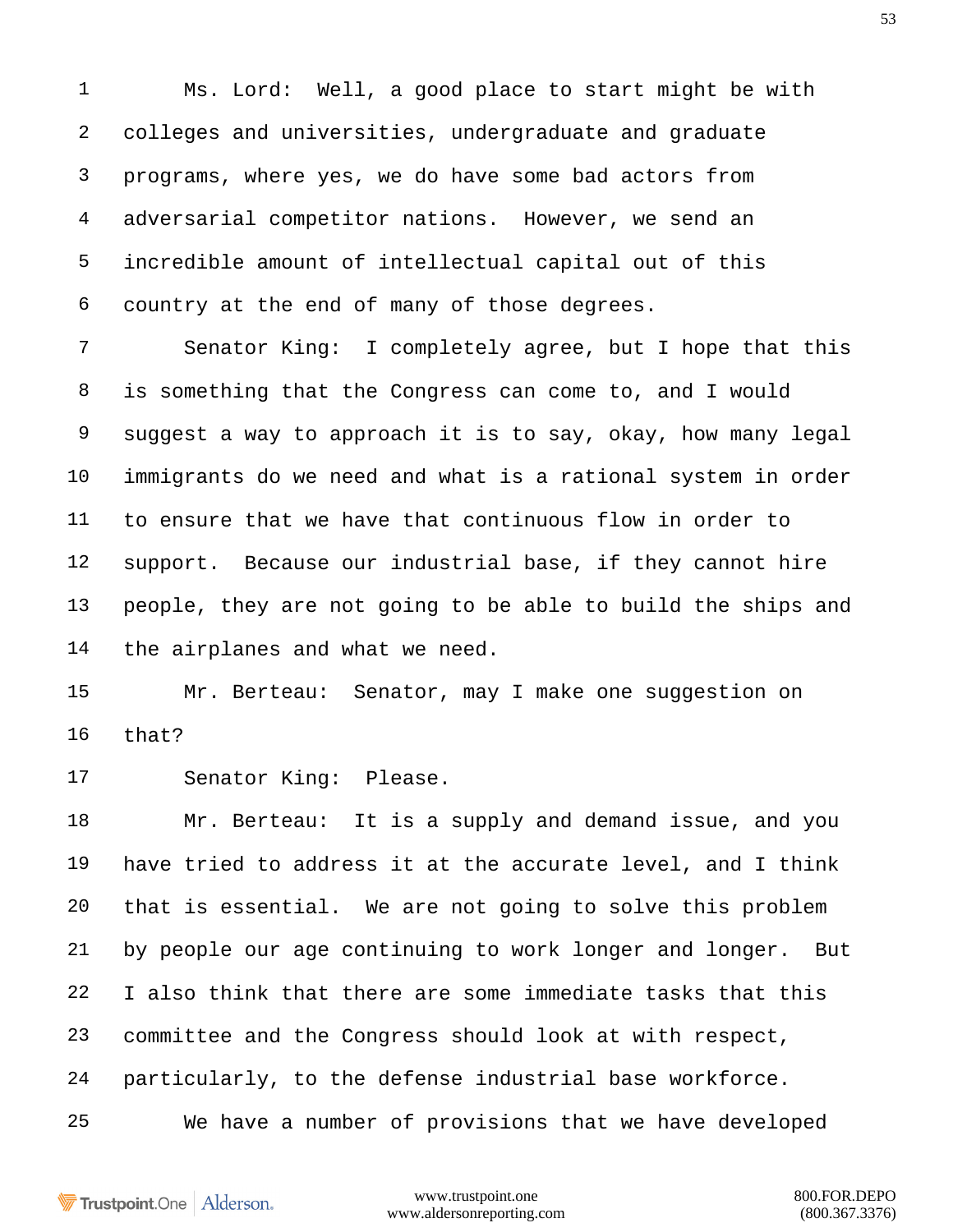at PSC with some of our sister associations. We will be providing them to the Congress shortly, to fix this. But the most important thing is for the costs that companies need to incur to hire and retain the workers they have now, needs to be covered in their contracts, and right now, in many cases, it is not.

 Senator King: Absolutely. But one of the reasons that we have got the problem is, again, supply and demand. If there are not enough workers you have got to pay them more, and that is going to throw the economics out of whack.

 One quick question on a different subject. It seems to me that with the industrial base, one of the important things is not necessarily what the government buys but how it buys it. For example, multi-year procurement. Secretary Lord, I believe that multi-year procurement is something that the government, that we can do around here, that would vastly support and encourage investment and maintain the industrial base. I think you used the term "lumpy." I love that term. If we do things in a lumpy way, industry cannot respond because you cannot turn these large facilities off and on.

 Ms. Lord: That is correct. And, in fact, if there is a multi-year contract it drives certainty. It allows the industry partner to put their internal research and development as well as capital investments into the aera in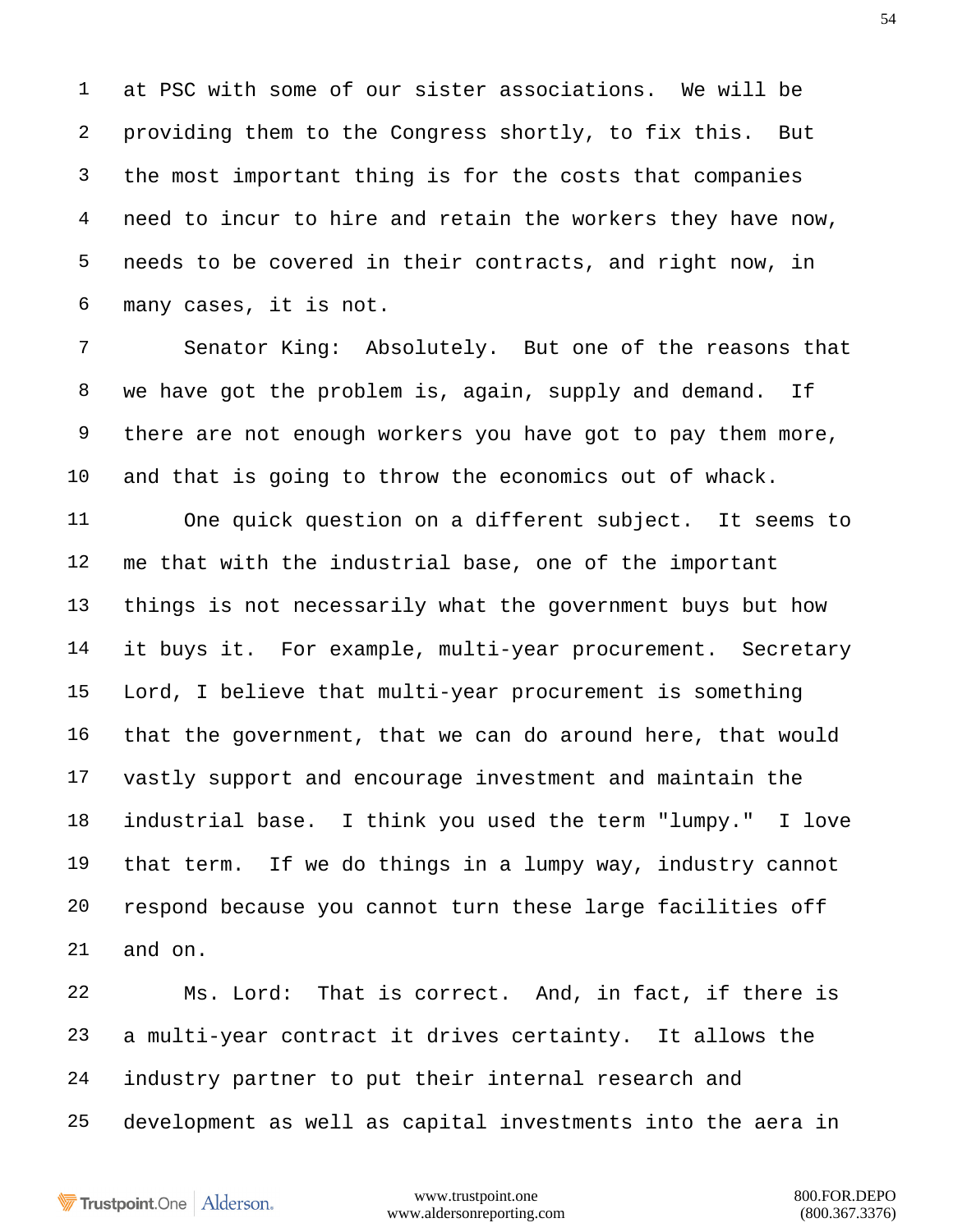which the government is buying. It allows employees to say this is a good place to work because I know that the job will be here for at least 5 years, or whatever it might be, with options. It also saves the government an enormous amount of money because the cost and time to renegotiate these contracts is non-trivial. You want to get all the terms and conditions up front and then have options there.

 But there is going to be less and less inclination to do those multi-years if inflation is running rampant and no one knows how to predict it and industry cannot recoup losses they might have.

 Senator King: And industry is not going to make those investments that they need to make in the capital unless 14 they have some assured stream of income.

Ms. Lord: Correct.

Senator King: Thank you. Thank you, Mr. Chairman.

Chairman Reed: Thank you, Senator King.

Senator Blackburn, please.

Senator Blackburn: Thank you, Mr. Chairman.

 Ms. Lord, I want to ask you about the vaccine mandate and the effect that that had when it was extended to our government contractors, and the impact that that had. You know, Senator King is asking about workforce, and I know with the government contractors people could not test weekly. That was not an option. It was just you get the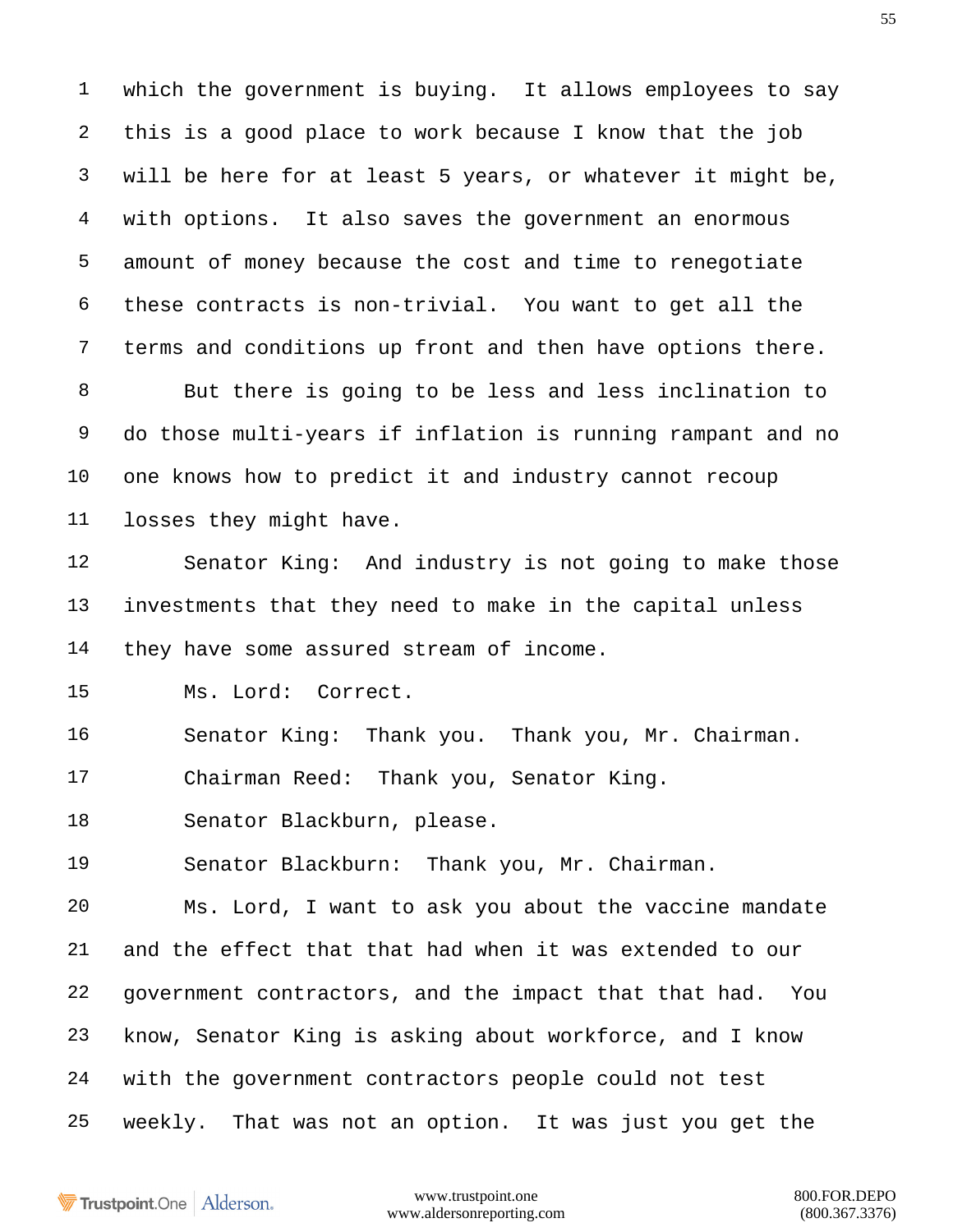shot or you are going to lose your job. And we have time- sensitive programs, like the Columbia-class submarine. So talk a little bit about that vaccine mandate and that impact.

 Ms. Lord: Certainly. I think when it came out, the vaccine mandate, there was a short-term benefit because people came back to work. However, I think long-term it is problematical because for many different reasons some people do not want to be vaccinated. It also puts an incredible burden on the employer to monitor who is vaccinated, who is not, why they are not, is that an acceptable reason. This is all overhead that these companies did not plan on.

 Senator Blackburn: And it disadvantages many of our specialty vendors who are small businesses. Correct?

 Ms. Lord: Absolutely. It puts this huge, bureaucratic burden, which is one more reason, as I said in my opening statement, people have choices, investors have choices, companies have choices whether or not to work in national security. The vaccine mandate is one thing that nudged a few people out the door and kept many, many from entering.

 Senator Blackburn: And I know recently Deputy Secretary Hicks had voiced concern about the diminishment of small businesses that were competing. And we need them for innovation, especially as we look at the realm of

cybersecurity. Is that correct?

Trustpoint.One Alderson.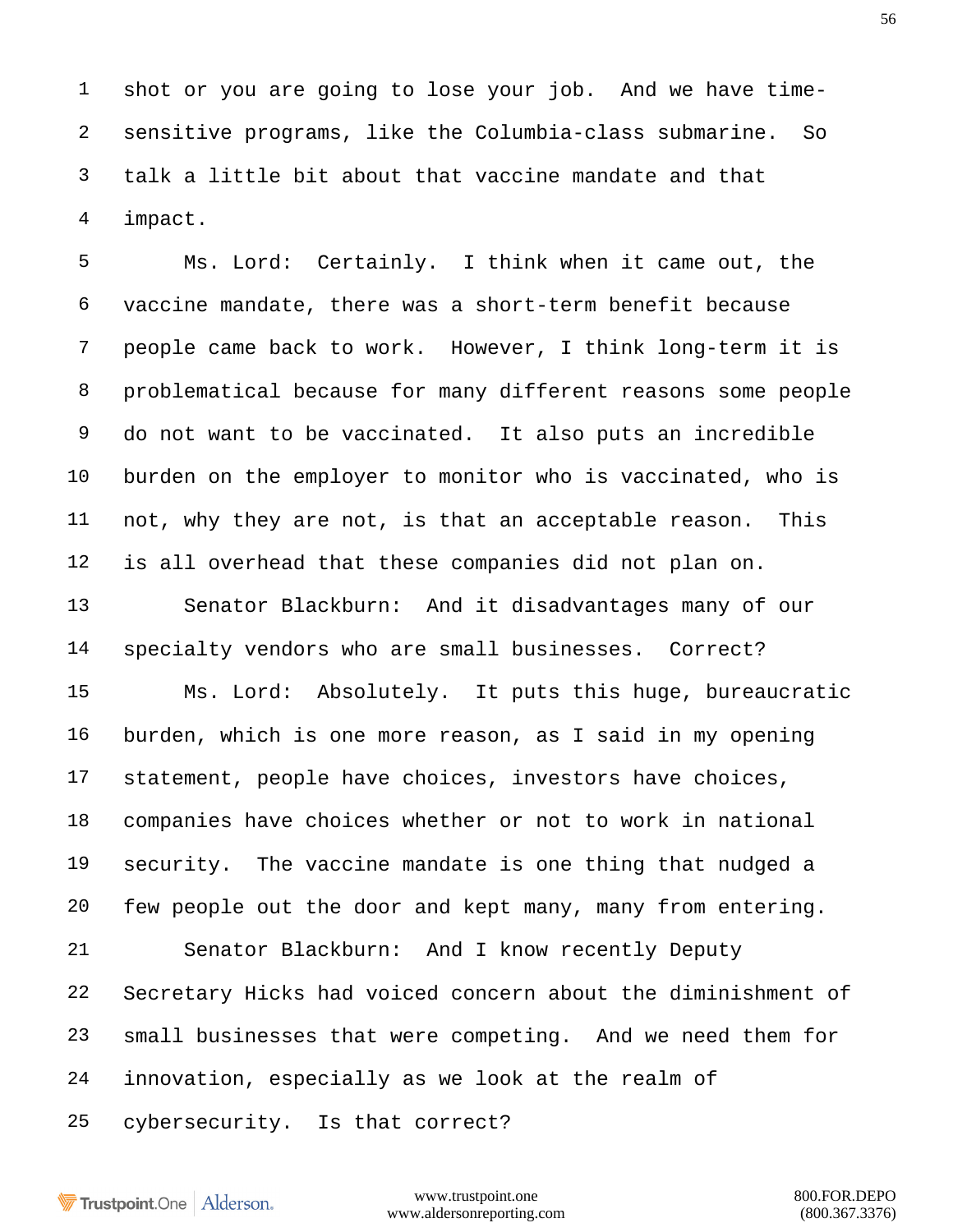Ms. Lord: We absolutely do, and we have to make it easy and accessible for them to become part of our defense industrial base, and with many of the things we do in government one size does not fit all.

 Senator Blackburn: I think you are so right on that. And, of course, in Tennessee we have Arnold Engineering, which is Air Force. We have Fort Campbell, which Army. You also have your Special Ops forces there. Down at Millington we have the Naval Air Station. We have Oak Ridge, one of our national labs.

 So this one-size-fits-all vaccine mandate has really complicated the environment for some of our most innovative companies who can solve some of the issues that we have, especially when you need to avail yourselves of technology in order to move into hypersonics, to provide the protections, and to have that competitive environment.

 So talk to me. As you respond, bring in the DIB, and talk to me about what is being done there to foster that competitive environment.

 Ms. Lord: I agree that we have a challenge, and I think a big part of this is being agile and quick to adapt. So using your vaccine mandate example, perhaps that was the right thing at one time, but you have to look at the environment around you and adapt to that. And I think we have to be more adaptive with the defense industrial base.

Trustpoint.One Alderson.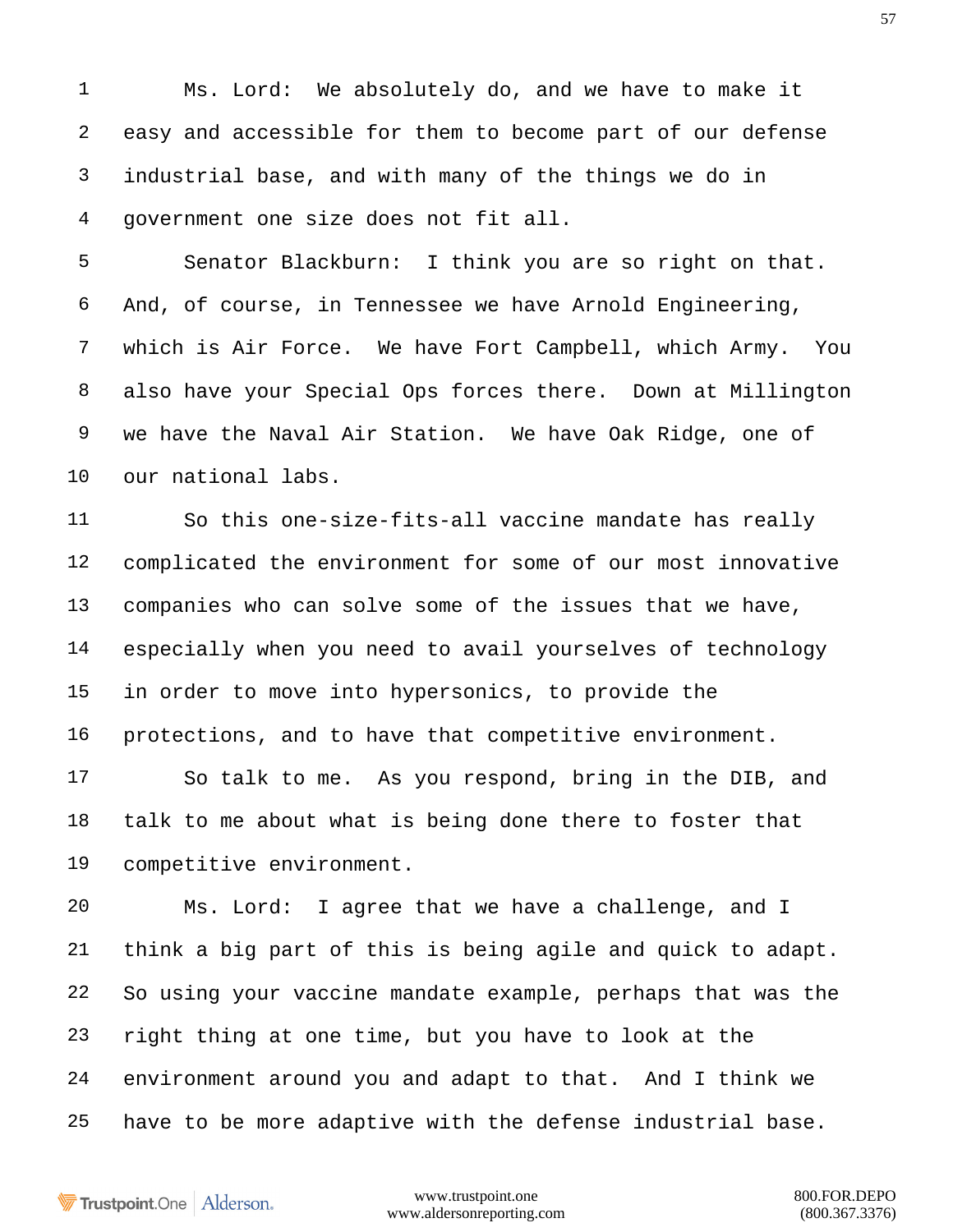Because companies are not going to be here to supply our warfighters with the kit they need downrange and the services they need if they cannot make sufficient margin to be able to reinvest in research and development and capital investment and so forth.

 Especially the emerging technology companies that have choices in terms of what they can do. They could go work on commercial items. But thankfully many of them want to deal with national security items. We have to make sure that we get them on contract quickly and we check out what they have. We get it out in the field and see what works and what does not.

 Senator Blackburn: Well, and I think that that is vitally important to do.

15 I want to ask you this. I think it was Senator Gillibrand that talked earlier about the cumbersome process for acquisitions. How many purchasing agents, procurement agents, acquisition personnel do you have, and have you been able to pull them into kind of a standard, best practice operating procedure that has seemed to elude the DoD? Ms. Lord: Yeah. So obviously there are tens of thousands of them. I have been out of the DoD for over a year so I do not know the exact number. However, I will say we have pockets of excellence, whether it be the Rapid Capabilities Offices or DIU or other people. They do not

Trustpoint.One Alderson.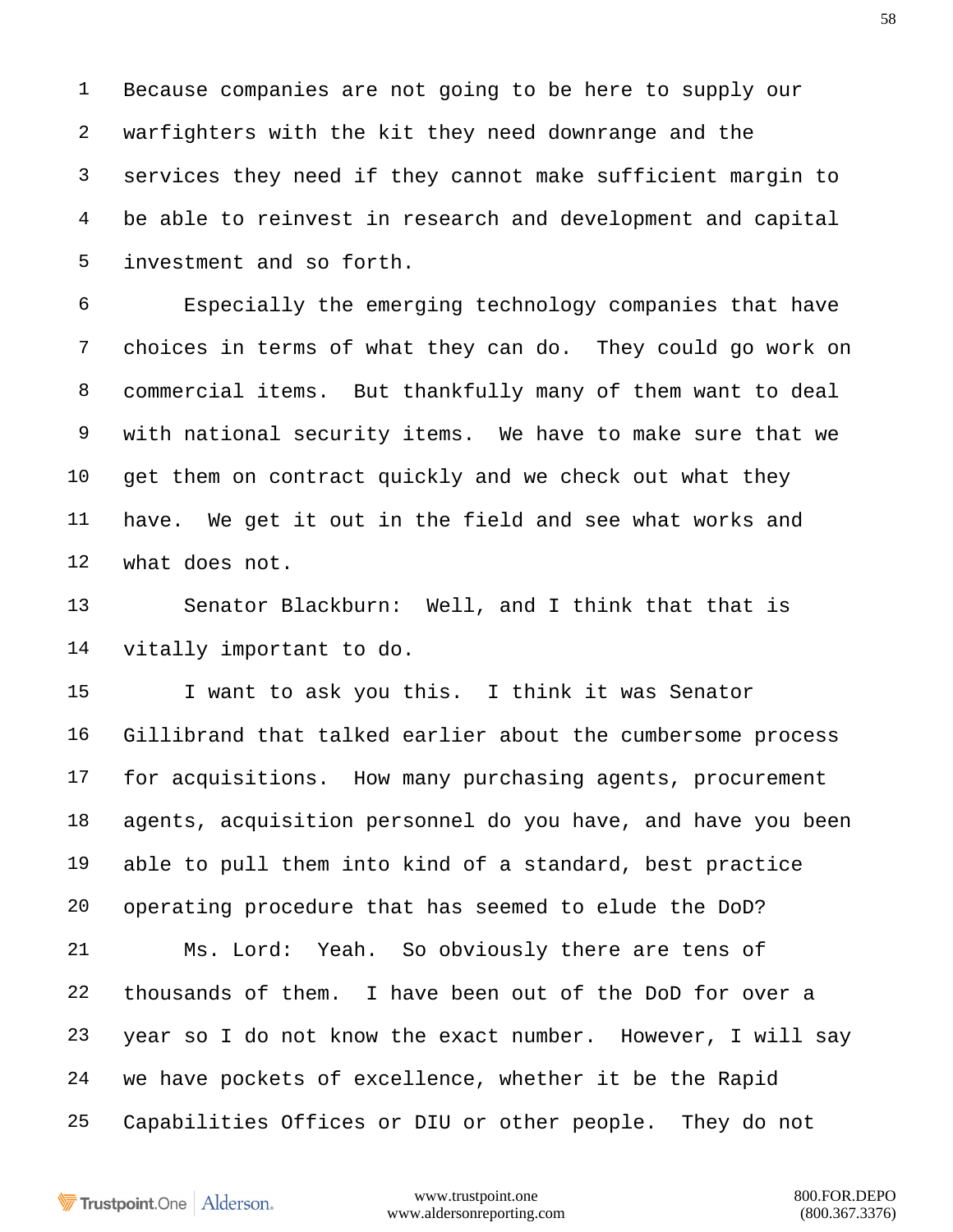have special authorities. What they have are the best and the brightest, a clear communication path to leadership, and the ability to move quickly. And what we have to do is scale that across DoD. Senator Blackburn: I am over time. I have got some questions I will submit for the record. Thank you. Thank you, Mr. Chairman. Chairman Reed: Thank you, Senator. Let me now recognize Senator Kelly, please. Senator Kelly: Thank you, Mr. Chairman. Ms. Lord, as a former Under Secretary of Defense for Acquisition and Sustainment you understand how vital semiconductor production is to our military capability to respond to many of the global threats that we face. Semiconductors are essential to a wide range of national defense systems, yet semiconductor manufacturing capacity located in the U.S. has dropped from a high of about 40 percent in the 1990s to less than 13 percent today, while China is investing heavily to try to dominate this industry. And we also have the added complexity of China's interest in, at some point, repatriating or bringing back Taiwan and what that would mean to semiconductor capacity. That is why last year I negotiated and helped pass a \$52 billion plan to boost semiconductor manufacturing production here in the U.S., including in my home state of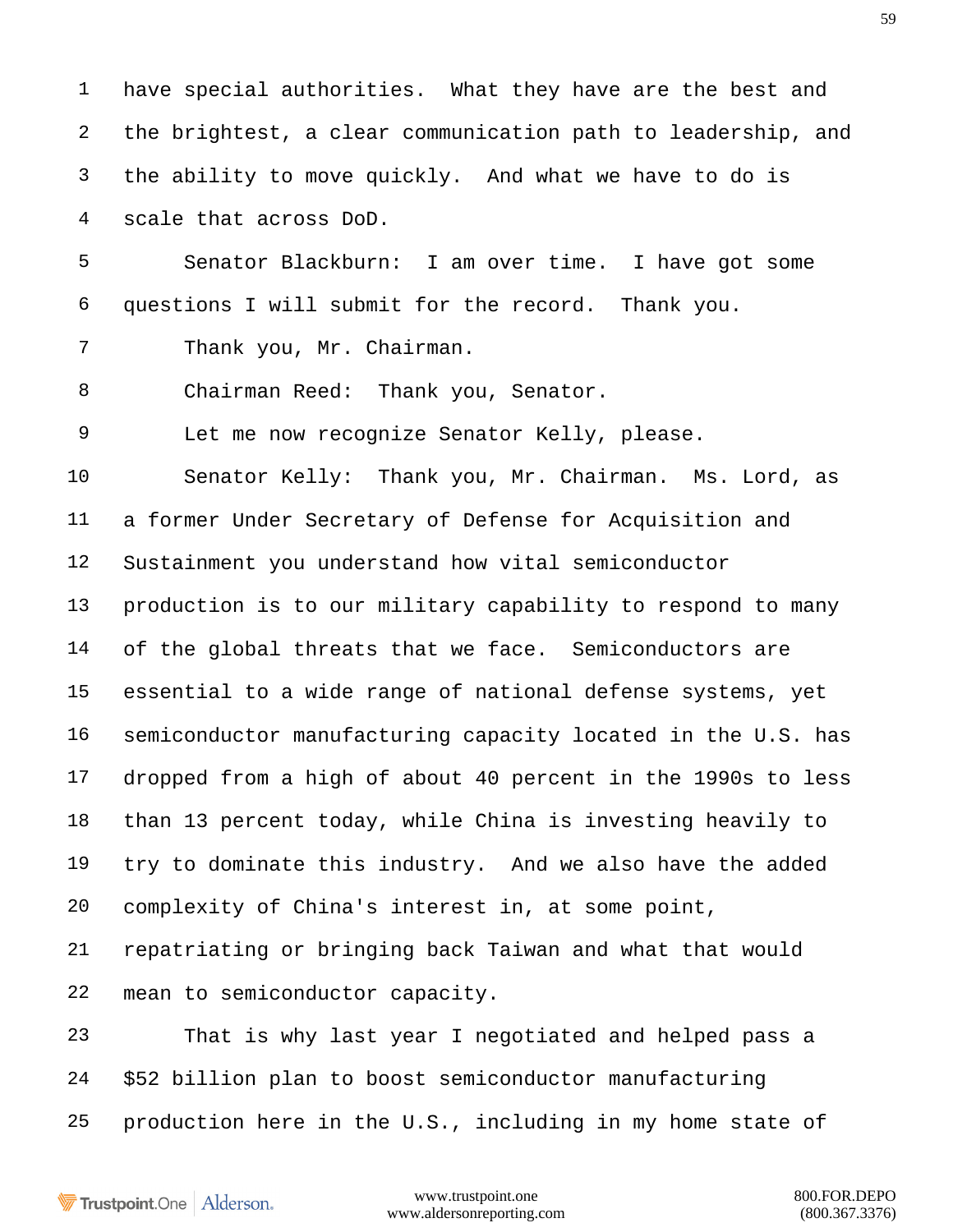Arizona. This plan passed both the House and the Senate, and hopefully we are going to get this, the differences in the legislation, resolved through conference negotiations, and get this across the finish line soon. It is vitally important to our national security.

 In your view, how does the semiconductor shortage contribute to the global challenges we face, and what more can be done to overcome the problems associated with a global semiconductor shortage?

 Ms. Lord: The global semiconductor shortage has enormous ramifications for the Department of Defense, because almost everything produced uses them. First of all, we have to make sure that our systems are secure. In other words, they are not calling China or somewhere else with information.

 But the real challenge here is that most of the intellectual property for these semiconductors actually originates in the U.S., but for a variety of reasons -- some of them environmental laws, some of them labor laws, some of them cost competitiveness of final units -- we have offshored, over time, to the point where we are no longer in control of those supply chains, even the most fundamental, lower-level items such as the rare earth elements. We can get them out of the ground but to date they are very dirty processes to make them usable. And they go in not only

Trustpoint.One Alderson.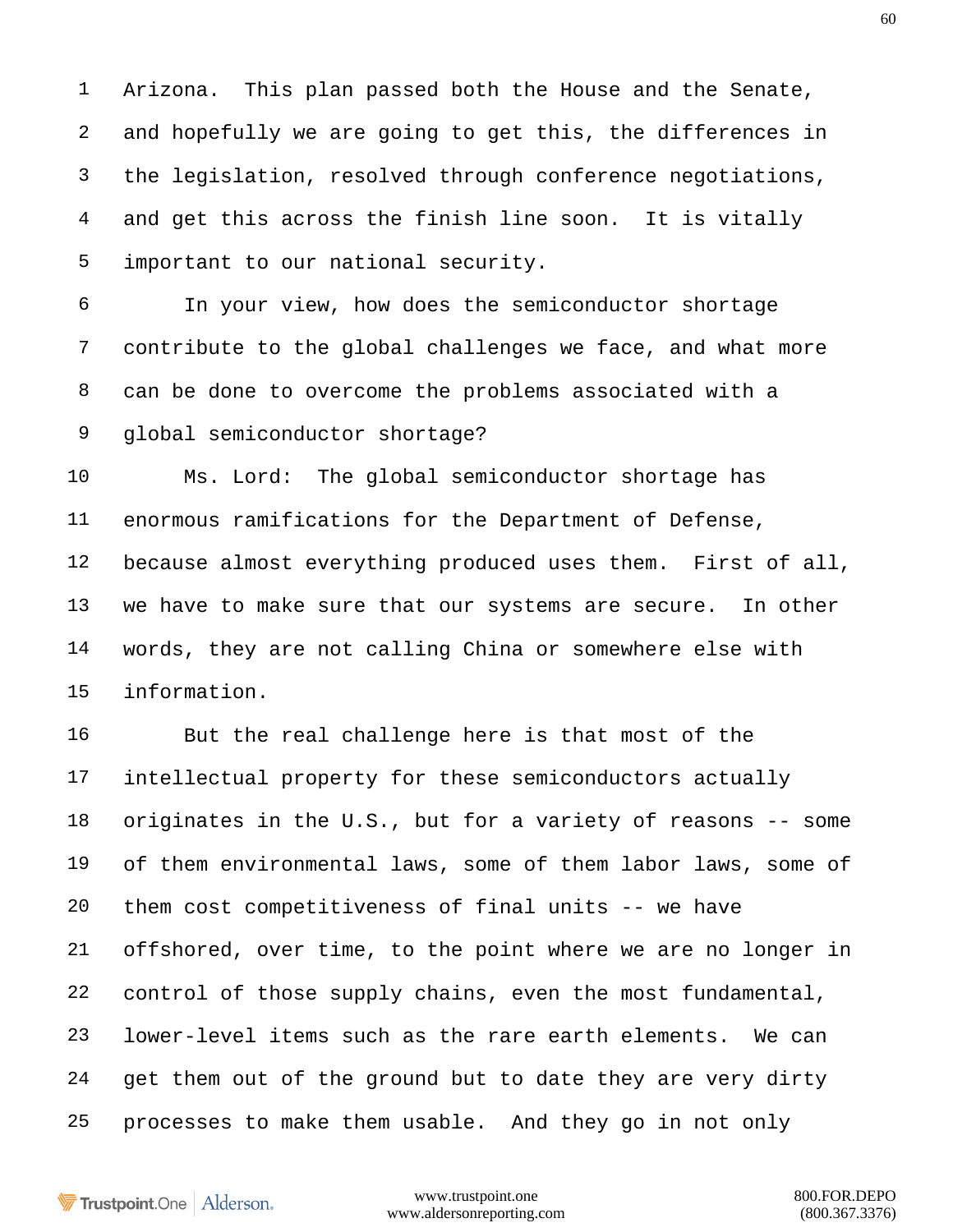semiconductors but lots of other things.

 So we, as a nation, need to prioritize those manufacturing processes that give us the key elements. Unless we really take the legislation and look at the industrial base and invest in it to get the infrastructure, the equipment, the tooling, and training the workforce, we are not going to be able to control our destinies here. And there is more to be done than one companies can just do and justify in its business cycle.

 So I am not a big fan of government getting very involved in industry, but I believe this is a national emergency, and this is a place where we need to make that investment to be able to control our destiny.

 Senator Kelly: I agree, and, you know, inexplicably it is not just the manufacturing. In the case of semiconductors we manufacture here we often send them overseas, China, to test them.

 Ms. Lord: Yeah, test and evaluation as well as packaging. Two very important parts of that chain. And you are absolutely correct. Those test systems are highly engineered, complex systems.

 Senator Kelly: Well, I just recently returned from a meeting with our partners in Europe and Asia, speaking directly with international leaders in Germany and other countries. This underscored the opportunity we have to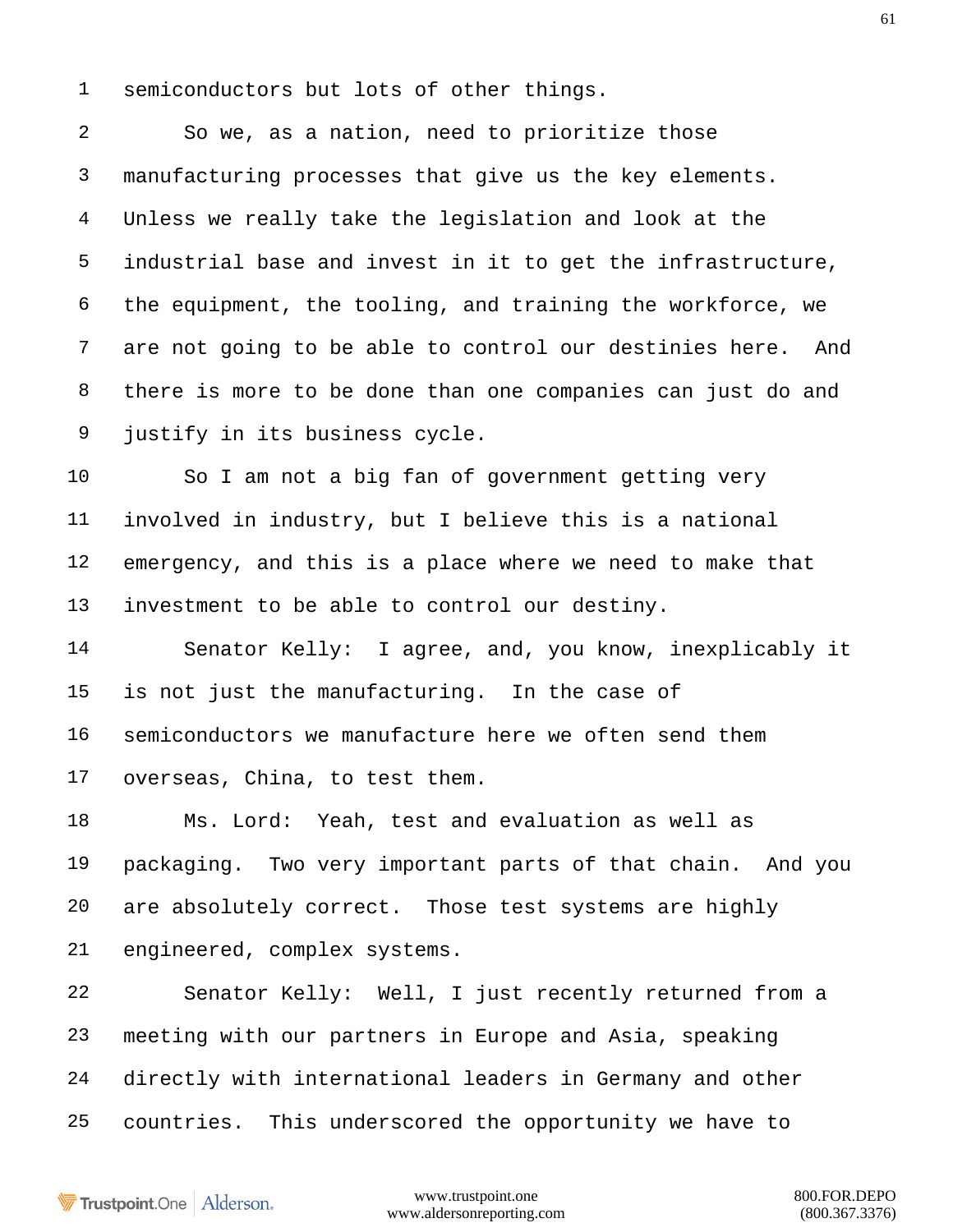rebuild our global supply chains and strengthen our security partnerships in the process.

 So Ms. Lord, one of the countries that I visited was India, which I understand you have some expertise as you are the Vice Chair of the U.S.-India Business Council. From my recent discussions I believe there is a willingness to strengthen U.S.-India security in industry partnerships. What thoughts do you have on how we can accomplish that, and do you agree this will also benefit U.S. strategic interests at a time when Russia is looking to shore up their own ties with India?

 Ms. Lord: India has enormous opportunities but also enormous challenges. We have never been able to get the overarching security agreements with India that we would hope. We have challenges with things like the S-400 being on contract, and so forth. And additionally, the challenge of doing business, I can tell you, in India, is enormous because of the offset requirements there, to be able to provide local business.

 So enormous potential, but I would say the opportunity and the challenge is to work with the Indian government to streamline policies and procedures, make them consistent so that it is a predictable venue for U.S. business and U.S. government to invest in.

Senator Kelly: I agree, and, you know, the opportunity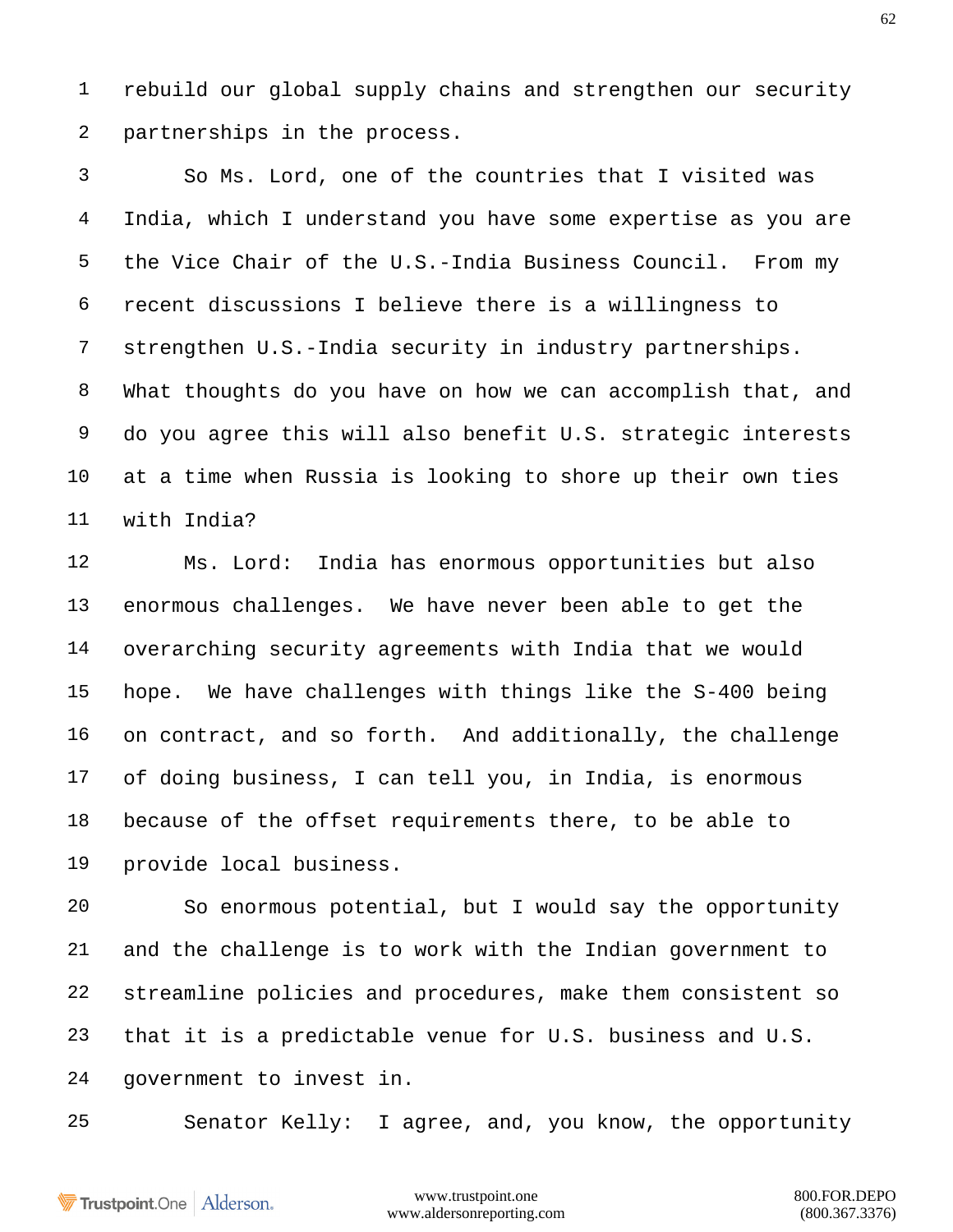we have there is enormous right now. And their ties to the Russian government, Russian military through their Russian hardware that they have purchased, two-thirds of the Indian military force consists of Russian hardware, which, as a lot of us expected, did not perform well on the battlefield. So this is an opportunity for us to build some ties through the sale of some of our military equipment, which I would like to see.

 So thank you. I am over time, so my apologies, Mr. Chairman. I do have some other questions I want to submit for the record.

 Chairman Reed: Thank you, Senator Kelly. Senator Hawley, please.

 Senator Hawley: Thank you, Mr. Chairman. Thanks to both the witnesses for being here.

 Mr. Berteau, if I could just start with you. Some of our country's largest service firms, including Deloitte, McKinsey, I think, others, maintain a very significant presence in China, even as they are pursuing and executing contracts with the Department of Defense. Should we be concerned about that?

 Mr. Berteau: The upfront optics of that are obviously not very attractive at all, and so the real operative question is what are the protections in place that we need to have in order to preserve any risk from coming out of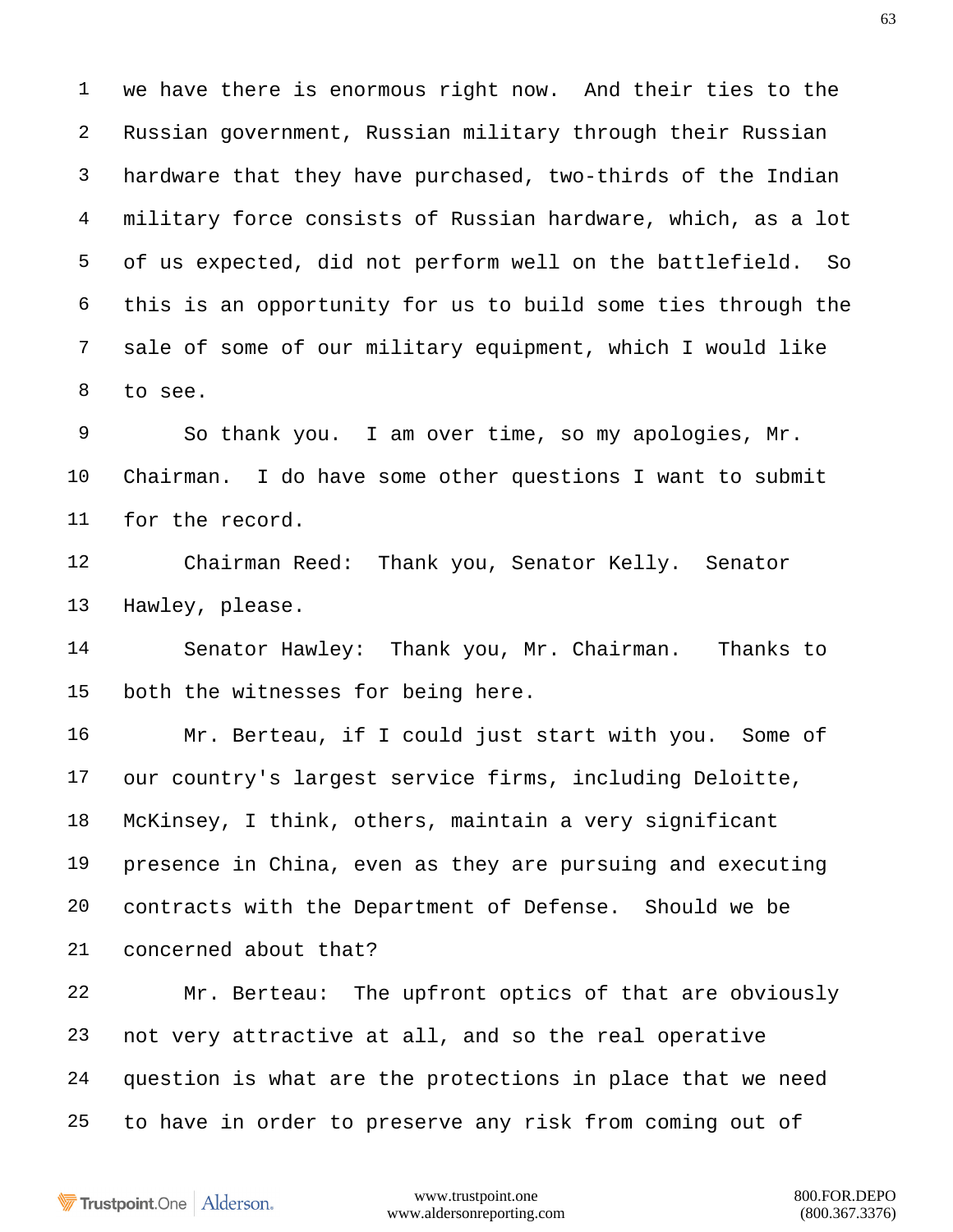that. In the case of some of these companies, they are actually a foreign-owned company, in that they have a full, dedicated protection against foreign ownership control and 4 interest. The policies are there. The procedures are there. The structures are there. The execution and implementation is what has to be monitored very, very carefully in that regard.

 Partnership companies like those present challenges to us across the board. I do believe that DoD has the national security procedures and processes in place, and structures. It is the execution and monitoring that becomes absolutely critical in that regard. We have firewalls. We have to make sure they are clear and high. I know you wrestle with those every day internally.

 Senator Hawley: Should it be a conflict of interest for a company like Deloitte, let us say, or McKinsey, to do work for the Chinese government and/or its proxies while also doing work for the Department of Defense?

 Mr. Berteau: We have looked at the legislation that has been introduced in this body on that regard and we think there are some very serious concerns that do need to be addressed there. But we also need to make sure that American can still get the capability and competence of the workers we need as well. So it is that balancing act that becomes critical there. I am not sure if it is directly a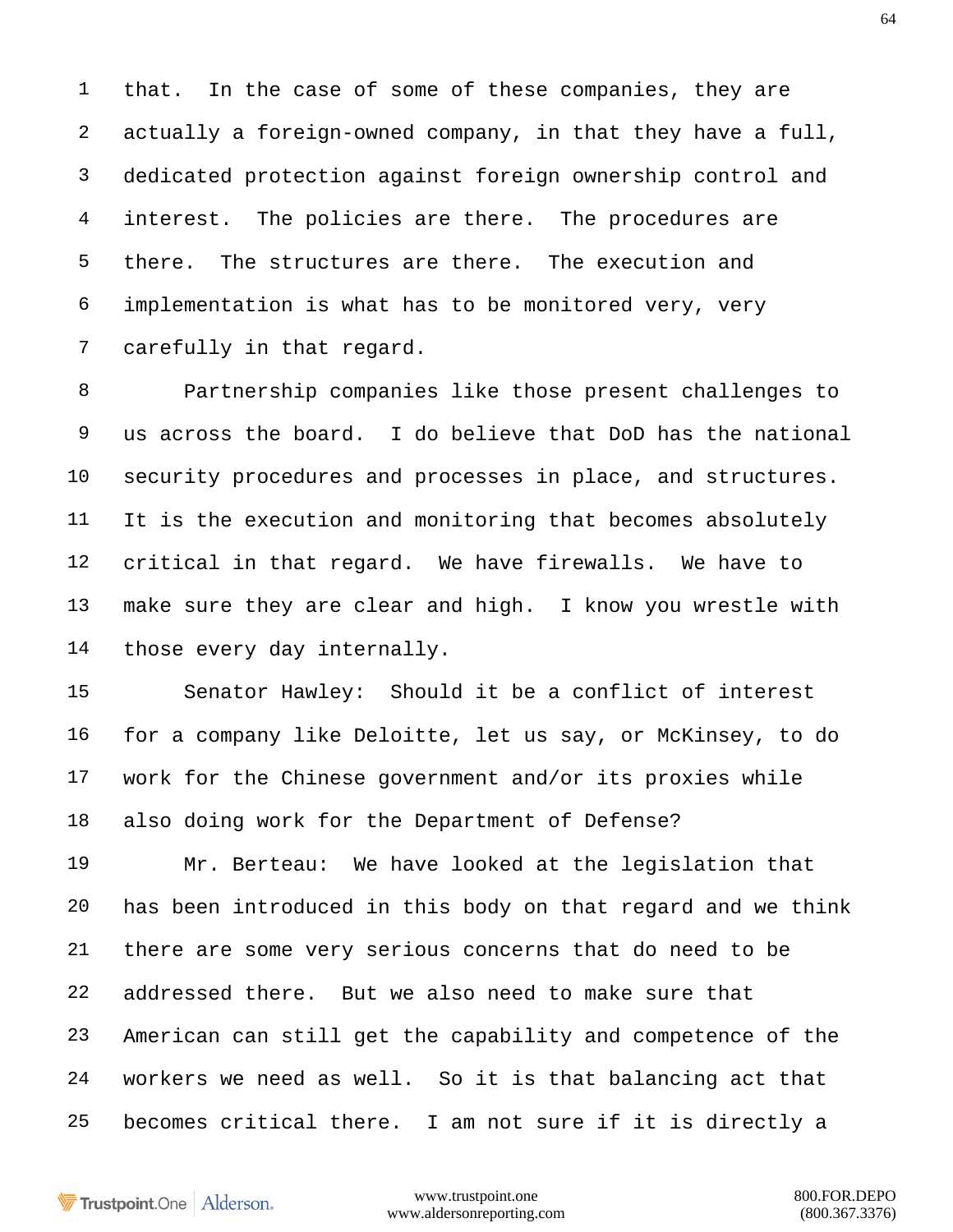conflict of interest. There is definitely a conflict, there is definitely interest, but there may be a better way of getting at it.

 Senator Hawley: Yeah. Well, this is pretty concerning, I would say. Let me just ask you. I mean, you are the head of the Professional Services Council. What advice would you give to companies like Deloitte that are doing business in China, including with the Chinese government and its proxies, despite the threat that government, its proxies, and the Chinese Communist Party pose to this nation?

 Mr. Berteau: We are actually looking, and we are working on a white paper of what it is that those companies need to do better in order to bring the kind of comfort that you need to have out of that. I do not have something ready to deliver to you today, but we will be happy to take that. Senator Hawley: Yeah. Fair enough. Thank you. Ms. Lord, let me ask you about the Stingers issue, which Senator Tuberville raised a little bit ago. Obviously, Stingers are in high demand in Ukraine. They may well be in high demand in Taiwan. We need, of course, to maintain a robust supply ourselves. You said that you think one of the problems here is we have not kept a hot production line. What do we need to do now to accelerate production of the Stingers, and other similar capabilities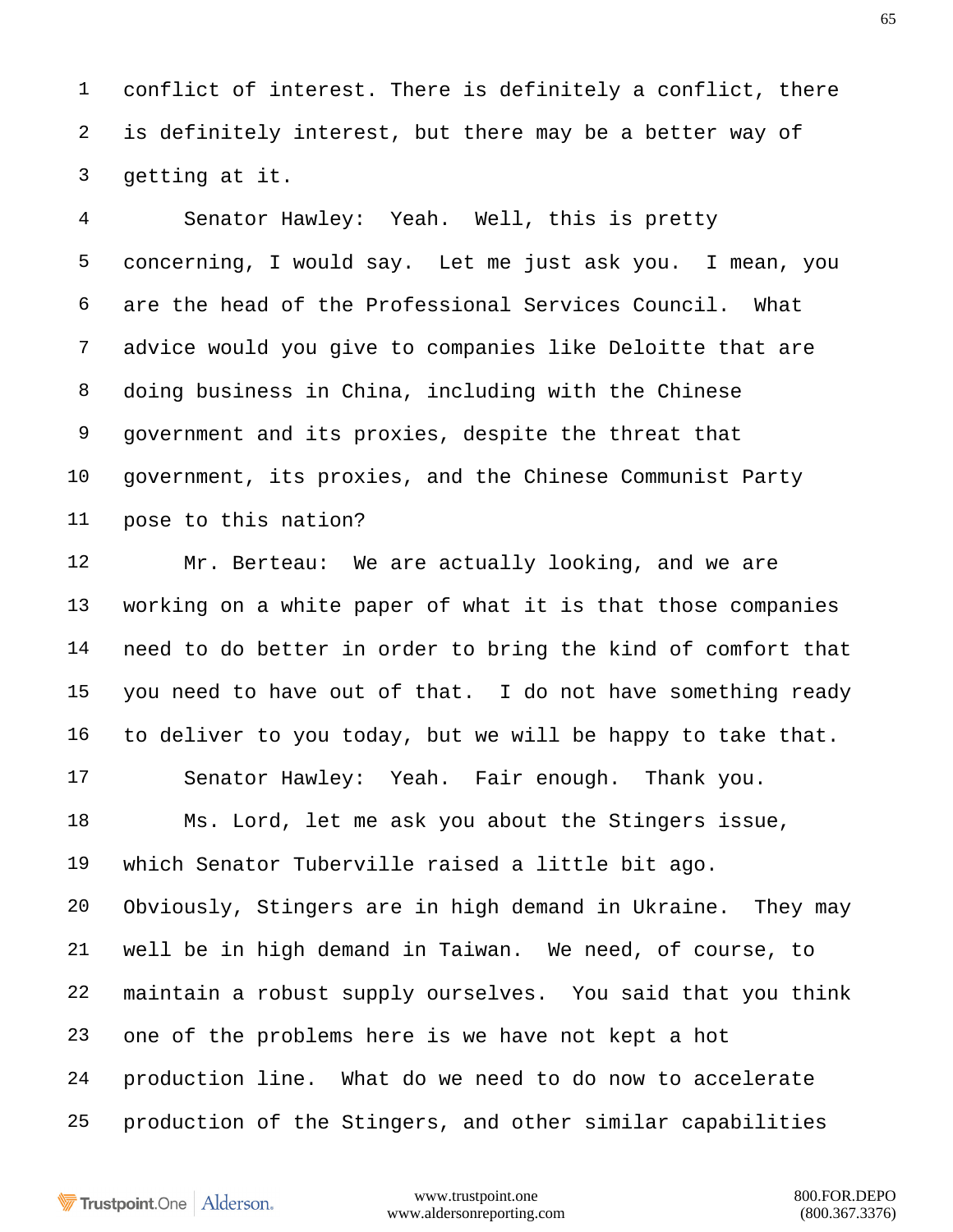that we are going to need for frontline states like Ukraine and Taiwan but that we are also going to need for ourselves, all at the same time?

 Ms. Lord: In order to have production you need facilities, equipment, tooling, material, and a workforce. So what we need to do is incentivize industry to do that through long-term contracts that allow them to make those investments, and a reasonable return on that investment, so that they will stay in business. So long-term, clear demand signals, along with, if we really need to get this jump- started I would say some DPA Title III-type investment to stand up lines, train the workforce, and get the supply chain going.

 Senator Hawley: How much of it, in your opinion and in your experience, is about incentivizing industry versus overcoming hurdles within our own acquisitions bureaucracy? Can you speak to that?

 Ms. Lord: Oh, I think that it is a Venn diagram that is very -- well, there is a huge amount of overlap, and I think, again, we have an acquisition system that can do these things quickly. We are not incentivizing our workforce to do that. To David's point earlier, how often does this committee have a hearing calling out and trying to understand all the fantastic applications of other transaction authorities and middle tier of acquisition, what

Trustpoint.One Alderson.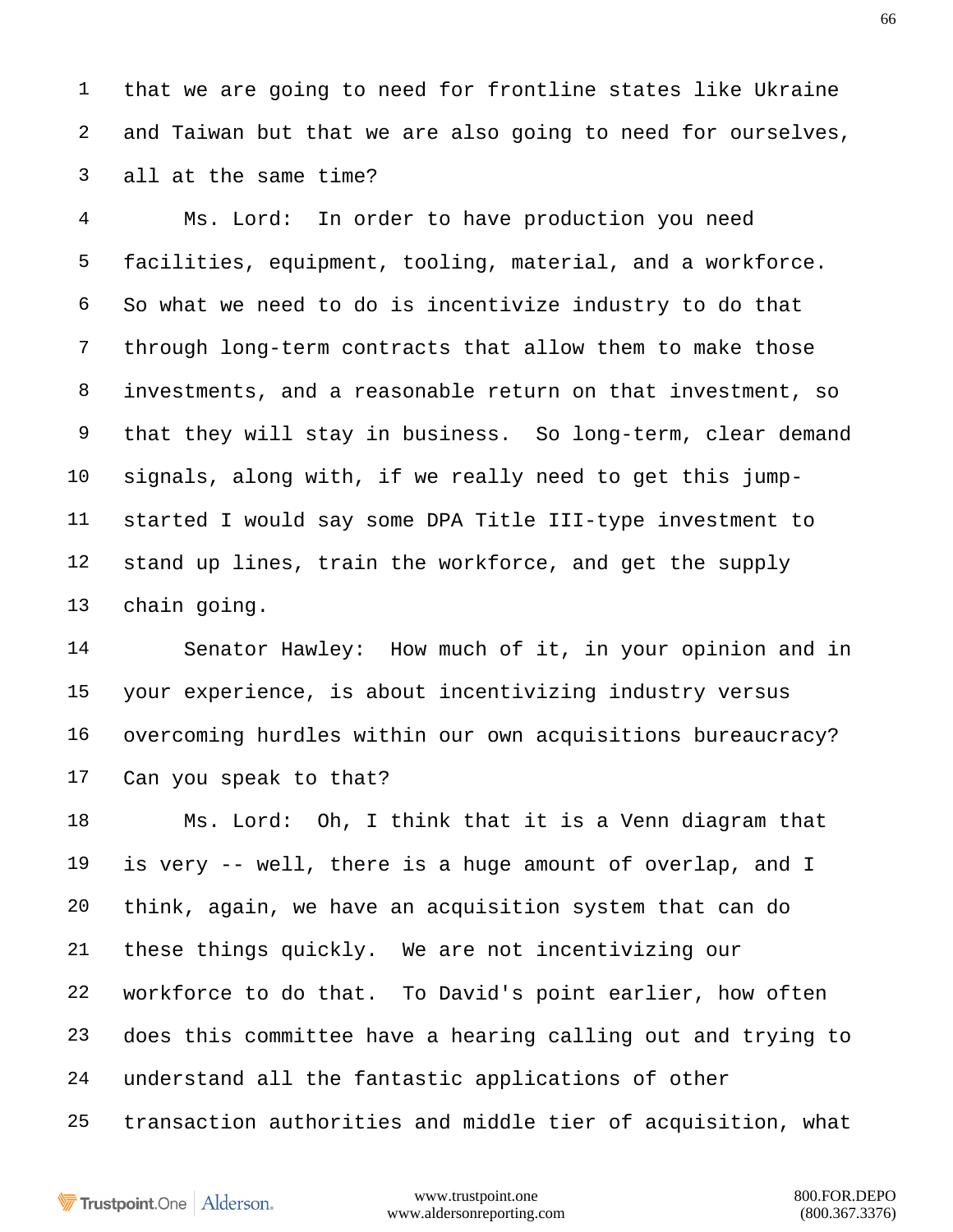that did to speed up the acquisition process, what that did to help the user downrange? We need to communicate the art of the possible and then encourage it, versus admiring the problem.

 Senator Hawley: My concern on this, to be clear where I am coming from here, it is not just related to the Stingers. I understand we are also having production issues with the LRASMs and other advanced munitions we are going to need if we are in an environment, and I think we are, where deterrence is the name of the game, and deterrence by denial  $11 - -$ 

Ms. Lord: Absolutely.

 Senator Hawley: -- both in the Indo-Pacific, also going forward in Europe. We have got to be able to deter our near-peer competitors, and in the case of China, frankly, our peer competitors. And in order to do that our competitors -- our enemies, frankly, our opponents -- have got to believe and got to know that we have the kind of capabilities that we are going to need, and we can supply our partners and allies with the capabilities they are going to need in short order.

 So to me, getting this right is vital to being able to execute deterrence by denial, which we have got to do going forward.

Ms. Lord: Exactly. And one of the things that we need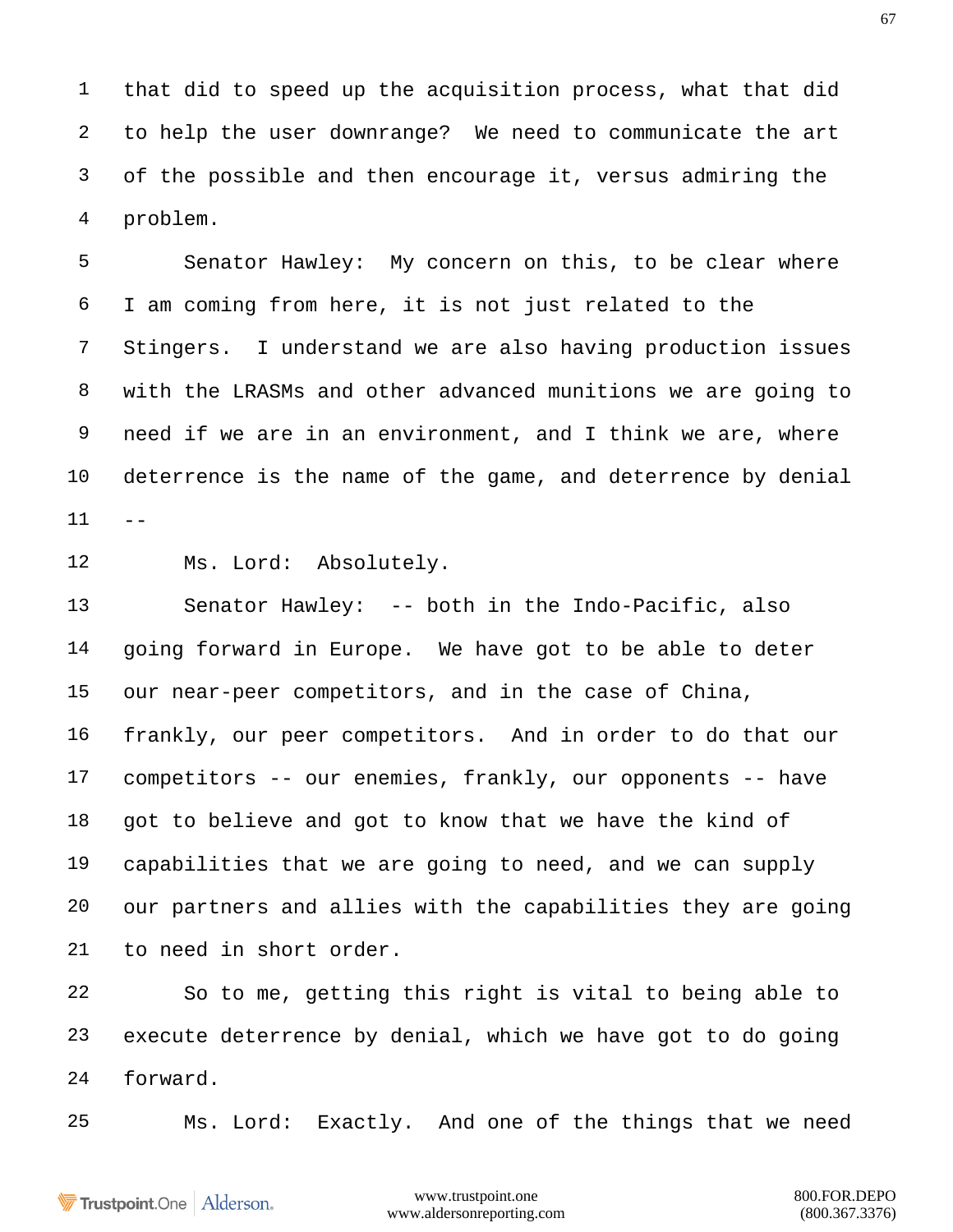to consider is when you go down those various weapon systems, three, four, five, six levels down to supply chain, you find all of a sudden the family tree does not branch anymore and that you have some critical semiconductor components and so forth. So it gets back to some of these fundamentals that Senator Kelly was asking about as well. We have got to fix the fundamentals.

 Senator Hawley: I have got a few more questions for each of you, which I will submit for the record. Thanks so much for being here.

Thank you, Mr. Chairman.

Chairman Reed: Thank you, Senator Hawley.

Senator Manchin, please.

 Senator Manchin: Thank you, Mr. Chairman. Thanks to both of you for your service and thank you for being here today.

 Let me start on just a couple of things. I know it has been talked about as far as supply chains and all of that. This war that we are supplying most of the armament that they are needing to defend themselves in Ukraine, if it continues for any period of time, say a year or longer, how does that threaten our security?

 Ms. Lord: It is a huge threat to our security. I think you can go back to the supply chain report we did in 2018, in responding to an Executive order, where we called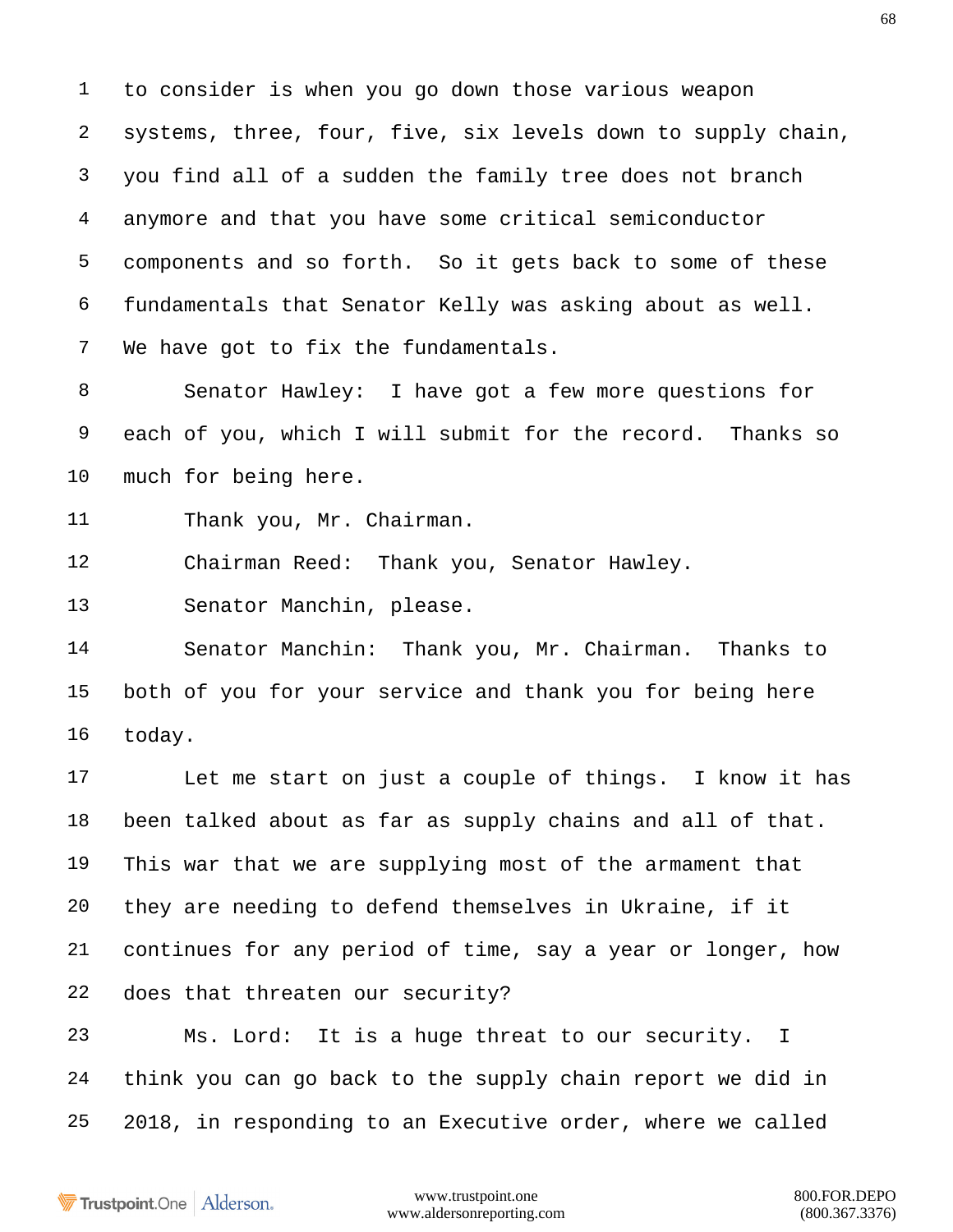out all of these areas of our defense industrial base where we either had very fragile supply chains, we were single sourced, or we were dependent on an overseas, unfriendly nation.

 So I think, frankly, this is our Sputnik moment here with Ukraine, relative to our capacity and throughput to generate what we need in terms of weapons systems.

 Senator Manchin: Are they looking down the road right now? Are you all looking down the road, knowing that we have to resupply ourselves for what we are basically sending over to Ukraine?

 Ms. Lord: I think that is clear within the Department, but --

 Senator Manchin: Has that acquisition started yet? Is there any acquisition going on right now to replace immediately?

 Ms. Lord: I am not inside the Department anymore. I am outside the Department. However, there is a bit of activity. The Army has a UFR up here on the Hill about Stingers. There is a bunch of activity, but it takes money. There is only so much reprogramming, redirecting.

 Senator Manchin: I am thinking the money we are sending, the goods we are sending over would be resupplied. Mr. Berteau: Senator, about a week and a half ago the Defense Department posted what is called a RFI, request for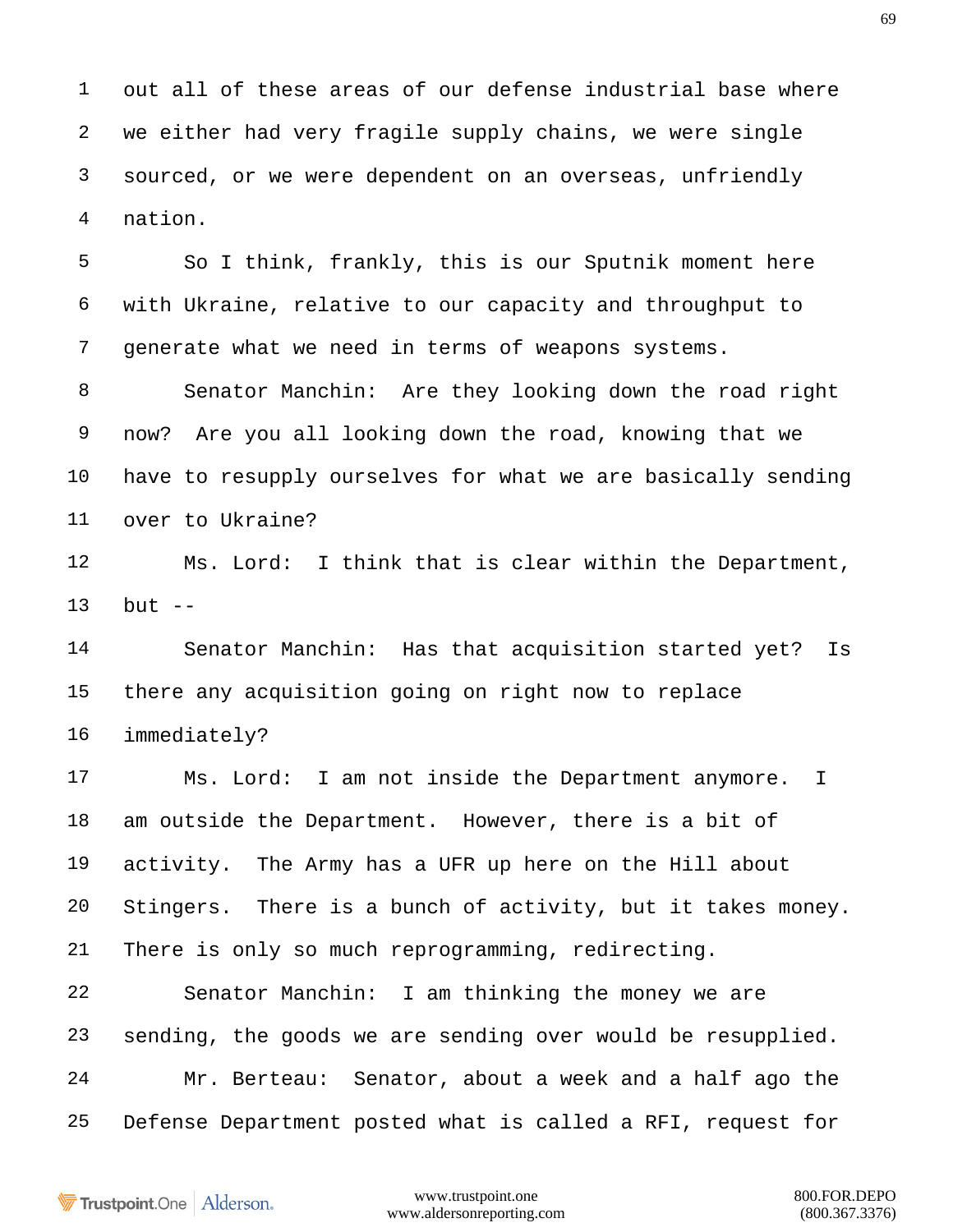information, soliciting input from companies. I think it is due May 6th, so it is a very rapid turnaround, with respect to Ukraine. What it does not address, though, is something that you hinted at. We are not only sending equipment to Ukraine, we are oftentimes replacing equipment that other countries are sending to Ukraine. In many cases they are sending them Russian equipment, and we are replacing them with American equipment. That is part of the demand as well. I do not believe it is covered in the RFI. So we have only made the baby steps here.

 Senator Manchin: I am trying to find out also, are the countries that are basically supporting, NATO allies, the same as we are in Ukraine right now? Are we responsible to send that to them and replace it free of charge, or are they buying it?

 Mr. Berteau: In many cases those are still being negotiated.

 Senator Manchin: Okay. If I can ask you also about, when you have contractors, first of all, from cyber, most of our hacks come from the bottom up. So let us say that we have a major contractor, one of the big boys -- I will not name any names but the big ones. They are pretty much hardened. But the subs that they have are not as hardened. And a lot of the subs do not want to be tied to the main because then the main will do what they are going to do and

```
Trustpoint.One Alderson.
```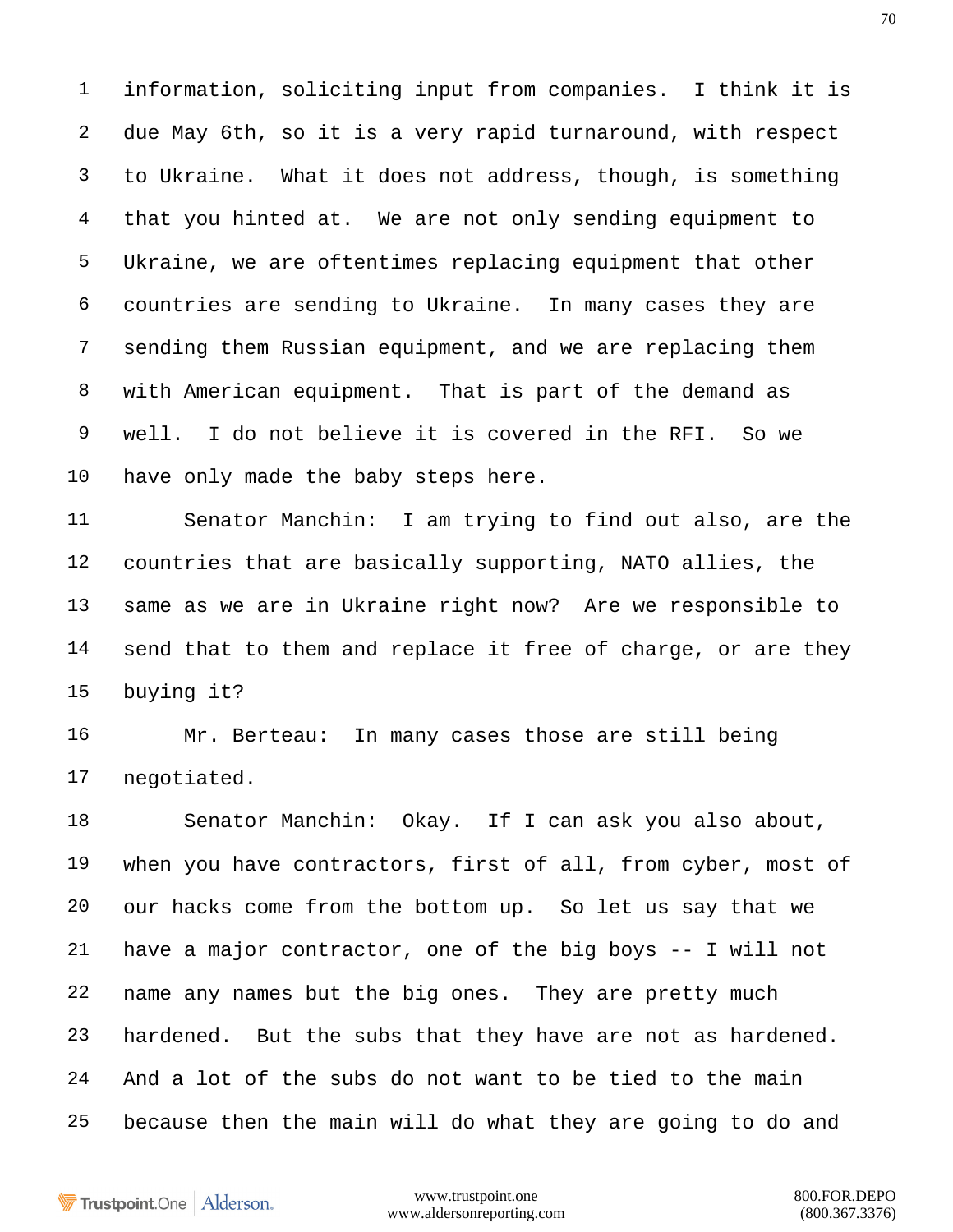knock them out of the contract.

 So it is a real dilemma that we are in right now, and the back door of hacking, this back door, has been prolific. So do you all have any thoughts on that? And with that I would ask you all because my time is running out here very quickly, commercial markets. Okay. If there is a contractor in the commercial market and they are priced in the commercial market, and then they also are providing almost the same services in the industrial, for our defense, how come they do not make those prices available to us? Why is it a whole other pricing system and we never call them on it?

 Ms. Lord: Well, to answer the second question, we may sometimes buy the same products but our cybersecurity requirements, our physical hardening requirements, might be different. So although it looks the same it might not be.

17 I will say that quite often industry tries to get commercial pricing because it is easier for them just to go off of a price list. But often the Department's regulations require a cost-based assessment, building up from the cost, and the exercise of going through that to demonstrate why everything costs what it does costs money, puts a wrapper of overhead and G&A on it.

 Senator Manchin: I mean, we just put so much red tape involved in this, trying to secure something, and people are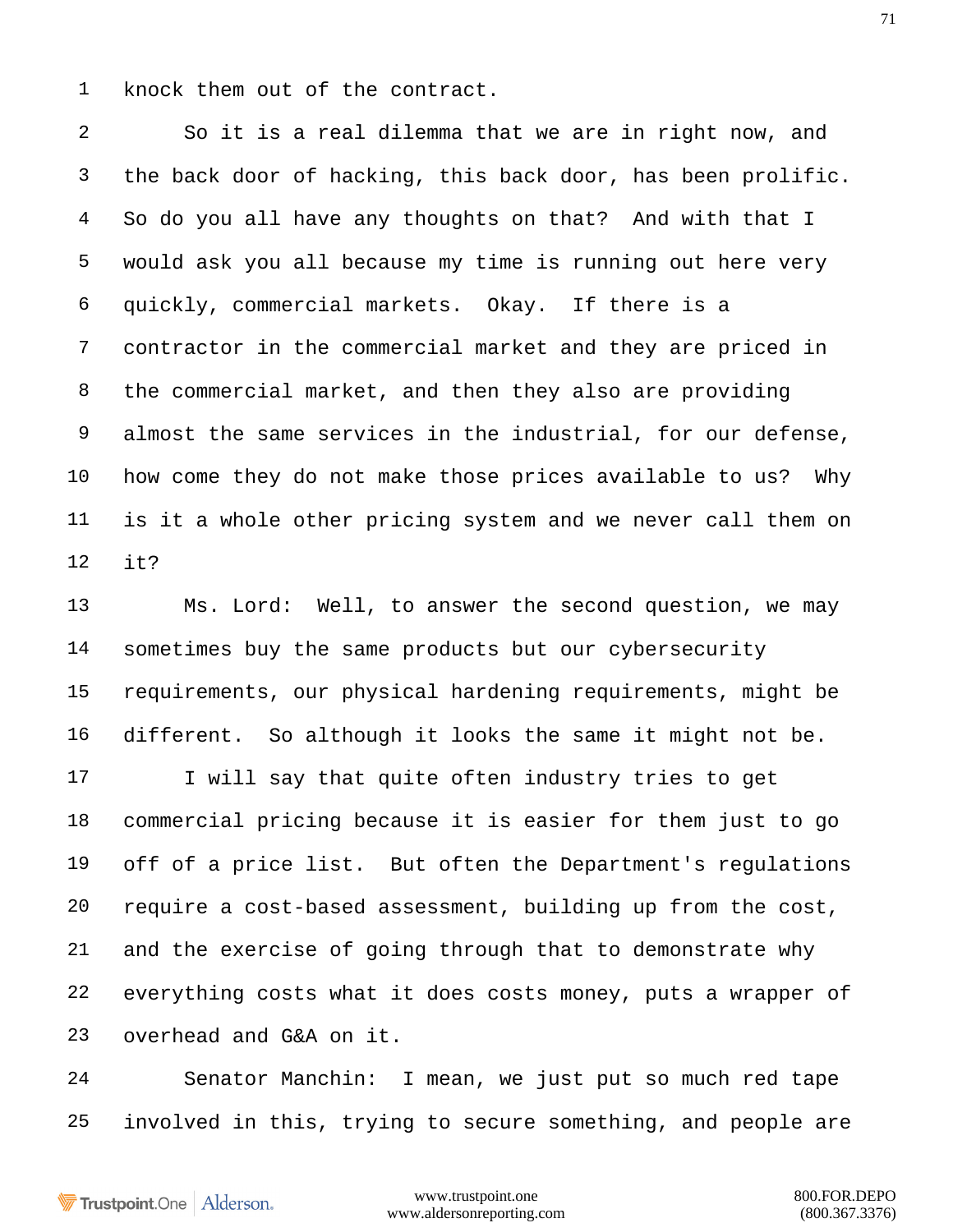just so absolutely aghast at us continuing to throw money away. I mean, that is where you have got the toilet seats and the hammers and all those. Remember all the comparisons they used for years and years?

 Ms. Lord: That comes back to training the workforce. We have the authorities. Congress provided them to DoD. We have translated those into policy and implementation guidance or procedures. We need to train the workforce to use those and then hold the workforce accountable. And that needs to happen at DoD senior levels as well as here.

 Mr. Berteau: And part of that training, Senator, is we frequently, in DoD, will say we want to commercial but we would like you to tweak it just a little bit so we can use it. And, of course, when you have got a production line of a million a month and DoD is only going to buy 100, there is no benefit in that tweaking.

 Senator Manchin: Is President Dwight Eisenhower's statement still true today -- beware of the industrial complex?

 Mr. Berteau: You know, the original draft of that actually said beware of the military congressional industrial process.

Senator Manchin: Oh, congressional.

 Mr. Berteau: They took the congressional out of it, but it is still worth paying attention to.

Trustpoint.One Alderson.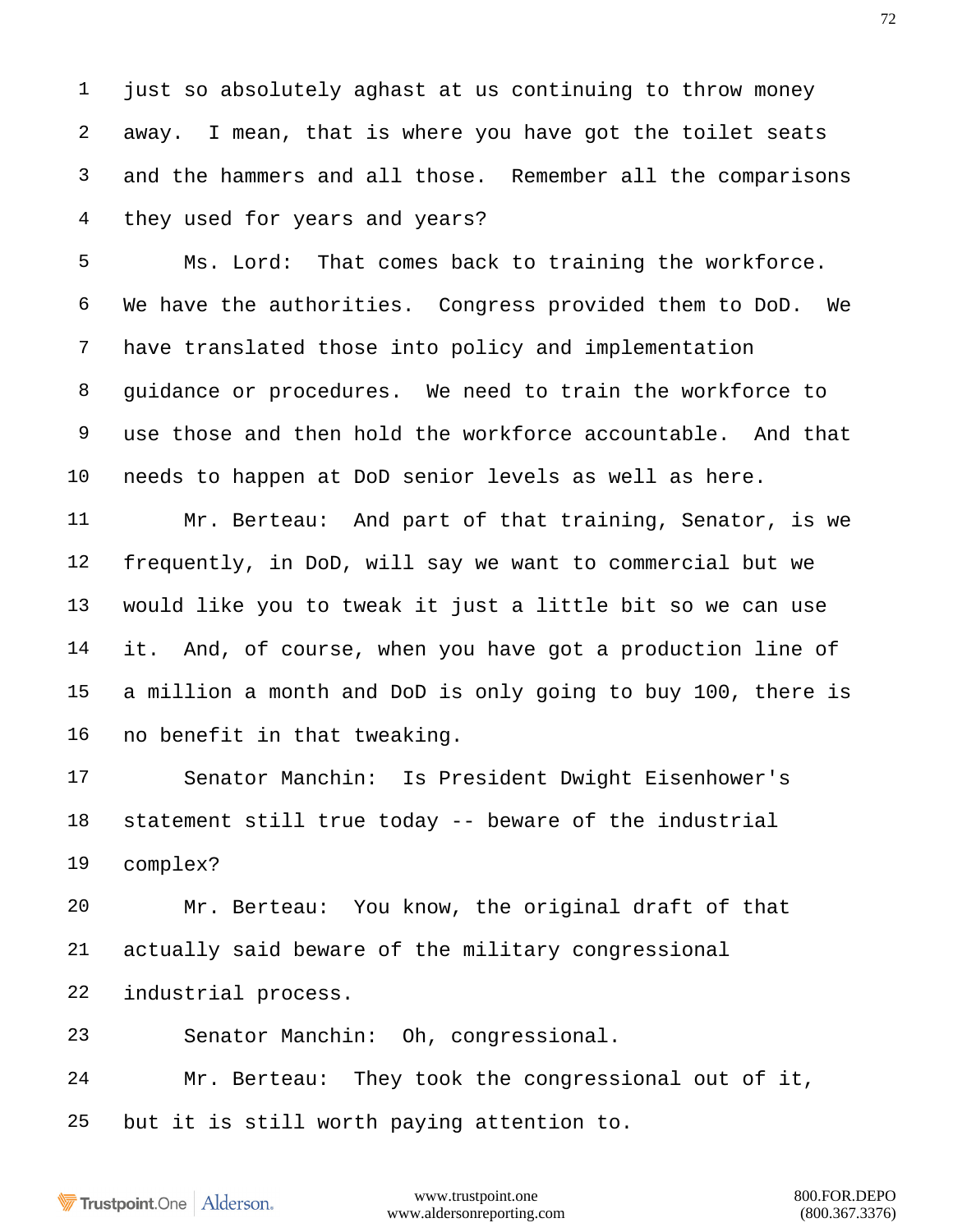Senator Manchin: He had it right, did he not? Thank you. Thank you, Mr. Chairman.

Chairman Reed: Thank you, Senator Manchin.

Senator Rounds, please.

 Senator Rounds: Thank you, Mr. Chairman. First let me begin by just thanking both of your for your continued service to the nation, both within the DoD and within the private sector. And Ms. Lord, I want to thank you for working so closely with me in 2020, to execute the Defense Production Act authorities in response to the worst days of COVID-19. I think we made a difference.

 To both of you, I would like to ask a question about what I see is a very disturbing trend of consolidation within the defense industrial base over the last 20 to 30 years. This results in less competition, which slows innovation, decreases performance, and impacts pricing so that the government and the American people do not get the best bang for the buck. Sepcifically, 90 percent of missiles that DoD purchases come from three companies. Fixed-wing aircraft are provided by three companies, down from eight. And satellite contractors are down to four, also from a previous high of eight.

 The pandemic and recent supply chain disruptions have had particular impacts on small and mid-sized businesses that DoD relies on. My question is, what can we do to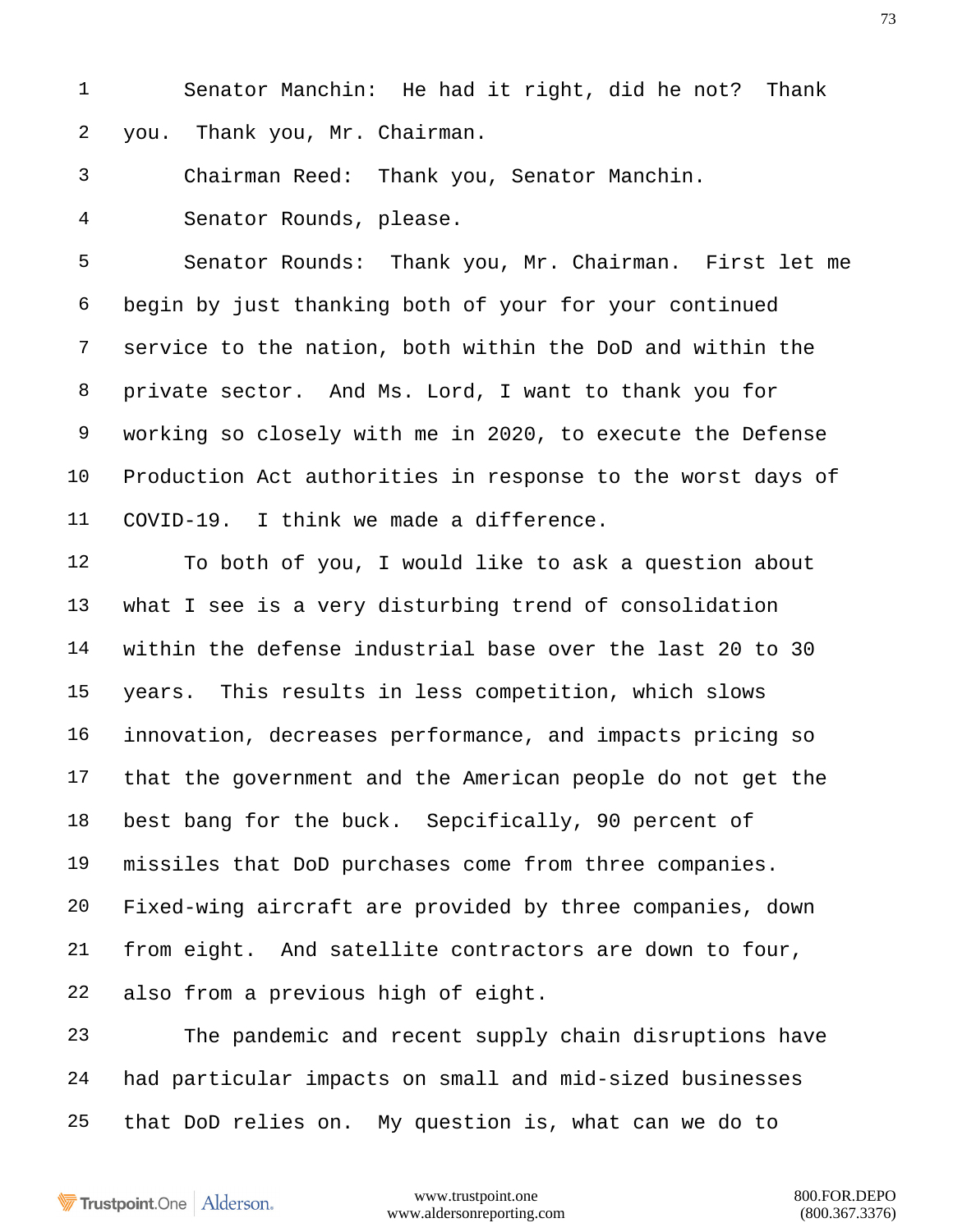increase competition and encourage small and mid-sized businesses who often are at the cutting edge of innovation, to compete to provide with us for the best and strongest national defense that we can possibly afford?

 Ms. Lord: Senator, I will quickly answer that and then pass it along to David. It all comes down to predictable procurement. If you do not have a clear demand cycle, and you do not know what is being purchased over the next 5 years, you cannot invest your resources, whether that be your plant, your equipment, your tooling, your people, in something where you do not know what the return is. And because there has been such an erratic demand cycle and purchasing cycle, companies start to go out of business or they put themselves up for sale.

 So the most critical thing that the government could do is be very clear about how much of what is going to be procured over multiple years, and then have long-term, multi-year contracts.

Senator Rounds: Mr. Berteau?

 Mr. Berteau: Senator, you have raised some absolutely great points, and we have been wrestling with this for a long time. Let us look first at the question of is there enough demand to support the supply. Your missiles were a great example. A big part of the reason why there are only three companies delivering on that 90 percent is we are not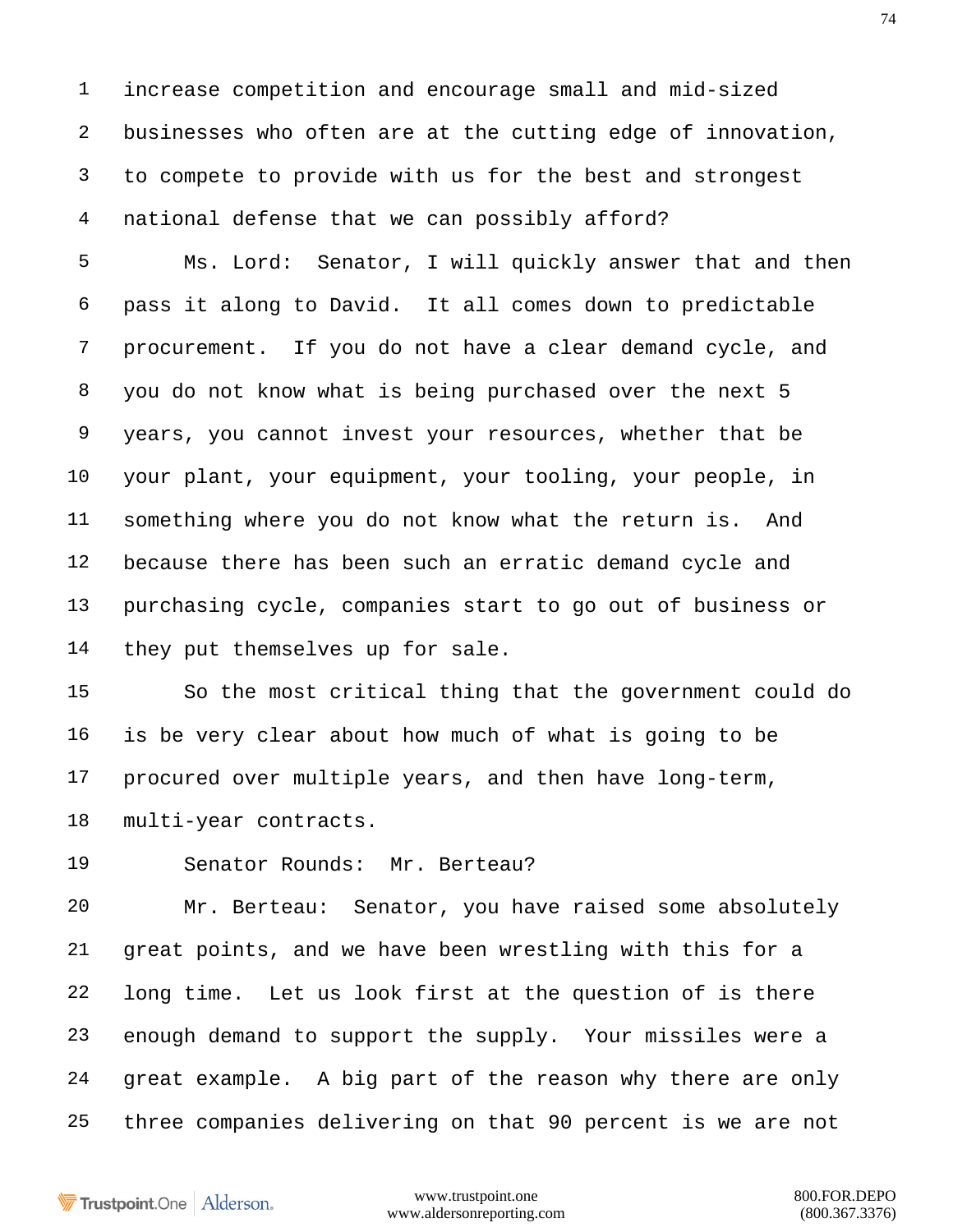buying enough missiles to keep more companies in business, from a production line point of view.

 I actually think that part of the answer to the concern that has been raised across the board of replenishment here is that we do need to buy more, and if you buy enough you will get more competition.

 The second thing is that oftentimes the requirements are so specific that only one or two companies are going to be able to meet the requirements. So if we expand the flexibility of the requirements so more companies can bid, then it will go forward.

 The third is that about half of what DoD spends its contract dollars on is not products. It is services. That sounds pretty straightforward, but the reality is that the migration of technical capability that the government needs, they buy a lot more today as a service that they used to buy as a product. Two big examples are access to space. When the govt no longer owns the launch vehicles it is the private sector that is providing it. So you are just buying the launch as a service. But we still maintain a mentality as if we are buying a product. Software. I cannot remember the last time I actually held software in my hand, and it is a floppy disk, and I am not even sure I have a machine that could read it if I did. So we are really just buying it as a service. But our procedures still are as if it is a

Trustpoint.One Alderson.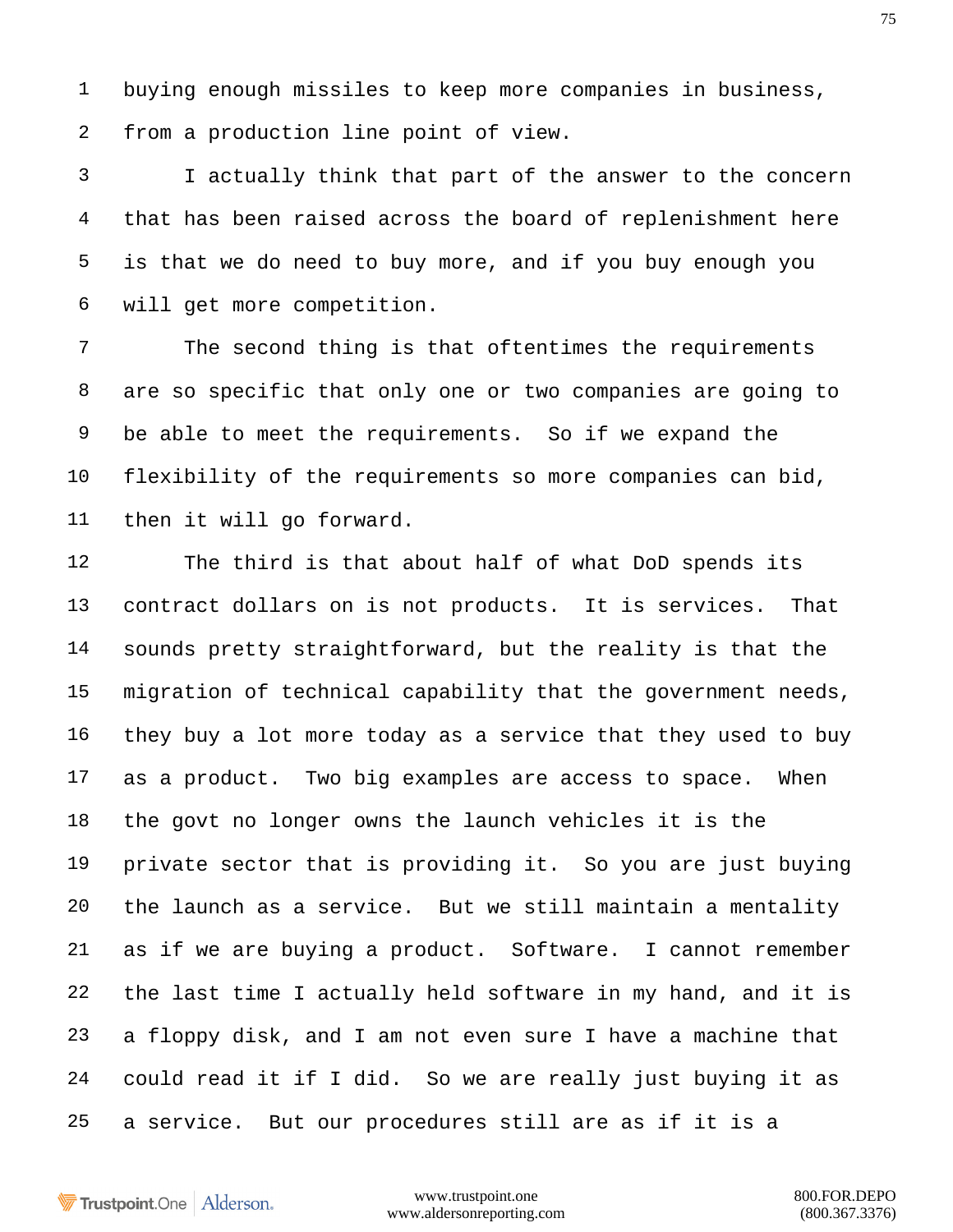product, so we are not taking advantage of that.

 The third is that for small businesses, in particular, we put these contracts out where every small business has to be on this government-wide contract because that is where the work is flowing, but we often put so many on there that there is not enough work that flows through to keep them, and give them even the return to make the money back that they spent on putting the bid in place. So we need to rationalize our supply and demand in order to get forward there. And it is really across the board. It is not just a few big companies at the top.

 Senator Rounds: Does the Federal Government or the Department of Defense have the capability to assist small contractors in their need to be at their best with regard to cybersecurity issues? Today it seems like our larger contractors, we can hold them accountable, but the smaller contractors, in many cases, may have excellent capabilities specific to a particular product but do not have the capabilities in-house to take care of their cyber protection needs.

 Would it help if we established a process to assist them in their cybersecurity needs?

 Mr. Berteau: Well, there are two ways to do that, and it is really critically. So you have really got a dilemma there. You want the companies you do business with to be

Trustpoint.One Alderson.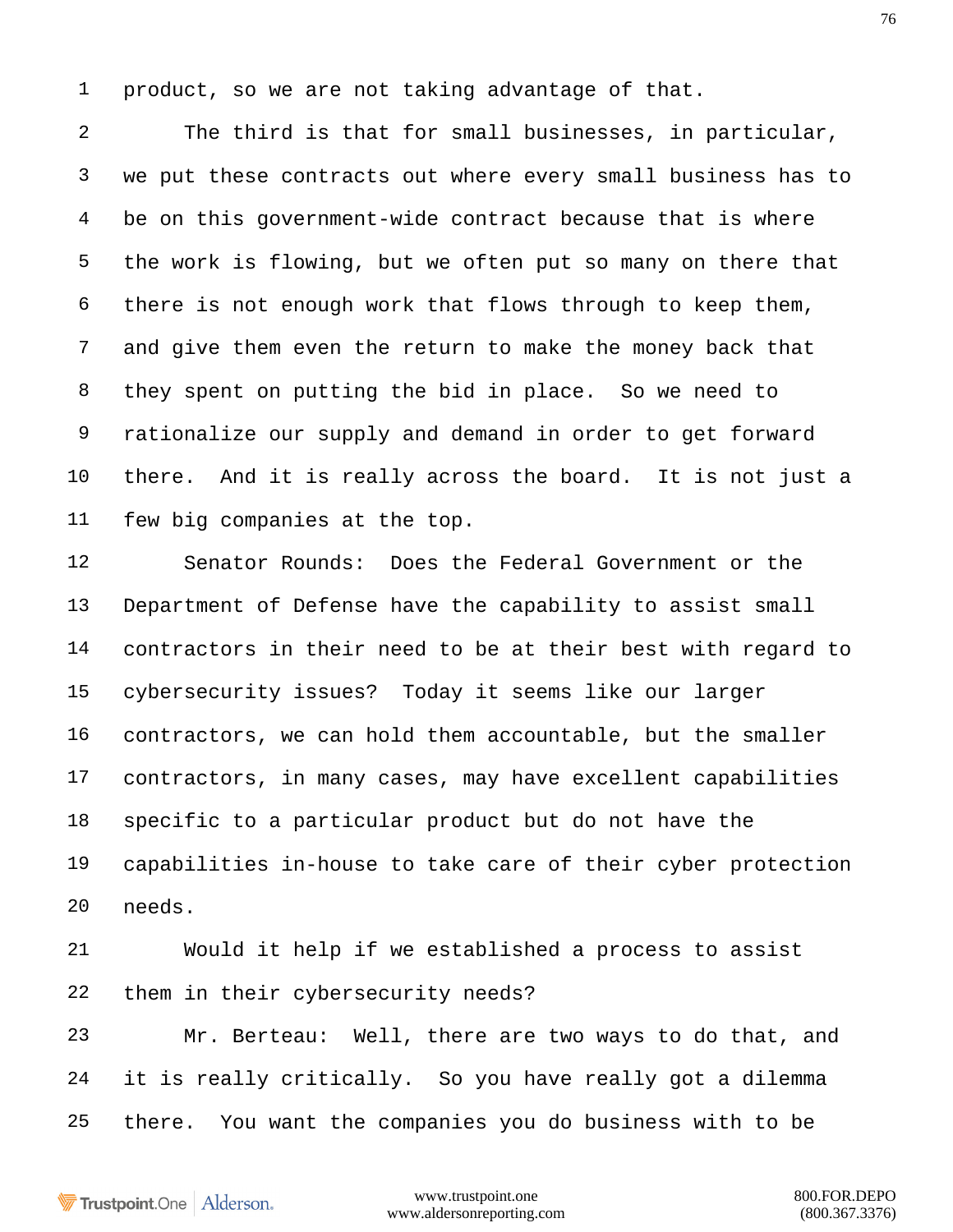secure against cyberattack, and that is not just in America but around the world as they go forward. At the same time, you do not want to burden them with the costs that, in fact, it puts them out of business in order to do that. And we hear this from our member companies all the time.

 So there are two ways to get at that. One is, in fact, for the government to provide some type of support. It might be the computer servers that you are operating on, so that you can have your systems in place, and the government is part of that protection. The problem is this is a huge cost for the government, and frankly, I am not optimistic that the government can do this more effectively than the companies themselves can.

 The second is for that to be a reimbursable cost. So, in fact, for the companies to incur it, right now if they spend that money -- I have got a small company, maybe \$20 million a year, it is costing them \$100,000 to put the cybersecurity in place. All that does is increase their rates -- and this is overhead. This is not direct charge -- it increases their rates to the point where they are not competitive in winning a contract. So boy, talk about a beggar's choice here, right?

 So if the government actually could figure out a way to cover those costs to maintain the competition and get the security we need, that would be a big plus.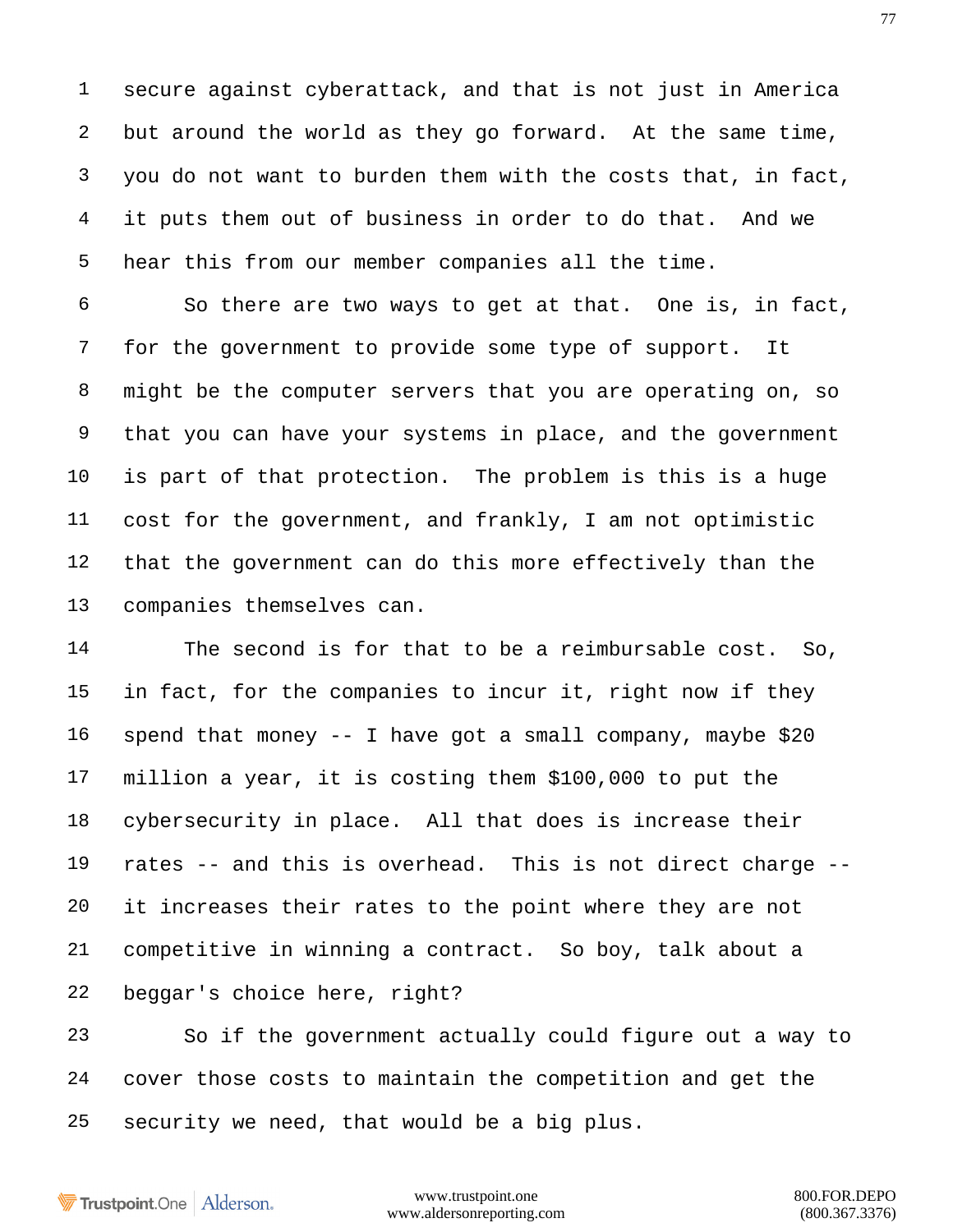Senator Rounds: I think we agree it is a problem, but I am not sure that we have resolved it with the appropriate answer yet.

 Mr. Berteau: And as I mentioned before, the threat keeps increasing every single day.

 Ms. Lord: This is an area where the industrial policy team at DoD could probably more clearly articulate the avenues to be followed.

 Mr. Berteau: What DoD has done is they have migrated the responsibility from your old shop to now the CIO, the chief information officer shop. Sometimes reorganization does not speed up results.

 Senator Rounds: Thank you. Thank you, Mr. Chairman. Chairman Reed: Thank you, Senator Rounds.

Senator Kaine, please.

 Senator Kaine: Thank you, Mr. Chair, and thanks to the witnesses. Really important hearing, and my colleagues have asked a number of really good questions.

 Secretary Lord, I want to start with you, because you talked about the need to scale up things that are working. You mentioned DIU, and I wanted to ask about the Defense Innovation Unit. DIU has had some real success. They have brought 100 new vendors to the DoD. They have facilitated more than \$3.7 billion in contracts.

It would seem that DIU would fit very closely with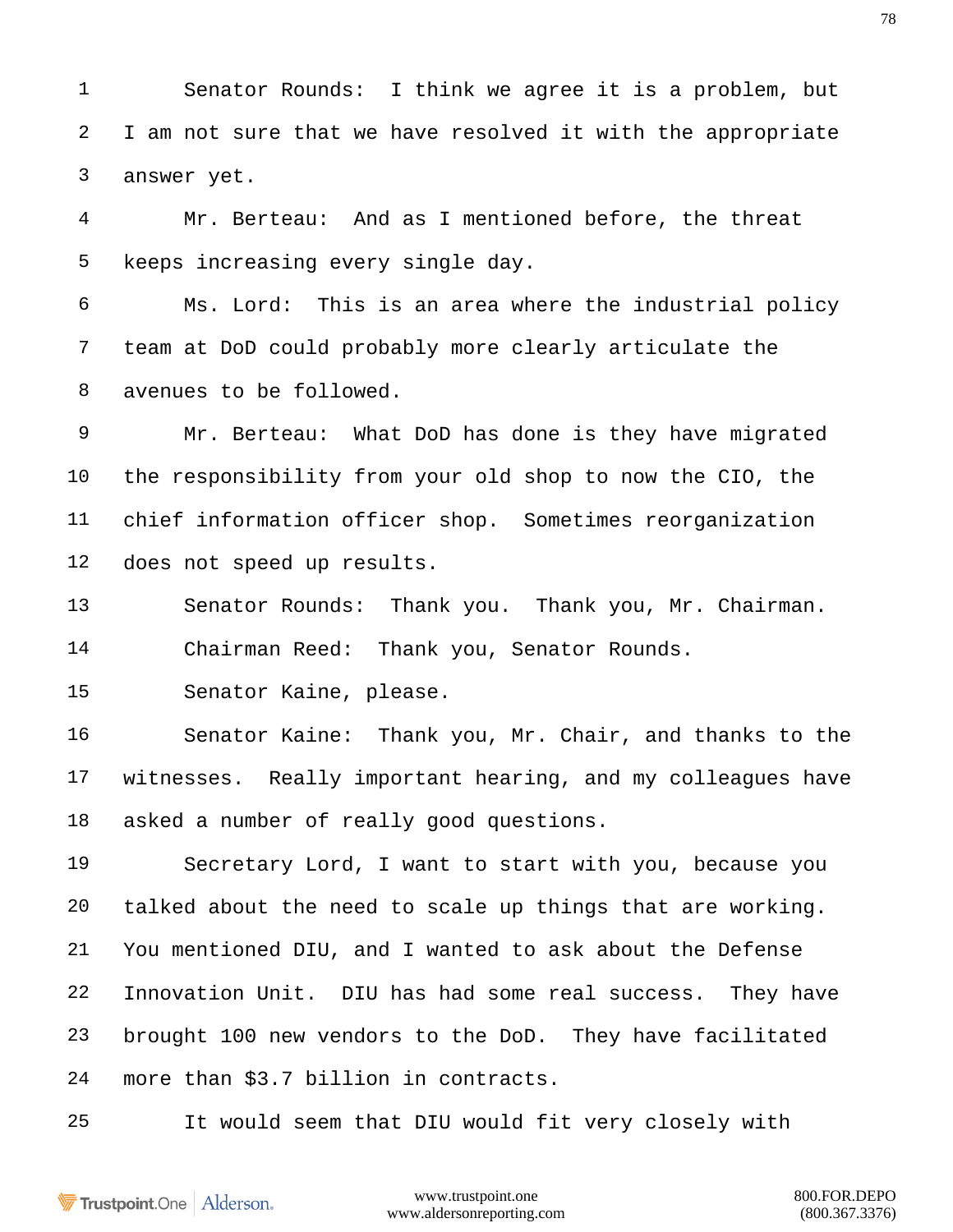President Biden's recently released report on safeguarding our national security by promoting competition in the defense industrial base. That has five key recommendations, and one is increasing new entrants and increasing opportunities for small businesses. But in my examination of DIU, and I have visited the Silicon Valley operation, I do not really think the Department or service leadership are really pushing investment in that venue.

 And you could talk about other authorities. I think both of you mentioned the other transaction authorities that we have provided.

 So if what we want to do is promote innovation and speed, and if we have credible venues that have proven their ability to do that, why are we not using them more? How do we scale up use of these innovation acquisition strategies? Ms. Lord: My opinion is, one, we do not reward individuals or groups for using these different authorities to innovate and move quickly, and secondly, we do not do a particularly good job of training the individuals who need to use these methodologies, as well as their leadership,

 about the art of the possible. So again, if it is not being required it might not be paid attention to.

 So I think this is one of those issues that need to be unpacked, so to speak, so it is very clear that secretaries of the services, leaders of agencies, have an expectation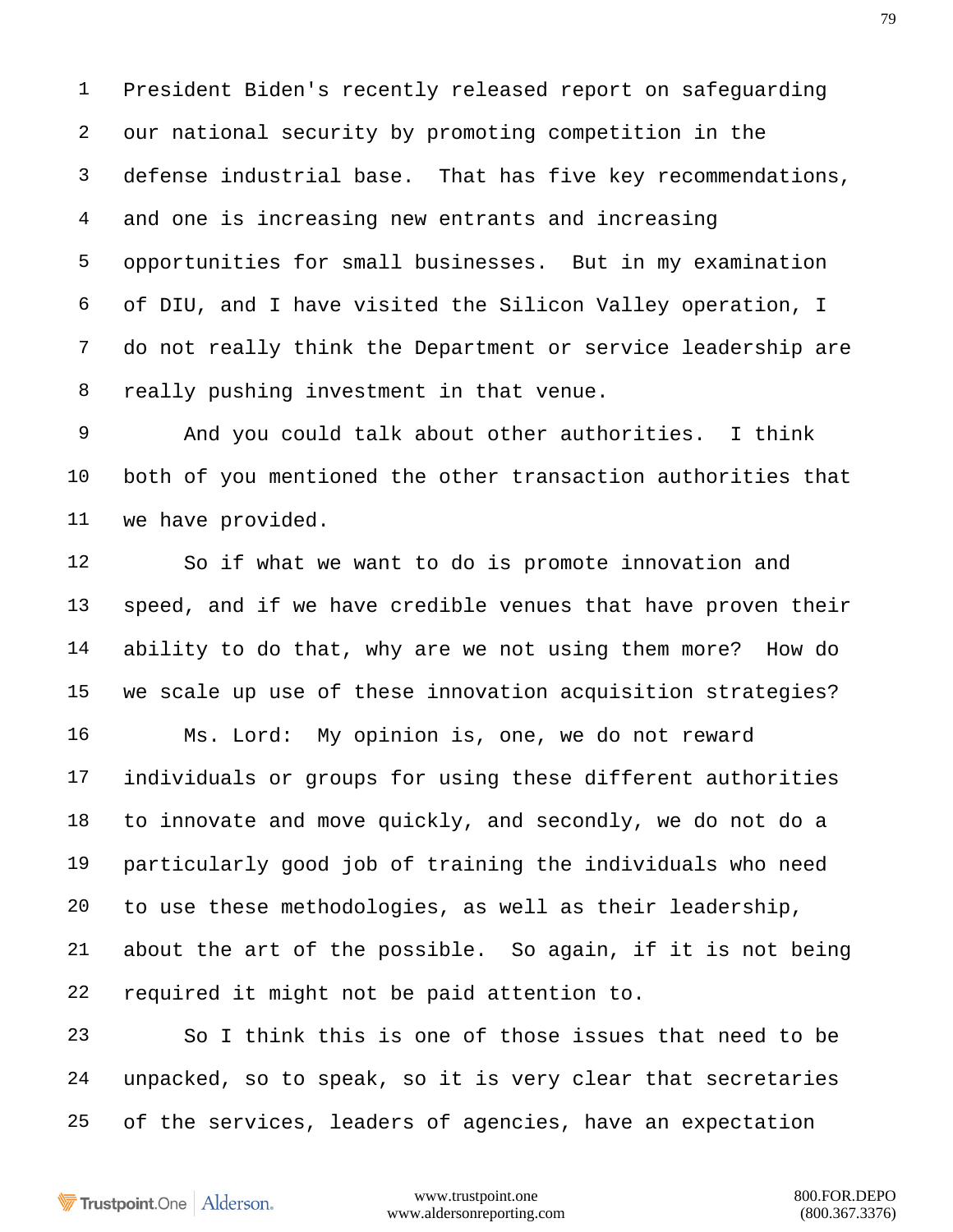that a certain amount of their procurements will go through these methods, and then measure what the progress is being made, how fast it is. Because it is just not getting things on contract. It is bringing it over the finish line and then making sure it moves on to a sustainable situation.

 Senator Kaine: Mr. Berteau, do you want to add to that? How can we take existing strategies that can lead to innovation and speed and actually make them work? We do not need to create new paths. We just sometimes need to use the ones that we have in a more effective way.

 Mr. Berteau: I am going to try not to get too wonky here, but you are a man with whom I can get wonky occasionally. I just had a discussion with a contracting officer yesterday that just floored me. The core of the Federal acquisition regulation and contracts, the one that is burdened with the most regulations and the most processes, is Part 15, and that is the standard, do everything by the book, all the way through.

 This contracting officer said to me -- I said, "Why aren't you using," and I mentioned another part that has a lot more flexibility. And he said, "I am more comfortable with the one that tells me everything I need to do and I do not have to make any decisions on my own."

Senator Kaine: Wow. Wow.

Mr. Berteau: And so the point I made earlier, if we do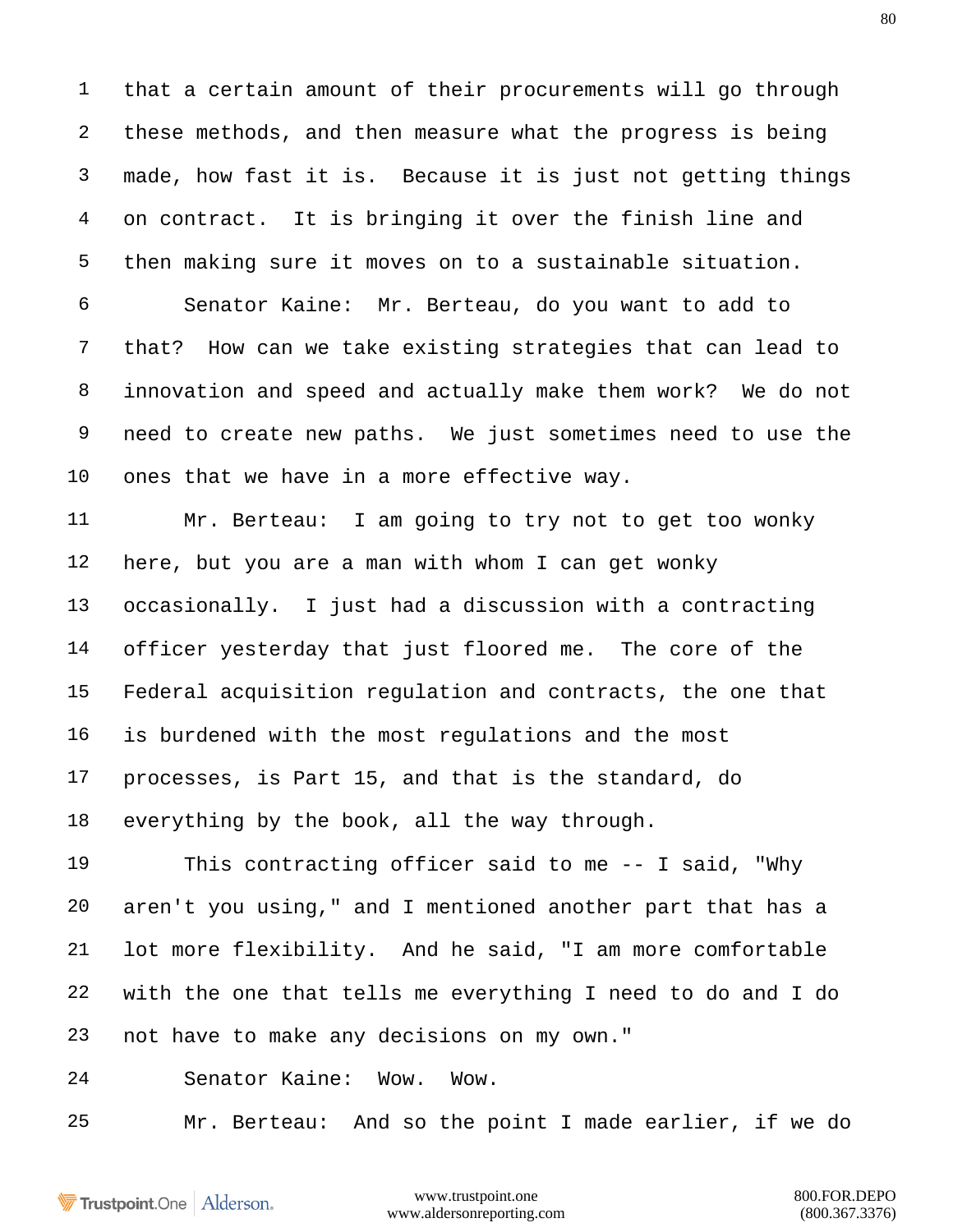not actually promote people taking a risk but actually evaluate and promote them, give them credit for it, that is the only way we are going to get out of it.

 Ms. Lord: I call it creative compliance. You do not want all of these acquisition officers to be a pilot, or pilots. You want them to check off every single thing on the checklist. You want your acquisition professionals to look at the art of the possible, do just enough to be compliant, but move on. And I do not think we are rewarding that behavior.

 Senator Kaine: See, that is very, very important. Mr. Berteau: If those people get promoted, the rest of the group will notice it, and they will start doing it.

 Senator Kaine: When I was governor of Virginia, my Highway Department folks, they kind of felt like they could never get in trouble for not making a decision, and the only way they would ever get in trouble was making a decision, and that became a pathology that I think is not unique to the Virginia Highway Department.

 Protecting the U.S. defense industrial base is not just a DoD responsibility. So the Department of Commerce has a Bureau of Industry and Security, and here is their mission statement. They are responsible for, quote, "advancing U.S. national security, foreign policy, and economic objectives, by ensuring an effective export control and treaty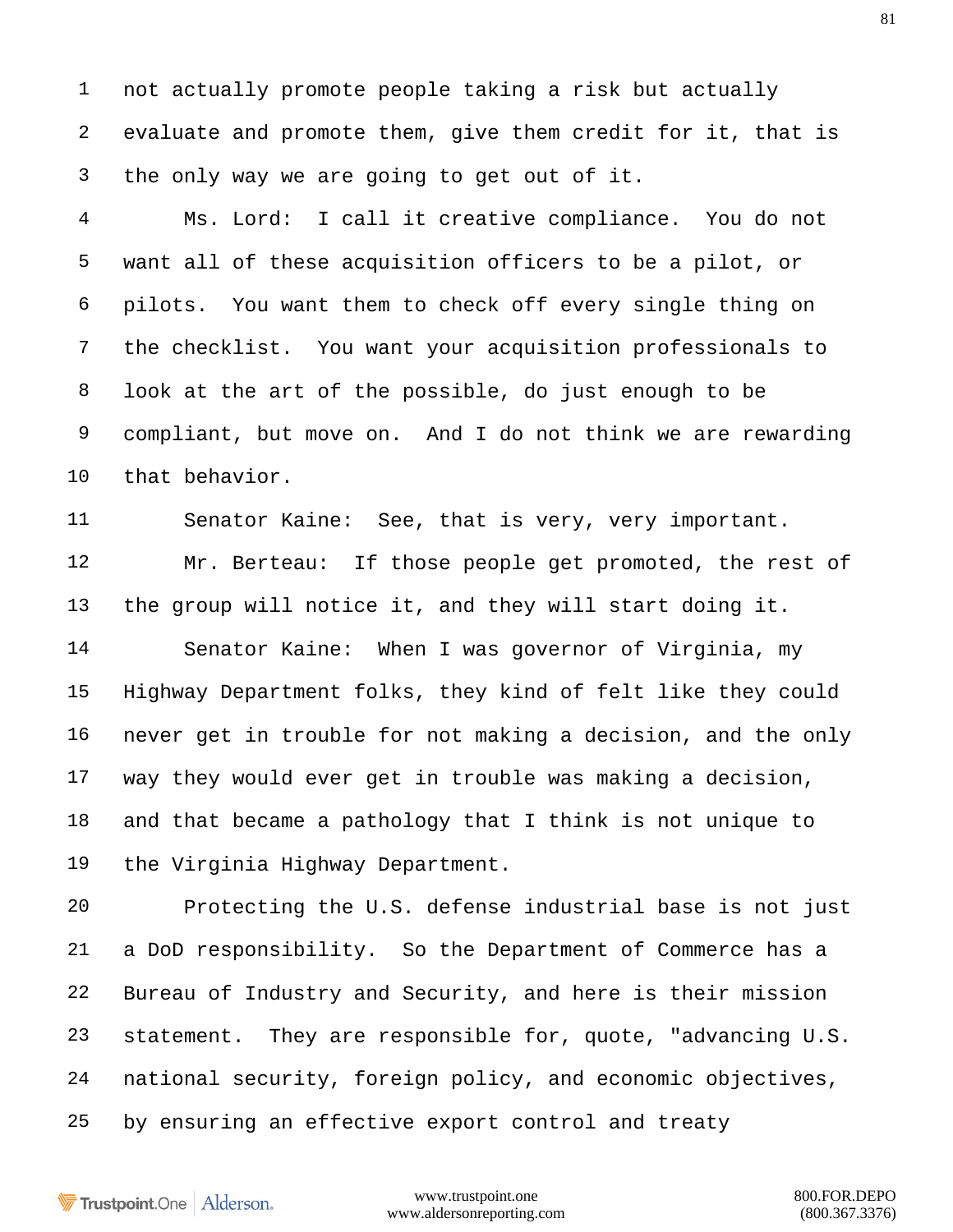compliance system and by promoting continued U.S. leadership in strategic technologies."

 Based on your opinion, do the DoD and Commerce work together in a good fashion on this? Because I am not so much aware of what Commerce is doing in this space, but they may be able to be helpful for the DoD.

 Ms. Lord: Yeah, I am not sure Commerce is well staffed in that area with individuals with significant backgrounds. I will tell you that while I was at DoD we took one of their standout, stellar civilian employees, Michael Vaccaro, and brought him over to Industrial Policy at DoD for many reasons, but one was to have that reach-back and interagency. But I will tell you, Commerce, DoD, and State really need to work together to make sure that we become much more contemporary with our releasability and exportability standards. We need to work with nations like Australia to help us help ourselves in terms of our strategic competitions.

 Senator Kaine: Thank you. I am over time and I see Senator Scott chomping at the bit over there.

 Mr. Berteau: I have some good news on that point, though, on the BIS, if I may indulge myself on that, Senator.

Senator Kaine: Go ahead.

Mr. Berteau: The U.S. Senate, just last month,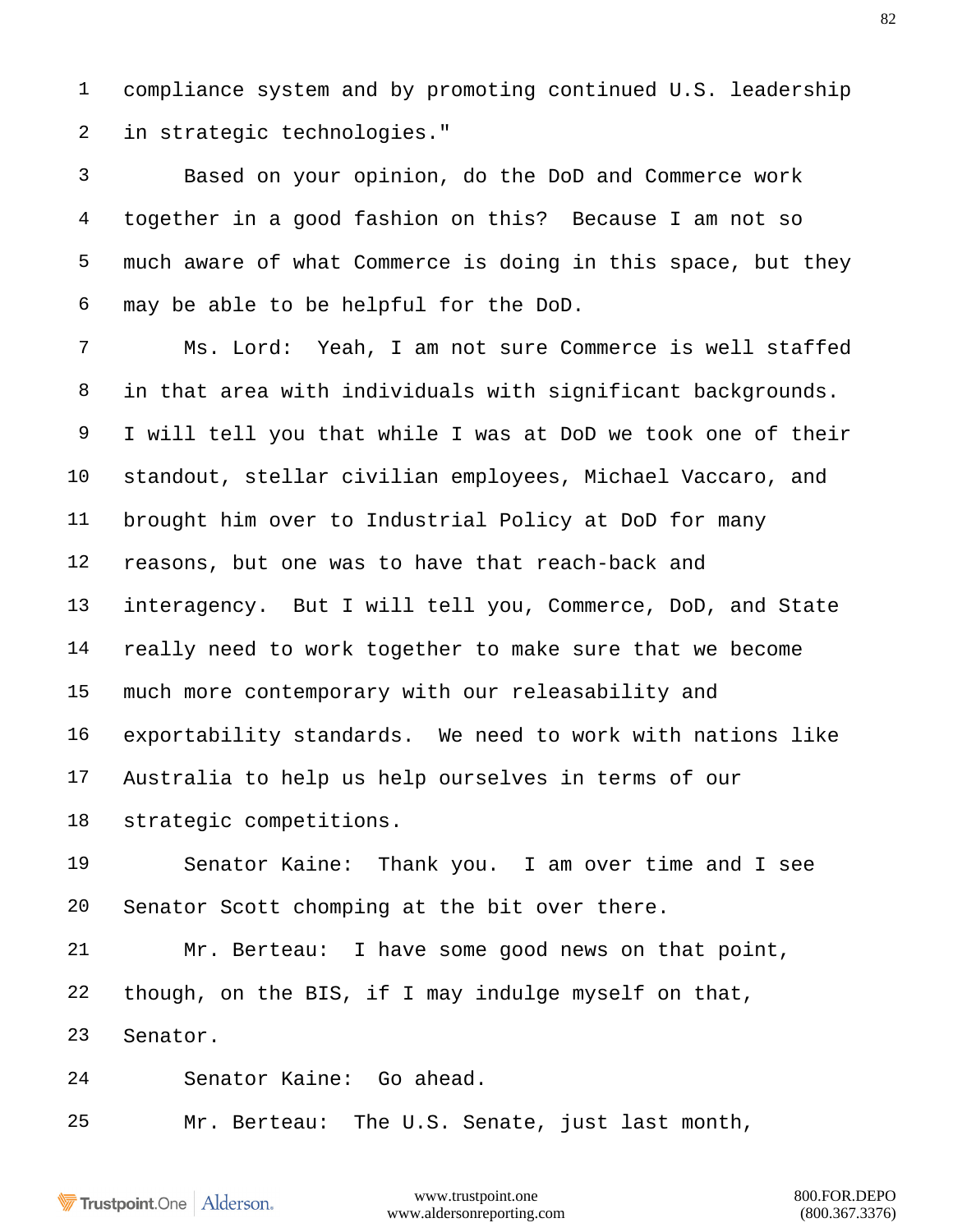confirmed a long-time defense expert as the Under Secretary of Commerce over at BIS, Alan Estevez. You are going to have a much better time having that work together going forward. But I do not expect immediate results tomorrow. Chairman Reed: Thank you, Senator Kaine.

Senator Scott, please.

 Senator Scott: I think Senator Kaine probably had the exact same experience when he was governor. You have all these examples where people -- how we bought stuff made no sense. So let me give you a story. We have hurricanes in Florida, so we have pre-landfall contracts with the people who do debris pickup. And whether the Federal Government should be paying part of it, they pay 75 percent of it, minimum, and as much as 90 percent.

 The local contracts were \$7, \$8.50 a cubic yard. Guess what the Corps of Engineers was?

Mr. Berteau: Triple.

Senator Scott: \$72.

Mr. Berteau: Ten times.

Senator Scott: It is even better. The same company.

 So just think about it. Let us say the number is \$200 billion that you are buying. How much money, if we actually bought like the private sector bought, could we save? How much money is there out there? How much could we save? If we did like a company like Textron or how you guys buy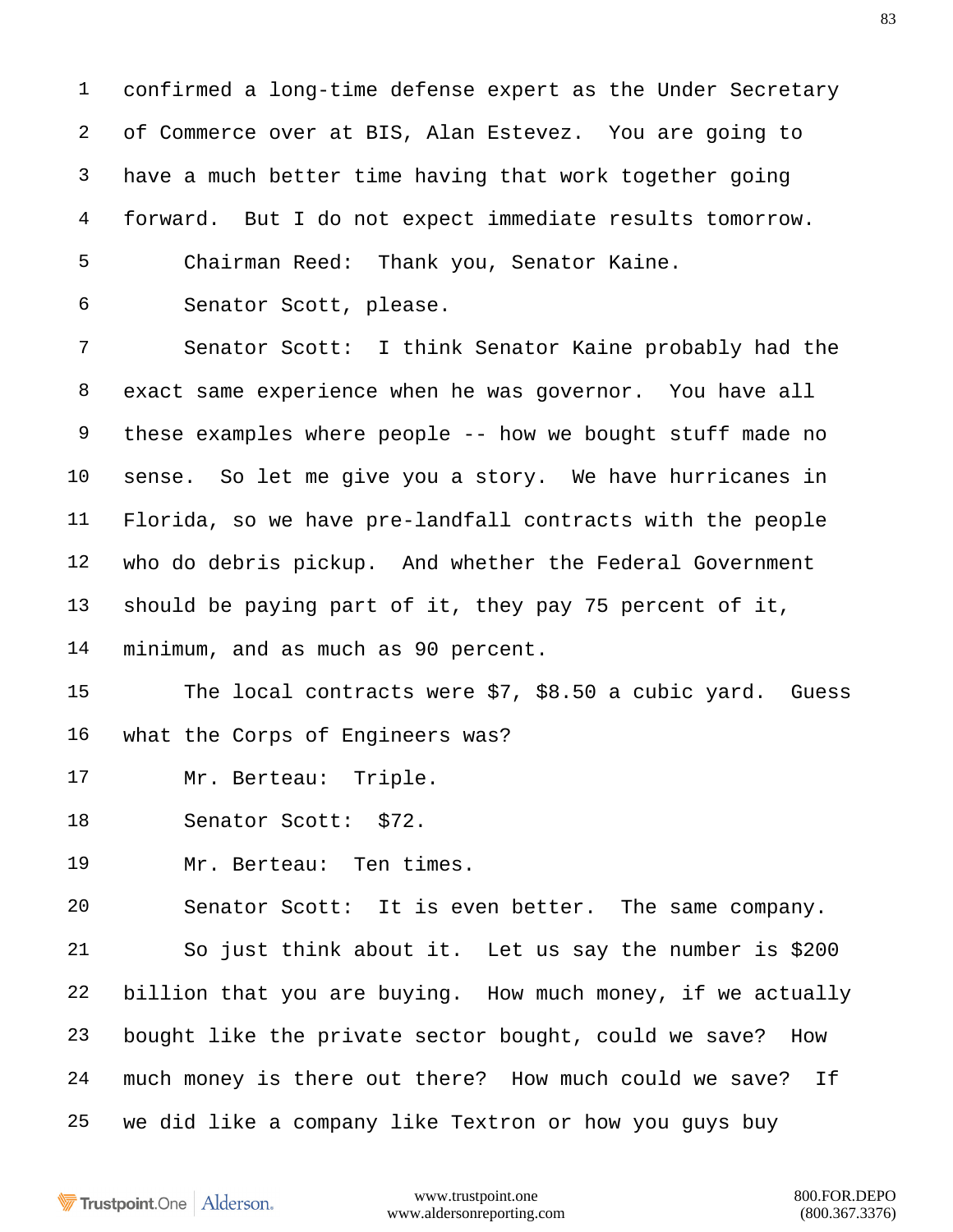things, or anybody, a normal private company?

 Ms. Lord: It is probably going to be at least 50 percent, but we have done it to ourselves with all the bureaucratic regulations we have. So I think what we need to do is shift away from all of the very cumbersome regulations we have for nuclear reactors and think about when we are buying a shoulder-launched missile, what the difference is, and use only those regulations we need. And we need to recognize those individuals who use that creative compliance in hearings like this to call out the fact that that is the behavior everyone wants to see.

 Mr. Berteau: Senator, I was part of a Defense Science Board study that looked at that exactly question back in the 1990s, and we concluded, and I think the analysis was arithmetically pretty accurate, that it was in the range of 30 to 35 percent. Then I had the privilege of trying to translate that into what people would actually have to do to achieve that money, and the number one thing people had to do was get rid of government bureaucrats. As you know, in your experience as governor, this is not the easiest thing to do. And so that is where we ran aground very, very quickly. I actually got subpoenaed and hauled up before the U.S. Congress because I was going to get rid of four of those bureaucrats.

Senator Scott: So did either of you ever come and say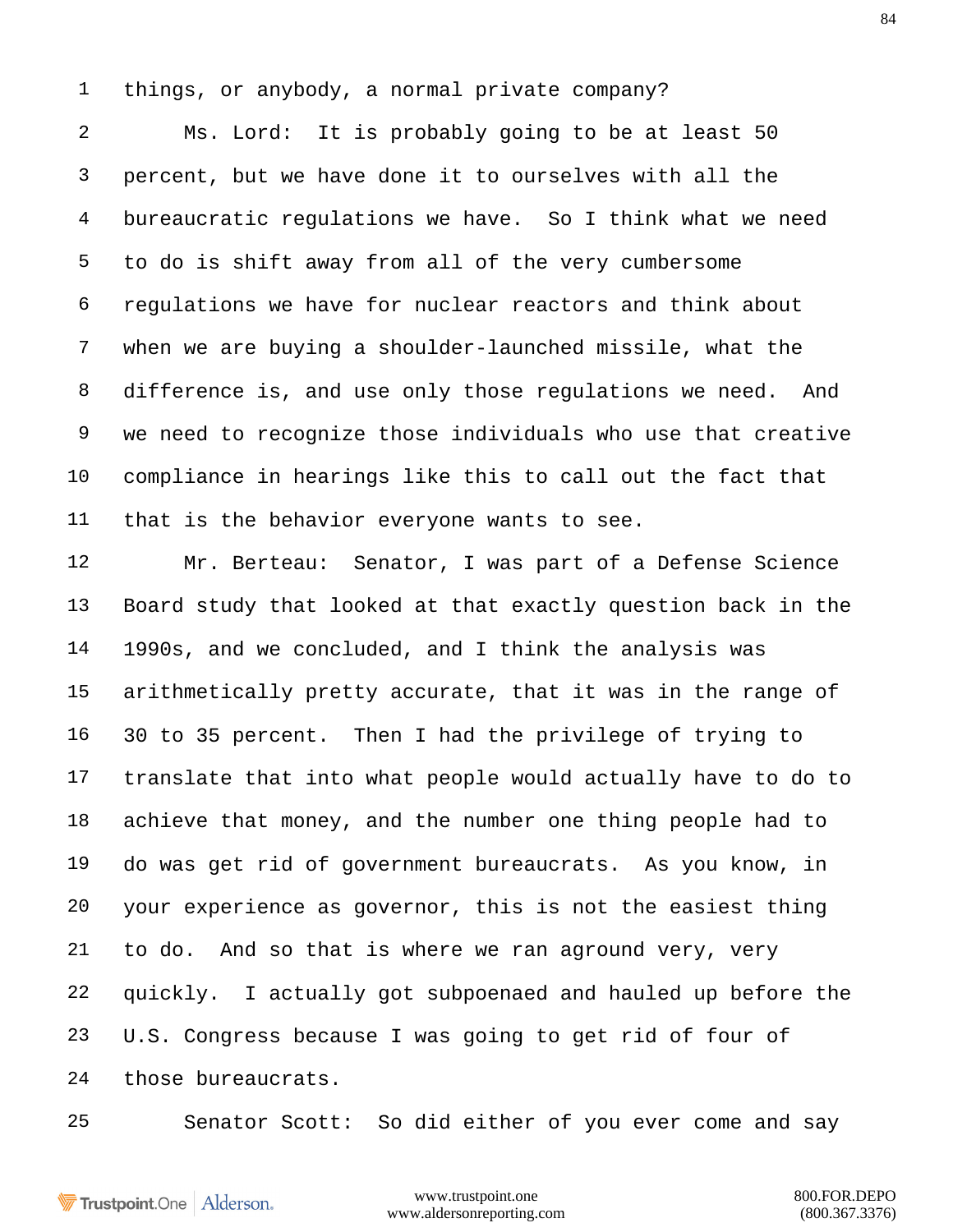-- let us say it would be a minimum of the numbers you have got, 30 percent, so \$200 billion? That is \$60 billion that we can be spending on something else. Did you ever come in front of us and say, "I need this" and Congress did not give it to you?

 Mr. Berteau: I have actually had pretty good success -- it was a long time ago -- in coming before Congress, and they did let us do it. When we consolidated the Defense Commissary Agencies in 1990, we ended up saving about 30 percent of the overhead of that operation in the space of 2 or 3 years.

 But here is the problem -- that is a one-time savings. It is gone. And then you have still got to maintain the momentum.

 Ms. Lord: I think also Congress has given the Department many authorities. They have been translated through policy and implementation guidance. What we have not demanded, if you will, is that those new processes and procedures be utilized as much as possible, and hold the teams accountable for using them. It is much safer -- you are not going to get in trouble if you do it the same old way you have always done it. And so there is a culture shift that has to happen, by rewarding those who are doing things in the streamlined ways that they can.

Senator Scott: Were you able to do that when you were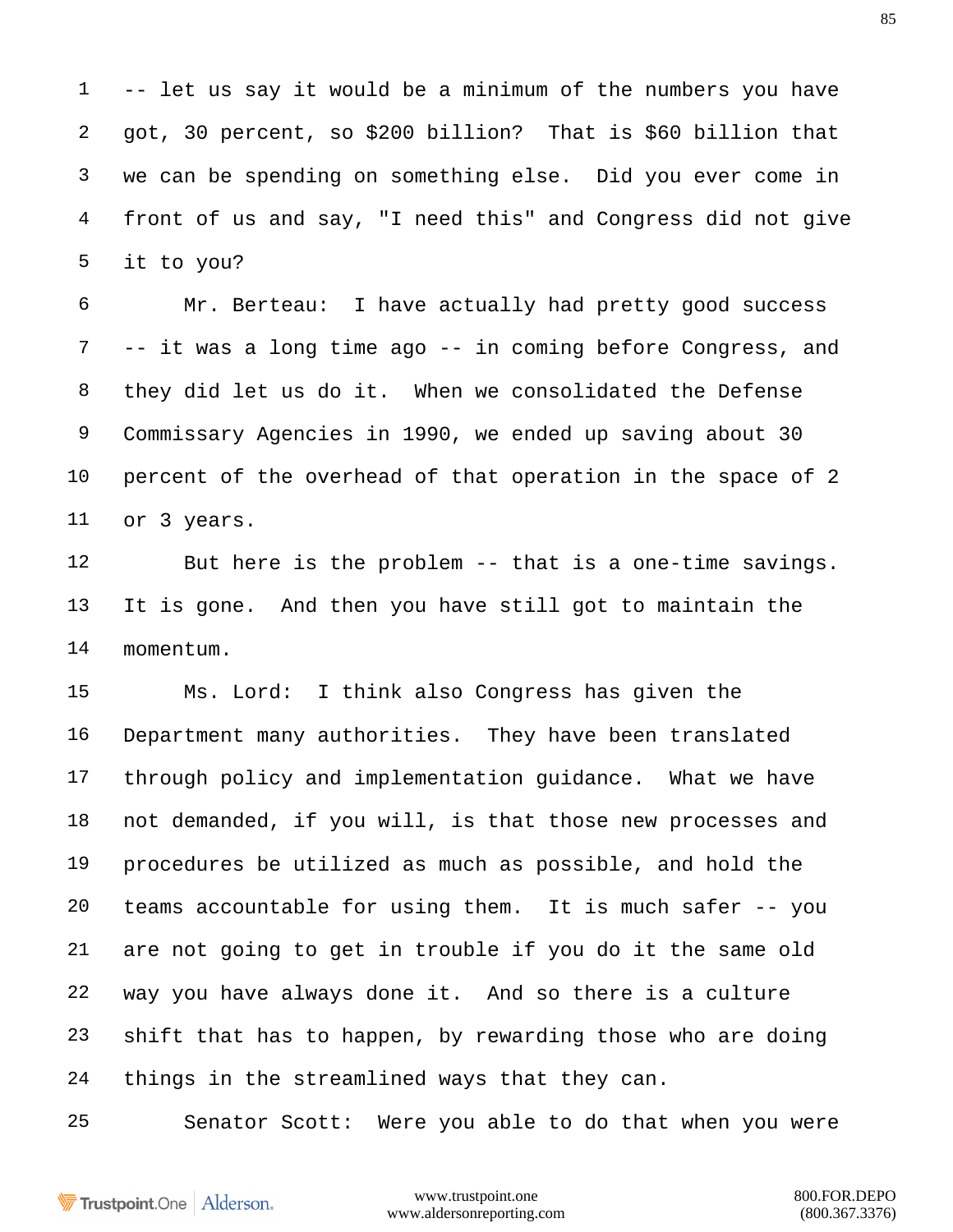there?

 Ms. Lord: In small pockets we were able to do it in a number of areas, but frankly, it took certain personalities who were personally invested in it. I am not sure that the senior leadership, other than myself, in the Department really understood the differences in the different mechanisms and knew enough to hold their teams accountable.

 Senator Scott: Have you ever outsourced a whole bunch? I mean, in the private sector I used to -- I am a business guy -- if I could outsource the whole operation, if it was not a core function, I mean, why did I do it, right? So if it is not a core function of government -- the core function of, I think, the military is to be able to be a lethal military, not to be the best buyer of anything.

 Ms. Lord: Right. So I think some really great examples of outsourcing and using contemporary contracting practices are launched as a service. That has been incredibly successful. ISR is a service, with contractor- operated, contractor-owned systems. However, there is a fear factor there about giving that away. And so that is the cultural issue.

 In this day and age, we were just saying earlier, we buy many things as a service. It is a far more efficient way to do it and will save us money. But that is very foreign to a lot of DoD, and they have got to get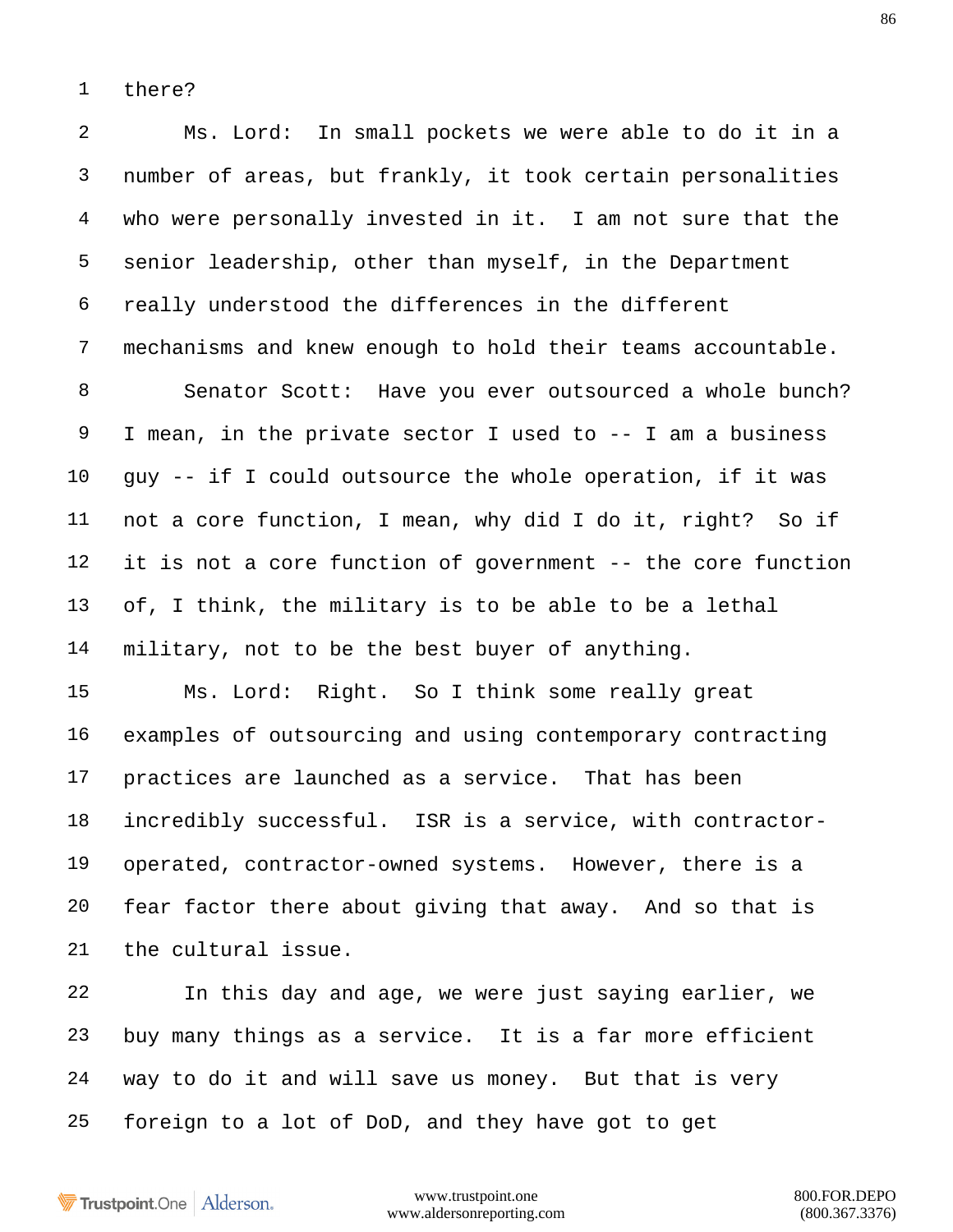comfortable with it.

Senator Scott: Thank you.

Chairman Reed: Thank you, Senator Scott.

Senator Rosen, please.

 Senator Rosen: Thank you, Chairman Reed, Ranking Member Inhofe -- I know he is not here -- but it is a really important hearing, and it has been really interesting to hear both of you speak on so many topics. I appreciate your work and you being here.

 And I want to focus a little bit on the microelectronics shortage, because there are a lot of defense businesses in my state of Nevada. They have discussed with me their challenges with the supply shortage of microelectronics. Such shortages not only affect the U.S. computer, numerically controlled CNC manufacturing base, which provides machine tools to all major sectors of the U.S. economy, but also impacts U.S. national security and economic interests overall.

 And so while DoD has established a Department-wide supply chain resiliency working group to address these systemic barriers limiting microelectronics supply chain, several of my Nevada delegation colleagues and I recently sent a letter to the Administration urging them to take a more aggressive approach to resolving the CNC manufacturing base crisis, because that is absolutely critical.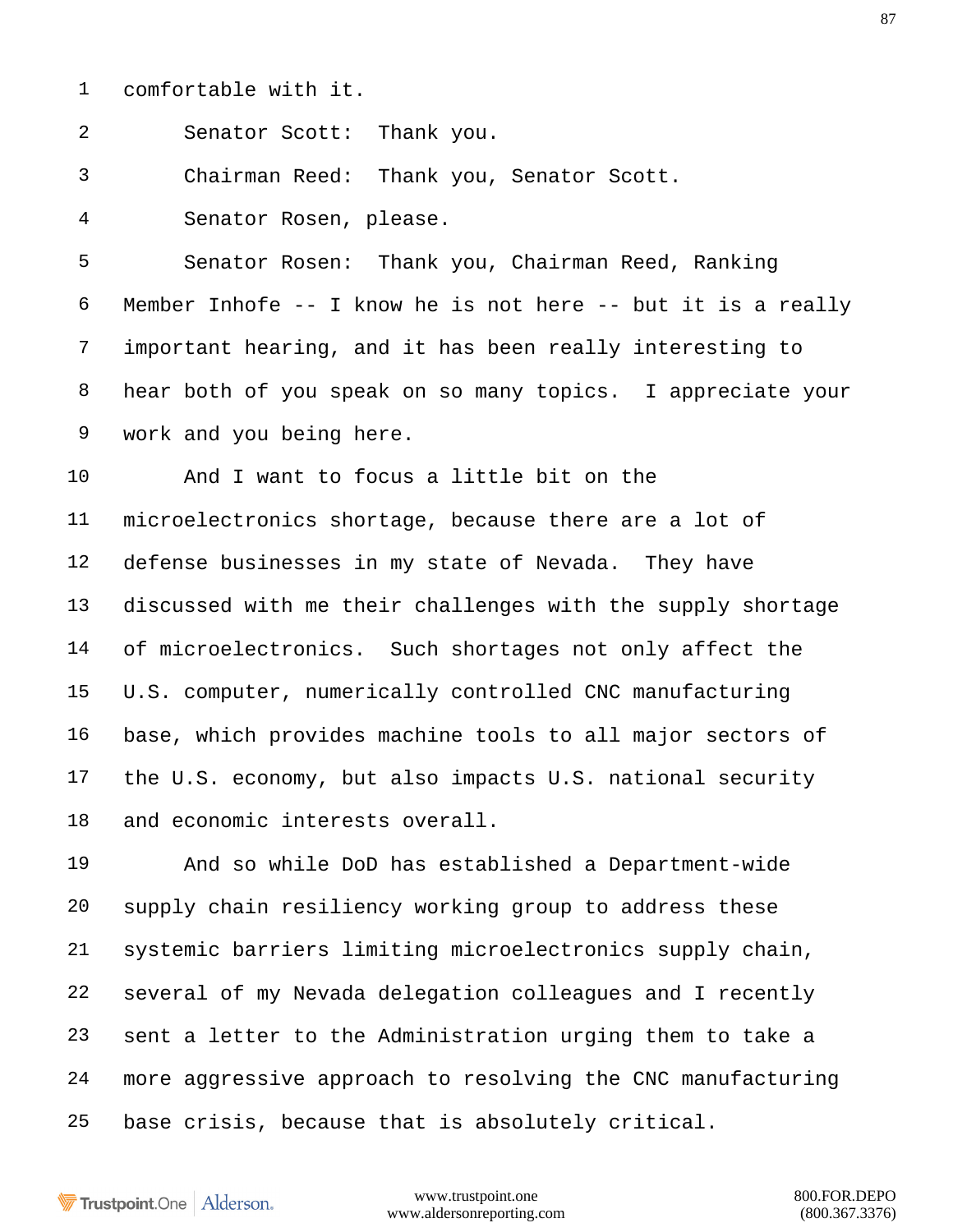So can both of you speak to how the CNC manufacturing base crisis is affecting the rest of the defense industry, what steps the Federal Government should do to increase and stabilize the supply of microelectronics available to the CNC manufacturing base? Secretary Lord, we can begin with you.

 Ms. Lord: Thank you, Senator. The primary issue is that over decades we have outsourced our microelectronics or semiconductor industry. Why did we do that? One was environmental reasons. Another was cost of labor. Another was cost of materials. The travesty is most of the intellectual property that goes into that is developed here, yet we have devices made offshore, even some made here and tested and packaged offshore.

 So we are at the point where we do not have the industrial capacity and throughput, and it takes an enormous investment to get that capacity and throughput. So what I believe we are going to need to see are appropriations. We need to see money that is going to allow industry to invest, whether those are long-term contracts or potentially even DPA Title III investments.

 This is a problem that did not happen overnight. It happened over a long time. And for industry to be able to get the supply it needs, the trusted supply it needs, we have to reestablish that supply chain, but businesses are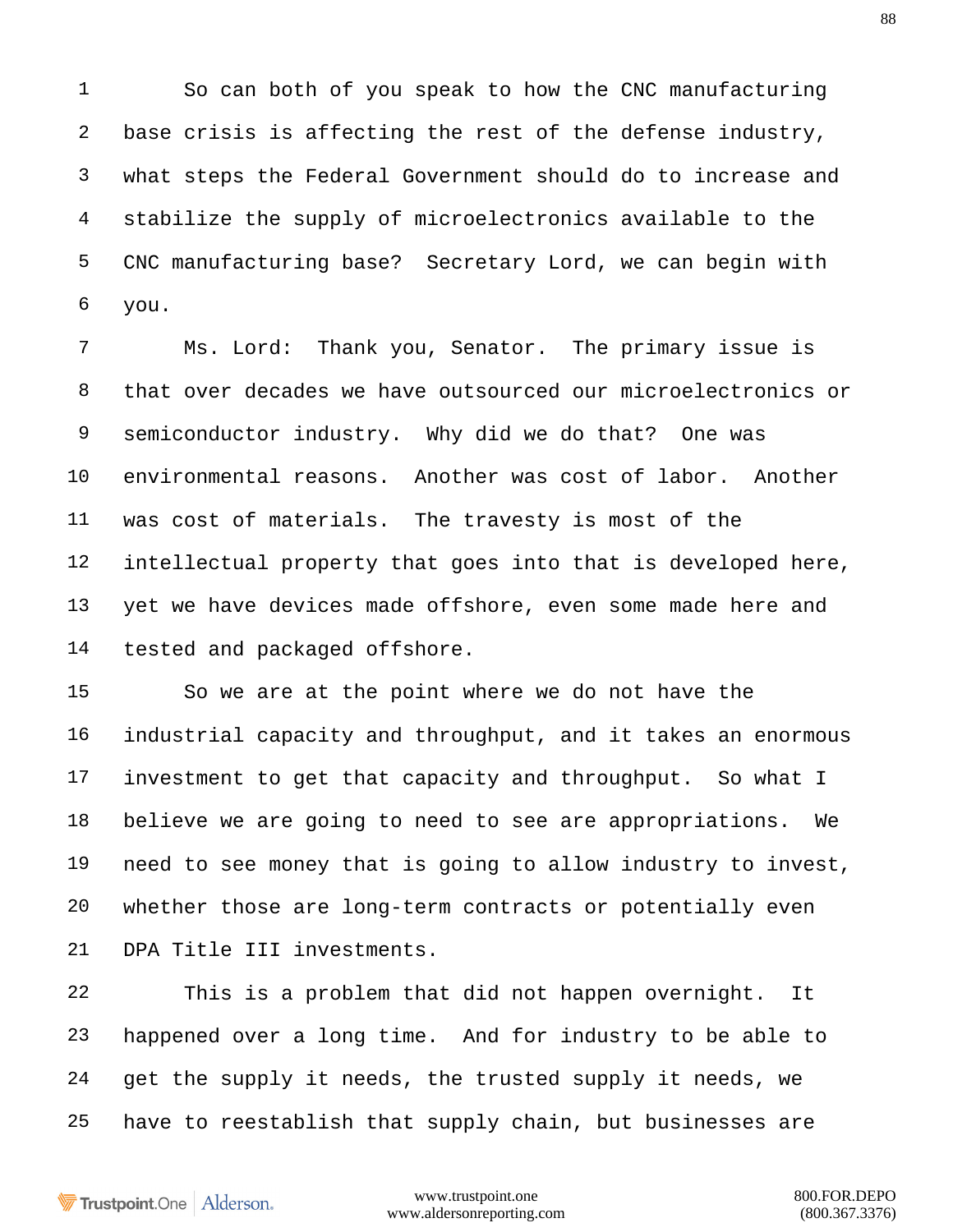not going to reestablish themselves unless they can make a profit and be an ongoing concern. David?

 Mr. Berteau: Senator, I have a long history with this. Senator Kelly earlier mentioned that we went from a high of 40 percent of microelectronics domestic capacity in the 1990s down to what it was today. It was not 40 percent in the 1980s. It was in the low 30s. We had a program called Simatek [phonetic] -- I ran the funding to support that -- that invested in the technology capabilities to bring the broader industry along.

 The problem is DoD is such a small part of that. You see that from your folks as well. In 2004 and 2005, I ran the study for the National Academies on printed circuit boards, which is a subset of that. And we concluded two important things, and one of them is exactly yours. One is DoD will have to spend more money, and you are going to have to make them do that, because left to their own devices that money will go somewhere else. It is not important enough because we do not buy enough.

 The second is because we are always one or two generations behind, we are not drawing from the latest technology, so we have to figure out how to do two things -- get what we need and sustain innovation. And I think there is a huge technical challenge of mapping the generational gap that we have, because it takes us so long to buy

Trustpoint.One Alderson.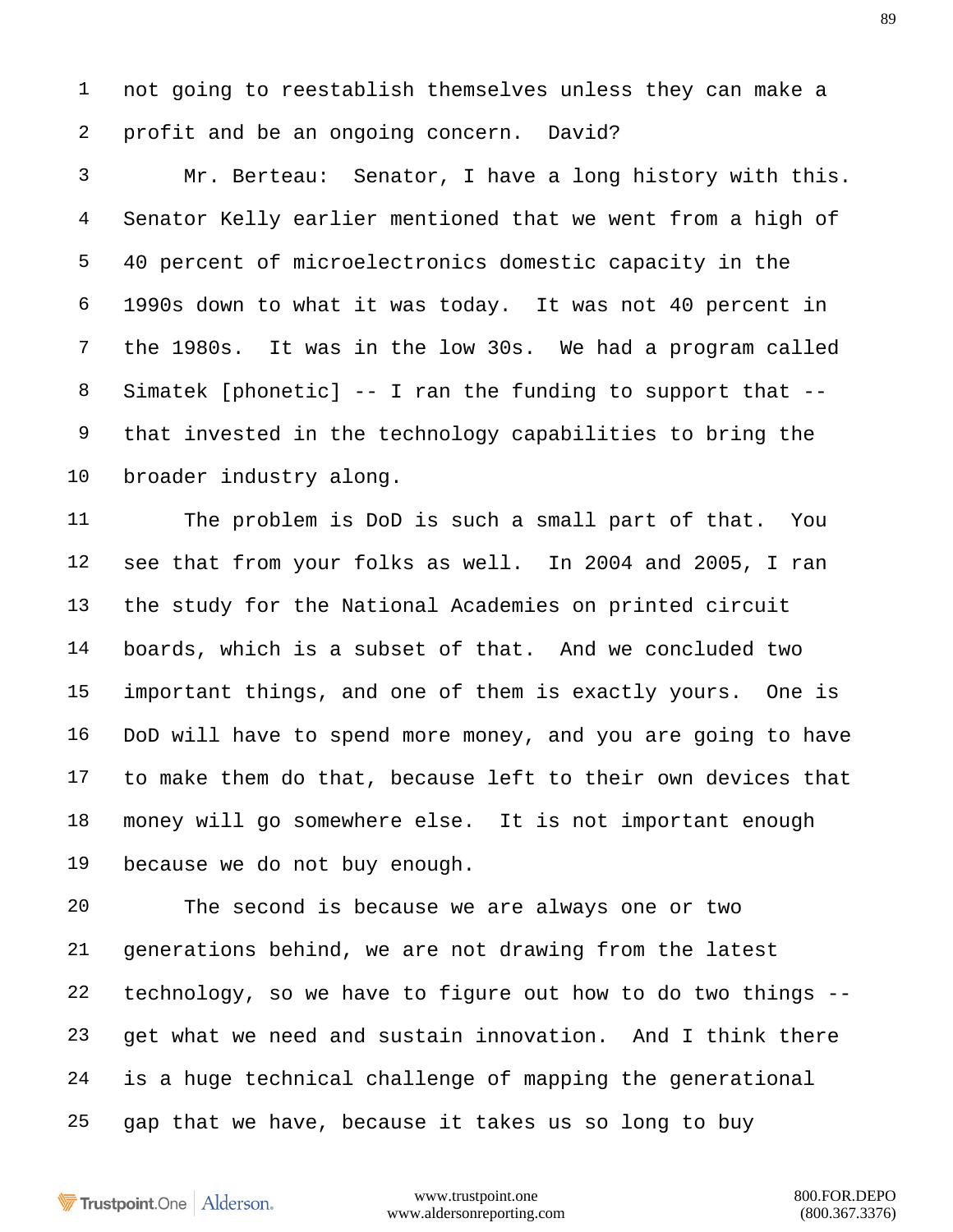anything, with the technical capabilities we need to sustain and support.

 So it is not only money for what we need today, it is money for what we need tomorrow. There is nobody in charge of doing that.

 Senator Rosen: Well, and I would argue with the war in Ukraine going on, we are talking about backfilling the supplies that we have already sent, having those CNC microelectronics it is important because all those things are made, machined that way, with those computer numerical control.

 Mr. Berteau: Yeah. The one thing we do not really build into our budget is the cost of not doing it.

Senator Rosen: That is right.

 Mr. Berteau: Right, because that cost is a future cost. The cost today is what we need to invest. You just need to keep reinforcing that.

 Senator Rosen: Thank you. I would also like to take -- oh, can I finish my question? I am the last one here. Thank you. Senator Rounds talked about cybersecurity needs, and I just want to talk about -- it is not just enough to talk about the needs. We have to talk about the people who actually do the work.

 Last year, in last year's Senate NDAA, as reported out of this committee, it included my Civilian Cybersecurity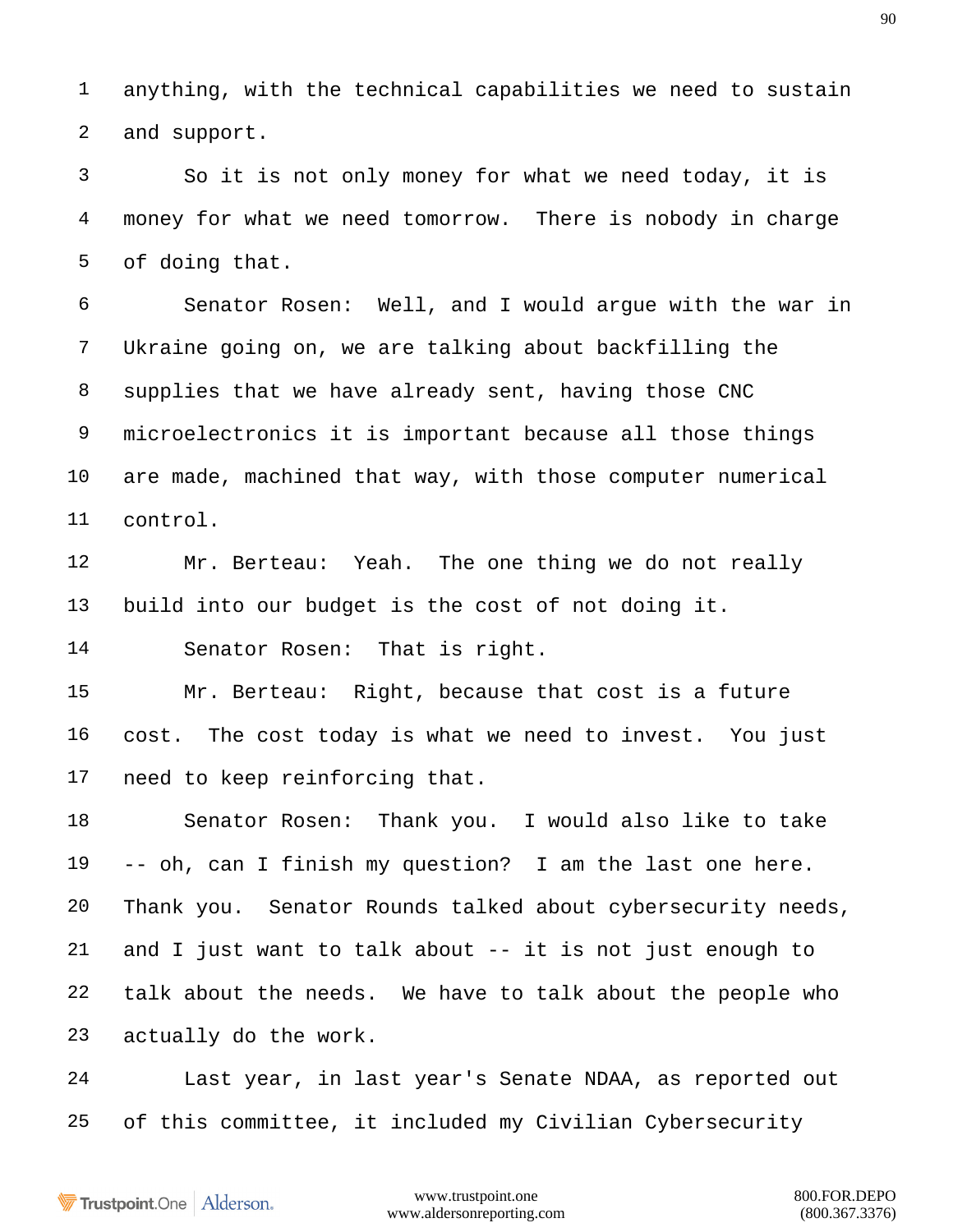Reserve Act. It is bipartisan legislation I introduced with Senator Blackburn to create a civilian cyber reserve that ensures additional cyber capacity at greatest times of need, just like we have other reserves. So they are people who work, whether they are engineers or programmers, not hackers but people who do cybersecurity, do all of those things. The idea behind the initiative is we cannot go it alone. We need to bring those people in, help us at a great time of need. They can do training, et cetera, et cetera, and then go back to the private sector.

 So I just think that is really important. It is a voluntary program. And I was wondering what you think we could do with that. What are some improvements that could be made to the defense industrial base cybersecurity program that would use this kind of public-private collaboration to take that private sector expertise and bring it to us?

 Ms. Lord: I believe private-public partnerships are critical for our national security and the cybersecurity reserve is a great step that way.

 I will tell you, I do not think the greater community understands that program. I am not, to the degree that it has been implemented. So I would strongly suggest that you go on a communications campaign about that and that you partner with a series of universities and colleges, because I think it benefits all of us and it is a great idea.